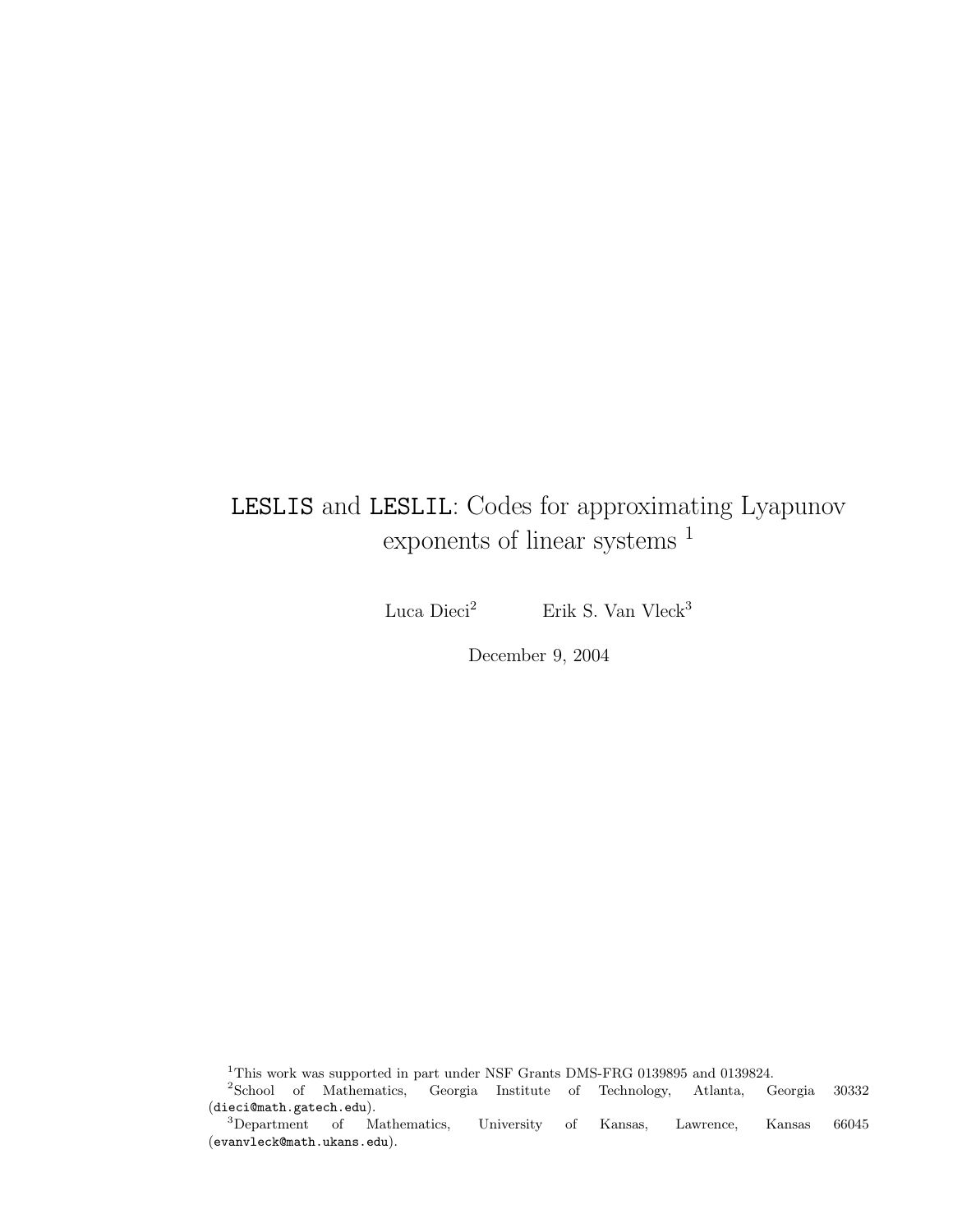#### Abstract

In this technical report we present two suites of FORTRAN codes, LESLIS and LESLIL, for approximating Lyapunov exponents of nonautonomous linear differential systems by QR methods. The two codes are very similar, the main difference being that LESLIS is apt to solve small systems for which we can store the coefficients' matrix, while LESLIL is geared for *large* systems for which the coefficients' matrix is not stored and only its action on a vector is required. We summarize options, capabilities, and limitations, of the codes. Examples are given to show how to setup drivers, and to show performance of the codes. A limited comparison of the different options is also provided. Finally, we highlight how these codes are used to approximate other spectral information of linear systems, such as the Exponential Dichotomy spectrum.

Keywords: Lyapunov Exponents, Linear Systems, Spectra, Exponential Dichotomy, Numerical Methods, Scientific Computation, Software.

AMS Subject Classification: 65-04, 65L, 65P, 65Y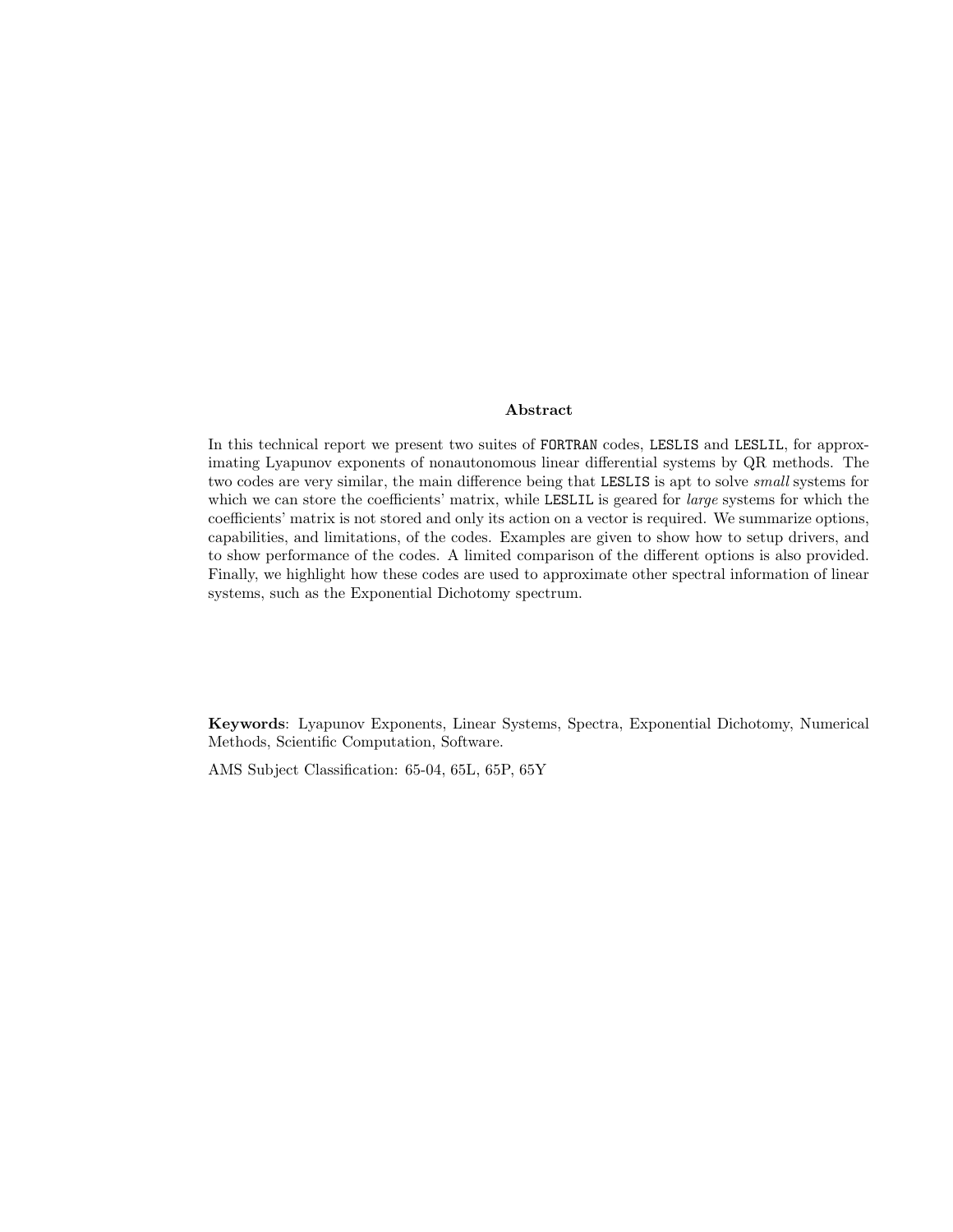# **Contents**

| $\mathbf{1}$   |     | <b>Approximating Lyapunov Exponents</b> | $\overline{2}$ |
|----------------|-----|-----------------------------------------|----------------|
|                | 1.1 |                                         | $\overline{2}$ |
|                | 1.2 |                                         | $\overline{2}$ |
|                | 1.3 |                                         | 3              |
| $\mathbf{2}$   |     | QR approaches                           | $\overline{5}$ |
|                | 2.1 |                                         | $\overline{5}$ |
|                | 2.2 |                                         | 6              |
| 3              |     | Implementation                          | $\overline{7}$ |
|                | 3.1 |                                         | $\overline{7}$ |
|                | 3.2 |                                         | 8              |
|                |     | 3.2.1                                   | 9              |
|                | 3.3 |                                         | 11             |
|                |     | 4 LESLIS and LESLIL: The Codes          | 12             |
|                | 4.1 |                                         | 12             |
|                | 4.2 |                                         | 13             |
| $5^{\circ}$    |     | Getting the spectra                     | 15             |
|                | 5.1 |                                         | 15             |
|                | 5.2 |                                         | 16             |
|                | 5.3 |                                         | 16             |
|                |     | 6 Examples                              | 18             |
|                | 6.1 |                                         | 18             |
|                | 6.2 |                                         | 22             |
|                | 6.3 |                                         | 26             |
| $\overline{7}$ |     | Appendix                                | 34             |
|                | 7.1 |                                         | 34             |
|                | 7.2 |                                         | 35             |
|                |     | 7.2.1                                   | 35             |
|                |     | 7.2.2                                   | 36             |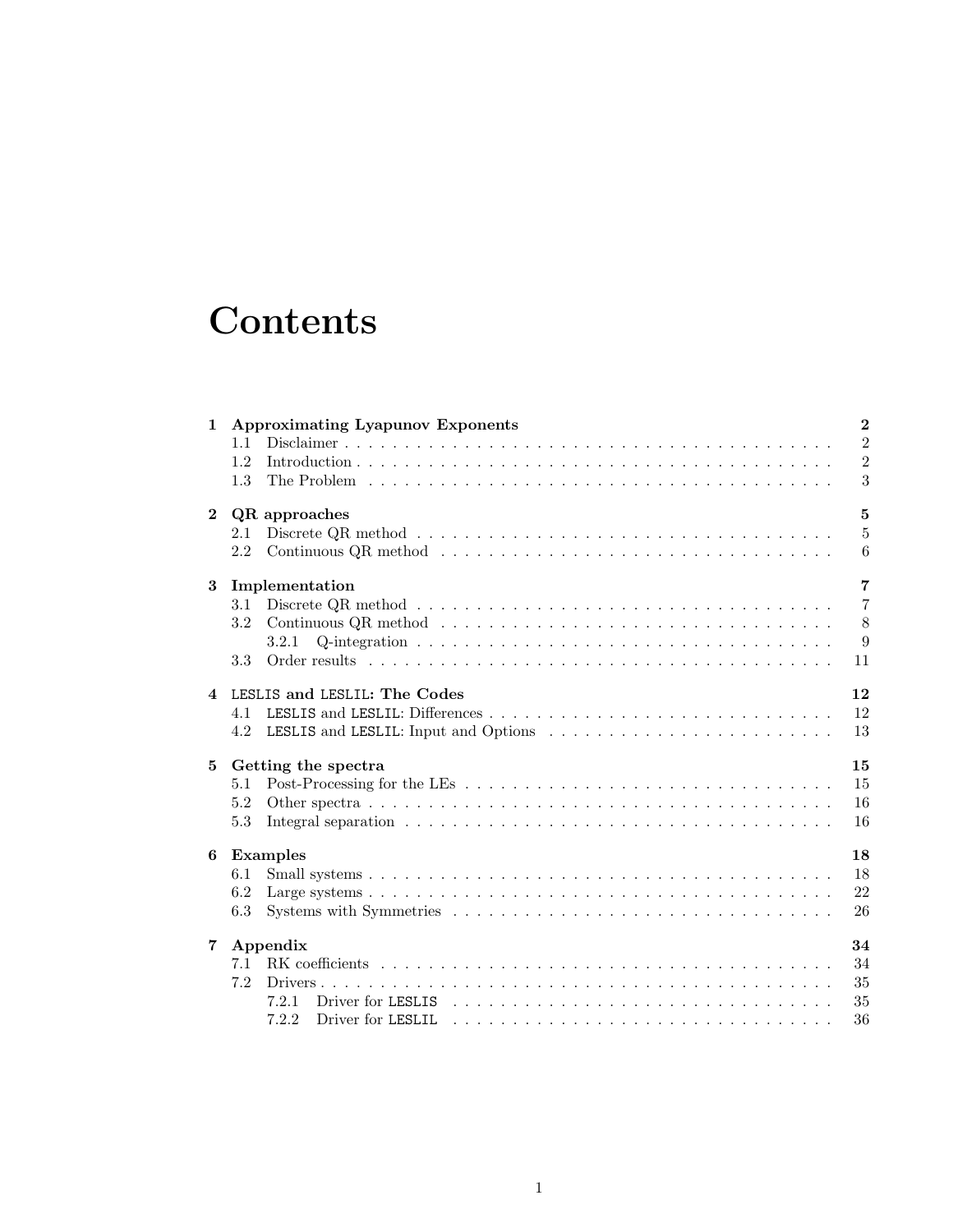# Approximating Lyapunov Exponents

## 1.1 Disclaimer

Using the results of our codes require sensible interpretation. Why? Lyapunov exponents provide the fundamental quantities by which we are able to measure the asymptotic exponential behavior of solutions of differential equations. By the very nature of the limiting process intrinsic in the definition of Lyapunov exponents, the approximation of these quantities is bound to be limited in extent, and perhaps the approximations themselves may be considered of dubious validity. On the other hand, enough progress has been made at least in identifying which tools are at our disposal if we are interested in approximating Lyapunov exponents. For this reason, we believe that the time is ripe for providing the scientific community with some tools to approximate Lyapunov exponents, much in the same way as about 50 to 40 years ago codes begun being developed for approximating eigenvalues of matrices. Indeed, our scope in developing LESLIS and LESLIL (and LESNLS and LESNLL) has been to create a platform for growth, and a benchmark: We believe that some of the choices we have adopted will be refined and improved by us and others in the years ahead as more complete numerical analysis of the task becomes available. At the same time, our codes are a sensible implementations of methods which are state of the art for approximating Lyapunov exponents.

## 1.2 Introduction

Since their inception –about 100 years ago, in the thesis of Lyapunov  $[34]$ – Lyapunov exponents (LEs, for short) have proved to be an extremely valuable tool to study dynamical systems, and nowadays Lyapunov exponents (in some of their several adaptations) are routinely used in many scientific studies. To name some of their uses, they are used to analyze asymptotic stability of continuous and discrete systems, to analyze time series, to test the limits of predictability of models, to indicate chaotic behavior of a dynamical system, to assess effects of random perturbations of a system, to estimate entropy, dimension of attractors, as well as to force desired stabilization of a system.

Lyapunov exponents lead naturally to a definition of spectrum of a linear non-autonomous system, but there are also other (non equivalent) useful definition of spectra, for example the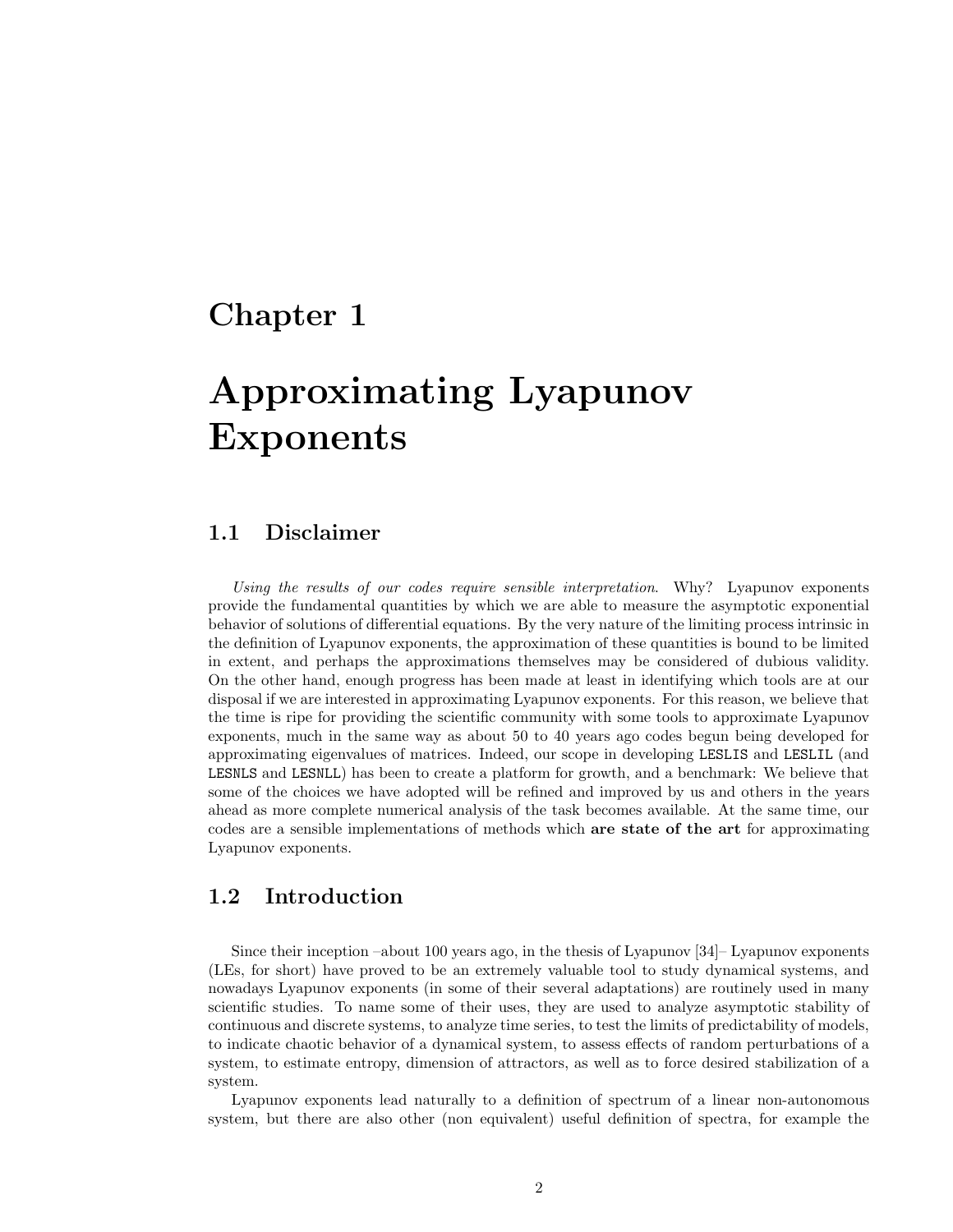LESLIS, LESLIL 3

Exponential Dichotomy (or Sacker-Sell) spectrum. Both these spectra are useful in the study of dynamical systems.

In spite of such widespread use, the numerical approximation of spectra remains a very delicate and computationally demanding task. For one thing, the spectra provide information on the asymptotic behavior of a system, and it is obviously impossible to compute on an infinite time interval. Unsurprisingly, in the literature one often finds the concept of so–called finite time Lyapunov exponents, and it is argued that these are the quantities of physical interest. Moreover, in general, there are (at least) two Lyapunov exponents associated to a given trajectory of a dynamical system, one defined as lim sup, the other as lim inf. These two values make up the endpoints of the so-called Lyapunov spectral interval relative to the given trajectory.

In this report, we will restrict to linear problem. In the accompanying report [13], we consider nonlinear dynamical systems. In all cases, we are exclusively concerned with the numerical approximation of spectra for continuous dynamical systems, defined by a system differential equations and we focus on implementation of methods to approximate spectra by means of information which can be retrieved from time integration of the differential equations.

We refer to  $[1, 6]$  for monographs on Lyapunov exponents, and to  $[17, 21]$  for recent recounts with an eye to numerical approximation. Here below we provide just minimal background information.

## 1.3 The Problem

Consider the m-dimensional linear system

$$
\dot{y} = A(t)y, \quad t \ge 0 \tag{1.1}
$$

where A is continuous and a fundamental matrix solution has "log-bounded" growth. For example, A may be bounded:  $\sup_t ||A(t)|| < \infty$ . Throughout,  $\|\cdot\|$  is the 2-norm.

Define the numbers  $\mu_j$ ,  $j = 1, \ldots, m$ , as

$$
\mu_j = \limsup_{t \to \infty} \frac{1}{t} \log ||Y(t)e_j||,
$$
\n(1.2)

where the  $e_i$ 's are the standard unit vectors and  $Y(t)$  is the solution of

$$
\dot{Y} = A(t)Y, \quad Y(0) = Y_0 \text{ full rank.}
$$

When the sum of these numbers  $\mu_j$  is minimized as we vary over all possible ICs (initial conditions)  $Y_0$ , the numbers are called the upper LEs of the system, and the ICs are said to form a normal basis. We will write  $\lambda_j^s$ ,  $j = 1, \ldots, m$ , for the ordered upper LEs of (1.1). By working with the adjoint system

$$
\dot{Z} = -A^T(t)Z,
$$

we analogously can define (lower) LEs,  $\lambda_j^i$ ,  $j = 1, \ldots, m$ , which again we consider ordered. The  $\lambda_j^i$ and  $\lambda_j^s$  then make up the endpoints of the so-called Lyapunov spectral intervals. In case in which  $\lambda_j^i = \lambda_j^s = \lambda_j$ , for all  $j = 1, \ldots, m$ , and

$$
\lim_{t \to \infty} \frac{1}{t} \log(\det(Y(t))) = \sum_{j=1}^{m} \lambda_j,
$$

then the system is called regular, and in this case the exponents are found as limits. A most important consequence of regularity is (already in  $[34]$ ): If we have a regular system with upper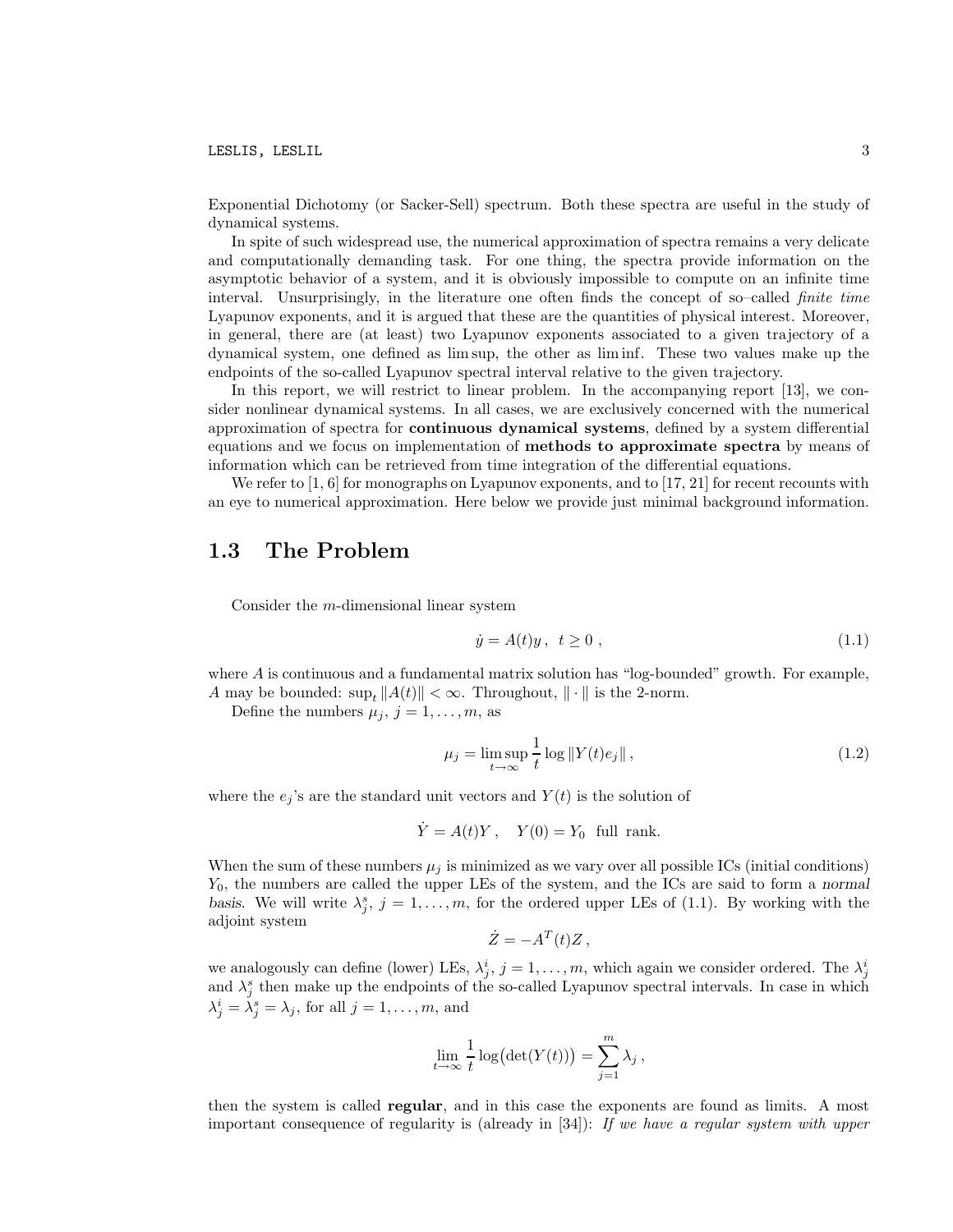LESLIS, LESLIL 4

triangular coefficient matrix  $B(t)$ :  $\dot{y} = B(t)y$ , then, for  $j = 1, ..., m$ , its Lyapunov exponents are given by

$$
\lambda_j = \lim_{t \to \infty} \frac{1}{t} \int_0^t B_{jj}(s) ds. \tag{1.3}
$$

Nearly all numerical works of which we are aware (see references at the end) assume that the system is regular. Although a convenient<sup>1</sup> assumption, regularity is not sufficient to guarantee stability of the Lyapunov exponents, which is what we need to have in order to pursue computational procedures for their approximation.

Stability for the LEs means that small perturbations in the function of coefficients, A, produce small changes in the LEs. Millionschikov (see [36, 35]) and Bylov and Izobov (see [5]) gave conditions under which the LEs are stable, and further proved that these conditions are generic in the class of linear systems with continuous bounded coefficients. The key assumption needed is inte**gral separation:** "A fundamental matrix solution (written columnwise)  $Y(t) = [Y_1(t), \ldots, Y_m(t)]$ is integrally separated if for  $j = 1, \ldots, m - 1$ , there exist  $a > 0$  and  $d > 0$  such that

$$
\frac{||Y_j(t)||}{||Y_j(s)||} \cdot \frac{||Y_{j+1}(s)||}{||Y_{j+1}(t)||} \geq de^{a(t-s)}\,,\tag{1.4}
$$

for all t, s: t  $\geq$  s". In the cited works, it is proved that "If the system (1.1) has different characteristic exponents  $\lambda_1 > \ldots > \lambda_m$ , then they are stable if and only if there exists a fundamental matrix solution with integrally separated columns".

Often, only the  $n$  most dominant (outermost to the right) spectral intervals are needed (and n can be much smaller than m). In these cases, the matrix  $Y_0$  of initial conditions is made up by just n columns (often taken to be  $\int I_n$ 0  $\overline{ }$ ) and thus  $Y: t \in \mathbb{R} \to \mathbb{R}^{m \times n}$ . With this in mind, we will henceforth restrict to the case in which n LEs are desired for an m-dimensional linear system.

 $1<sup>1</sup>$  and quite reasonable in many practical situations, see [38]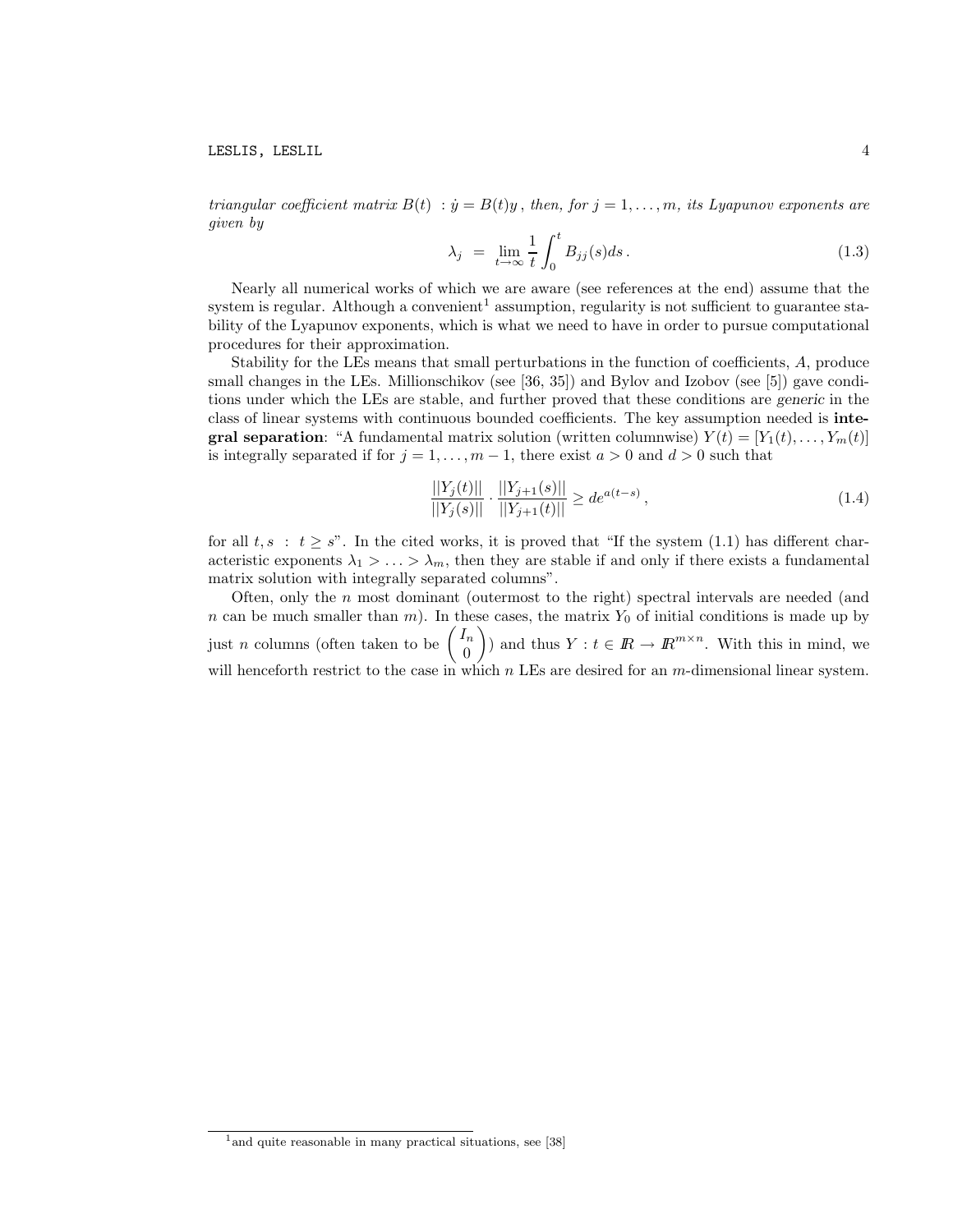# QR approaches

The chief difficulty in approximating the LEs is that direct integration of a fundamental matrix solution of (1.1) is a well known unadvisable thing to do. Indeed, the most successful general techniques rest on transformation of the matrix solution (or of the coefficient function) to simpler forms from which the exponents may be extracted. LESLIS and LESLIL are based upon transformation to triangular form. This is clearly advantageous. In fact, if the system is triangular and regular<sup>1</sup>:  $R = B(t)R$  with B upper triangular, then the exponents are attained from the time averages of the diagonal of  $B$  (see  $(1.3)$ ):

$$
\lambda_i = \lim_{t \to \infty} \frac{1}{t} \int_0^t B_{ii}(s) ds, \ i = 1, \dots, n,
$$
\n(2.1)

or equivalently as

$$
\lambda_i = \lim_{t \to \infty} \frac{1}{t} \log R_{ii}(t), \quad i = 1, \dots, n \,.
$$
 (2.2)

Naturally, one cannot rely on transformations which do not have guaranteed stability, or which are not globally defined for all times. For this reason, the successful techniques all involve use of orthogonal transformations, in particular giving the QR factorization of the matrix solution. These are the methods we implemented in LESLIS and LESLIL. In a nutshell, these techniques are based on the well known fact that Y can be uniquely smoothly decomposed as product of an orthonormal function and an upper triangular function with positive diagonal. Then, in case the system is regular, (2.1-2.2) can be used to approximate the exponents. Two flavors of QR techniques have been developed, discrete and continuous. We recall them next.

Note. In what follows, when we will talk about the QR factorization of a (full rank) matrix, or of a matrix valued function, we will always refer to the unique QR factorization for which the diagonal of  $R$  has positive entries.

## 2.1 Discrete QR method

Let  $t_0 = 0$ , and  $Y_0 = Q_0 R_0$ . Suppose we want the QR factorization of Y at the point  $t_{k+1}$ . For  $j = 0, \ldots, k$ , progressively define  $Y_{j+1}(t) = Y(t, t_j)Q_j$ ,  $Y_{j+1} : t \in [t_j, t_{j+1}] \to \mathbb{R}^{m \times n}$ , as the solution of

$$
\begin{cases} \dot{Y}_{j+1} = A(t)Y_{j+1} , & t_j \le t \le t_{j+1} \\ Y_{j+1}(t_j) = Q_j , \end{cases}
$$
\n(2.3)

<sup>&</sup>lt;sup>1</sup> recall that (1.1) is regular, if the LEs exist as limits and  $\lim_{t\to\infty} \frac{1}{t} \int_0^t (\text{trace}A(s))ds = \sum_{i=1}^n \lambda_i$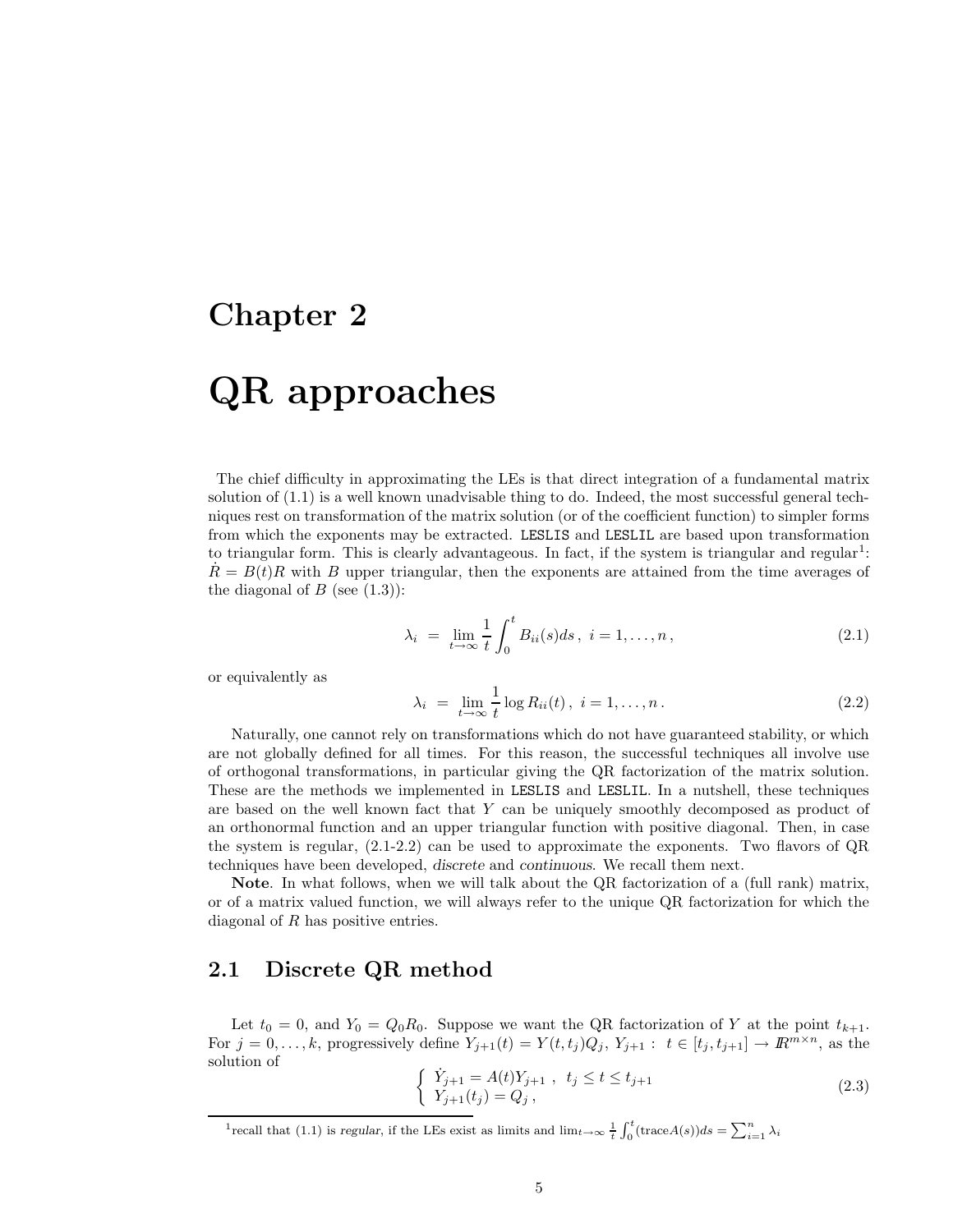LESLIS, LESLIL 6

and update the QR factorization as

$$
Y_{j+1}(t_{j+1}) = Q_{j+1} R_{j+1}, \qquad (2.4)
$$

so that

$$
Y(t_{k+1}) = Q_{k+1} [R_{k+1} R_k \cdots R_1 R_0]
$$
\n(2.5)

is the sought QR factorization of  $Y(t_{k+1})$ :  $Q_{k+1} \in \mathbb{R}^{m \times n}$  and  $\prod_{j=k+1}^{0} R_j \in \mathbb{R}^{n \times n}$ . The upper LEs are given by the relation (cfr. with (2.2))

$$
\lambda_i = \limsup_{k \to \infty} \frac{1}{k} \sum_{j=0}^{k} \log(R_j)_{ii}, \, i = 1, \dots, n \,.
$$
 (2.6)

## 2.2 Continuous QR method

Let  $t_0 = 0$ , and  $Y_0 = Q_0 R_0$ . The idea of the continuous QR method is to solve the differential equations governing the evolution of the  $Q$  and  $R$  factors in the QR factorization of  $Y$ , without explicitly finding Y. Moreover,  $R$  is not really needed, and only  $Q$  can be approximated. We see this next.

Differentiating the relation  $Y = QR$  one gets  $\dot{Q}R + Q\dot{R} = A(t)QR$ , and multiplying by  $Q^T$  on the left one gets the equation for  $R$ :

$$
\dot{R} = B(t)R, \quad R(0) = R_0, \quad B(t) := Q^T A(t)Q - S \tag{2.7}
$$

where we have set  $S := Q^T \dot{Q}$ . Since  $Q^T Q = I$ , then S is skew-symmetric with values in  $\mathbb{R}^{n \times n}$ , and since  $R$  is triangular then  $S$  is given by

$$
S_{ij} = \begin{cases} (Q^T(t)A(t)Q(t))_{ij}, & i > j, \\ 0, & i = j, \\ -S_{ji}, & i < j. \end{cases}
$$
 (2.8)

Next, multiplying  $\dot{Q}R + Q\dot{R} = A(t)QR$  by  $R^{-1}$  on the right, and using (2.7), we get the differential equation for  $Q$ :

$$
\dot{Q} = (I - QQ^T)A(t)Q + QS, \quad Q(0) = Q_0.
$$
\n(2.9)

From  $(2.7)$ , the (upper) LEs are defined as  $(cfr. (2.1))$ 

$$
\lambda_i = \limsup_{t \to \infty} \frac{1}{t} \int_0^t (Q^T(s)A(s)Q(s))_{ii} ds = \limsup_{t \to \infty} \frac{1}{t} \int_0^t B_{ii}(s)ds, \quad i = 1, \dots, n. \tag{2.10}
$$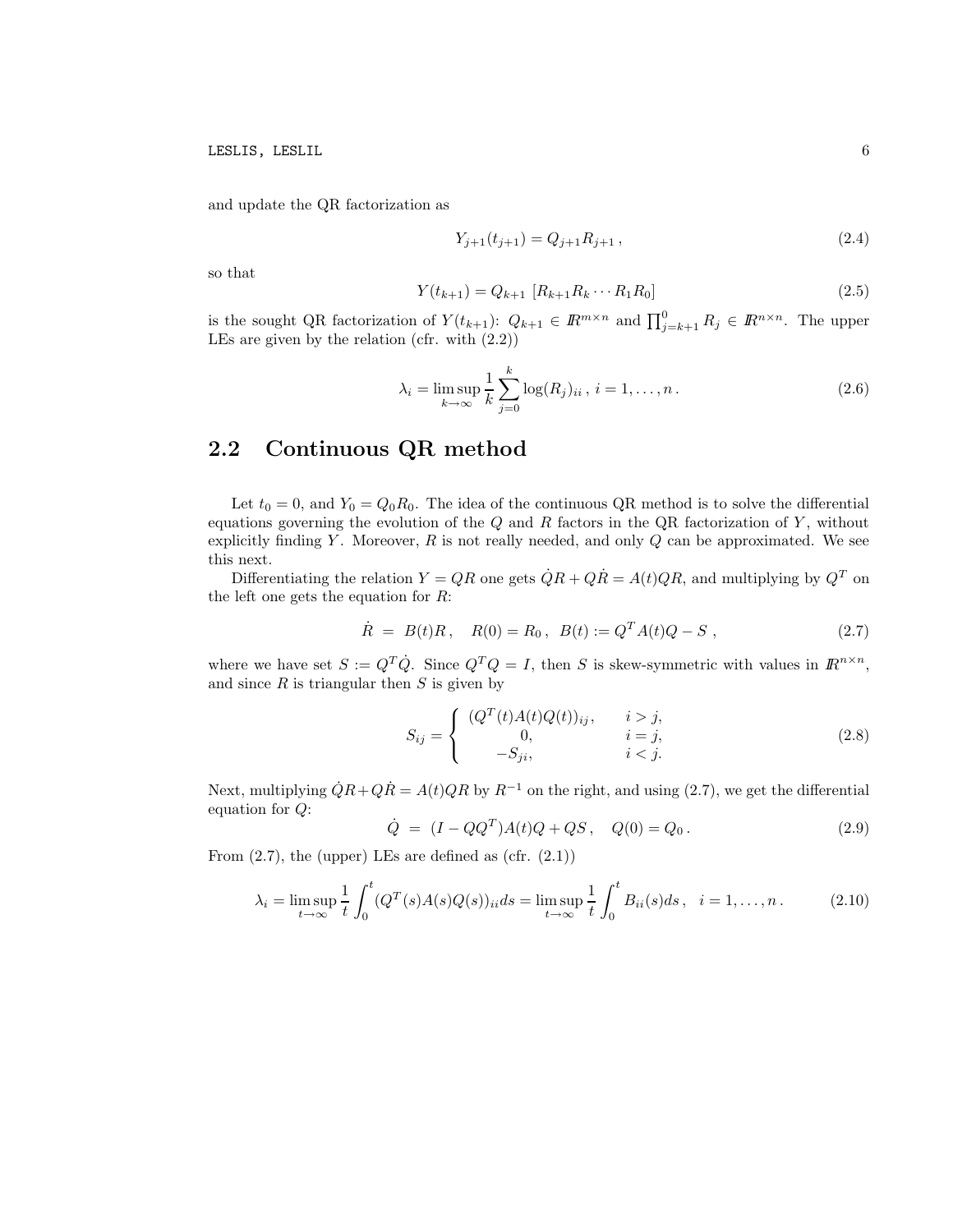# Implementation

Here we describe how we implemented the QR methods outlined in the previous chapter. The overall goal is to compute approximations –for given values of  $t$  – to the quantities  $\lambda_i(t), i = 1, \ldots, n$ , (see  $(2.1, 2.2)$ ) herein defined as

$$
\lambda_i(t) = \frac{1}{t} \nu_i(t), \quad i = 1, ..., n,
$$
\n(3.1)

where the  $\nu_i$ 's are defined as

$$
\nu_i(t) = \log R_{ii}(t), \ i = 1, \dots, n,
$$
\n(3.2)

or equivalently as

$$
\nu_i(t) = \int_0^t B_{ii}(s)ds, \ i = 1, \dots, n. \tag{3.3}
$$

Of course, (3.2) is more natural when one uses a discrete QR method, while (3.3) is more natural when one uses a continuous QR method. In a typical use, our codes will proceed with adaptive stepsizes obtained by controlling local errors on the  $\nu_i(t)$ ,  $i = 1, \ldots, n$ , with respect to a preassigned tolerance vector TOL (TOL is a vector of length  $n$ ).

In what follows, the superscript " $c$ " will refer to *computed*, hence approximate, quantities. For example, we will write  $\nu_i^c(t)$  to mean an approximation to either one of (3.2) or (3.3).

## 3.1 Discrete QR method

On the surface, implementing this method is rather straightforward, and indeed this is the most widely adopted technique amongst practitioners. However, it may not be the most efficient or reliable technique; e.g., for linear problems, the argument in [14] shows that it is not. And, regardless, careful implementation of the approach is warranted.

On a typical step from  $t_j$  to  $t_{j+1}$ , there are three tasks to carry out: (i) To integrate (2.3) (ii) To compute the QR factorization (2.4), and (iii) To update the approximation to  $\lambda_i(t_{j+1}), i = 1, \ldots, n$ . These are dealt with as follows.

(i) The differential equation (2.3) is integrated with embedded RK schemes. We implemented two such pairs. The first is the well known Dormand-Prince pair of order (5,4), the other is the Runge-Kutta 3/8 rule with embedded formula in the FSAL style, thereby giving a pair of order (4,3). We will henceforth refer to these pairs as DP5 and RK38. The Runge-Kutta coefficients are given in the Appendix, and see [31]. Thus, at the end of a step, we have two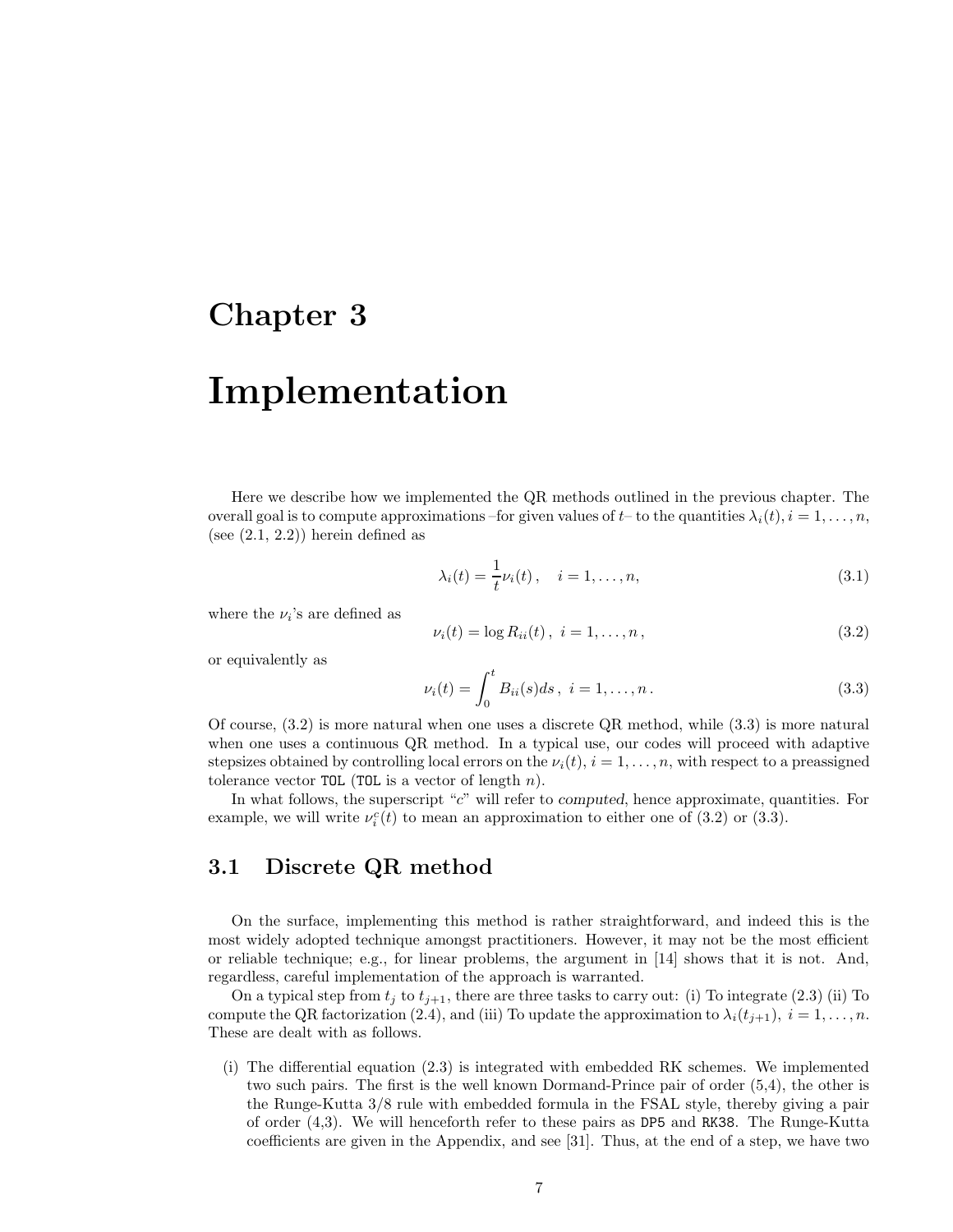approximations to  $Y_{j+1}(t_{j+1})$  in (2.4), call them  $Y_{j+1}$  (the higher order formula) and  $\hat{Y}_{j+1}$ . It is quite important to point out immediately that no error control is performed on these approximations; see (iii) below.

- (ii) As far as the QR factorizations of  $Y_{j+1}$  and  $\hat{Y}_{j+1}$ , we implemented our own modified Gram-Schmidt procedure, as well as tested it against the QR routine from LAPACK which is based on Householder transformations (and which we post processed in order to guarantee that the R-factor had positive diagonal). In our tests, our routine was consistently faster, and thus we adopted it as default.
- (iii) From the QR factorization of  $Y_{j+1}$  and  $\widehat{Y}_{j+1}$ , we obtain two approximations to  $R_{j+1}$  in (2.4), call them  $R_{j+1}^c$  and  $\widehat{R}_{j+1}^c$  which can be used to perform error control. We use a mixed error control on the one step error to  $\nu_i$ ,  $i = 1, ..., n$ , as follows. Let h be the current stepsize, and  $h_{\text{new}}$  the new stepsize. Then, subject to the restriction that  $h_{\text{new}} \leq 5h$ , we choose  $h_{\text{new}}$ as follows.
	- Estimate the worse error componentwise with respect to the desired tolerance:

$$
\mathbf{err} = \max_{1 \le i \le n} \{ |(R_{j+1}^c)_{ii} - (\widehat{R}_{j+1}^c)_{ii}| / [(1 + |(R_{j+1}^c)_{ii}|) \text{TOL}_i] \}.
$$
 (3.4)

- Now estimate

$$
h_{\text{new}} = \text{safe } |h \ (1/\text{err})^l| \tag{3.5}
$$

where safe is a safety factor we set at 0.8, and  $l = 1/5$  for DP5 and  $l = 1/4$  for RK38.

- If  $err \leq 1$  the step is successful and accepted, otherwise is rejected. In the latter case, we never allow  $h_{\text{new}}$  to be less than  $1/5$  of h. [Though this may theoretically lead to repeated failures, in our experience it is a safeguard against drastic, but unwarranted, stepsizes' reductions].

Finally, after a successful step, we are ready to update the approximations:

$$
\lambda_i^c(t_{j+1}) = \frac{t_j}{t_{j+1}} \lambda_i^c(t_j) + \frac{1}{t_{j+1}} \log(R_{j+1}^c)_{ii}, \quad i = 1, \dots, n. \tag{3.6}
$$

Remark 3.1.1 The adaptive stepsize strategy above is similar to, but more conservative than, the one explained in [31]. A difference is that we advance the solution with the high order scheme, but estimate the local errors and new stepsize according to the lower order approximation.

## 3.2 Continuous QR method

On the surface, this method also looks rather simple. On a step from  $t_j$  to  $t_{j+1} = t_j + h_j$ , we need to: (i) Integrate (2.9) with initial conditions given by  $Q_j$  (i.e., our approximation  $Q^c(t_j)$ ), and (ii) Update the approximations to  $\nu_i(t_{j+1})$  in (3.3). These two tasks are actually quite delicate. In particular, for (i) there are a host of possibilities which deliver approximations which are orthogonal at the grid points; references  $\left[4, 7, 14, 15, 16, 19, 23, 32\right]$  all address this issue, and there are also public domain codes, [20], for this task. However, and in spite of us being the authors of the code QRINT in [19], we ended up revisiting some old ideas, and proposing also a new method. The reason we did not adopt QRINT is that the structure of the code made it hard to exploit sparsity structure of A for large problems, and we wanted methods which were flexible enough to accommodate sparse, and large, A.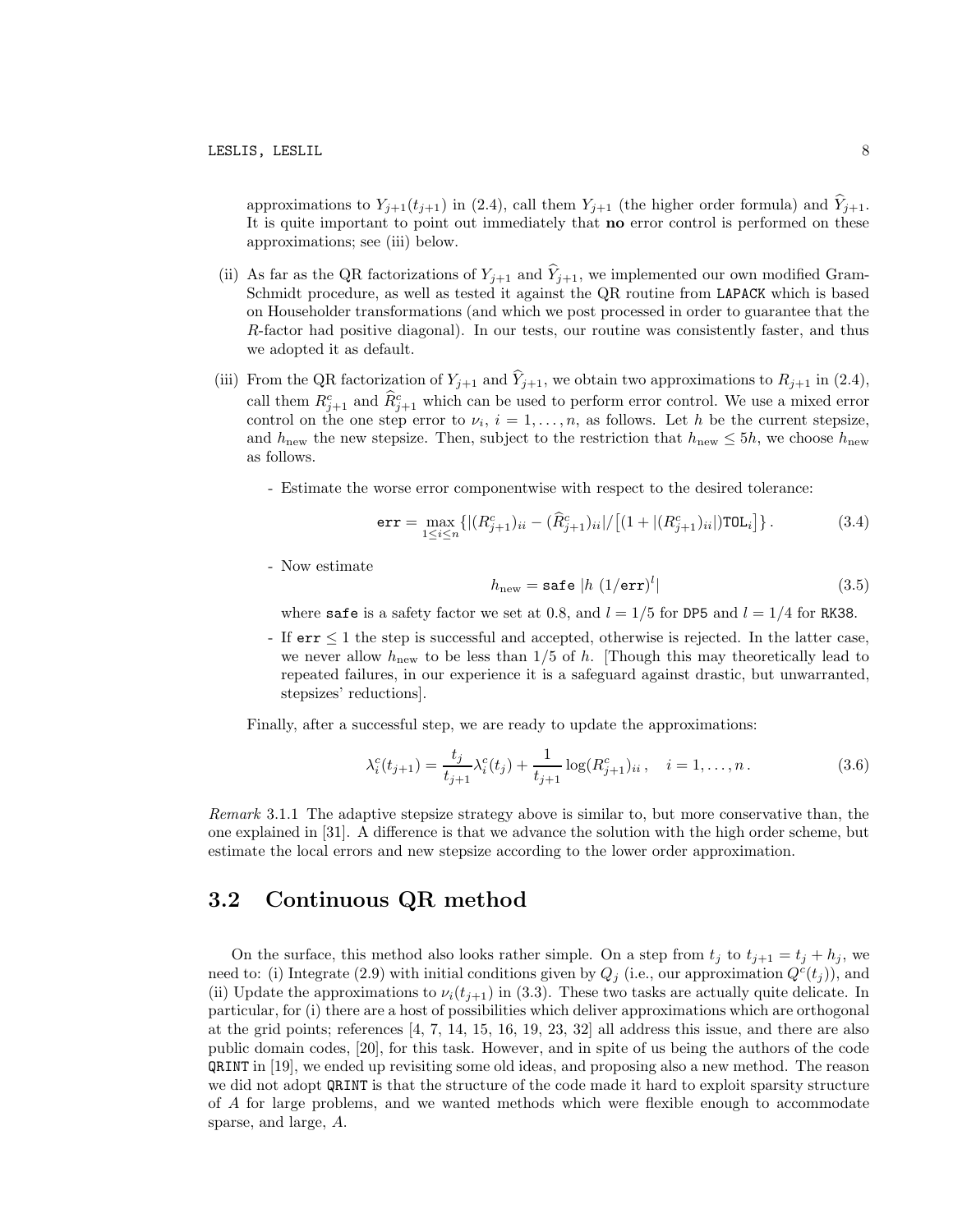Now, our task is to approximate (3.3). Thus, since

$$
\nu_i(t_{j+1}) = \nu_i(t_j) + \int_{t_j}^{t_{j+1}} B_{ii}(t) dt , \quad i = 1, \dots, n,
$$

we really need to approximate the local integrals

$$
\mu_i = \int_{t_j}^{t_{j+1}} (Q^T(t)A(t)Q(t))_{ii} dt , \quad i = 1, ..., n.
$$
\n(3.7)

To approximate (3.7) requires a quadrature, and approximations to Q in the subinterval  $[t_i, t_{i+1}]$ . Which quadrature we use depends on the scheme adopted to approximate Q. We now discuss this latter issue in details. As consequence of how we approximate  $Q$ , we will see how the  $\mu_i$ 's are also approximated. Of course,  $(3.7)$  is the same as solving on the step  $[t_j,t_{j+1}]$  the differential equation

$$
\dot{\mu}_i = (Q^T(t)A(t)Q(t))_{ii}, \quad \mu_i(t_j) = 0, \quad i = 1, \dots, n. \tag{3.8}
$$

#### 3.2.1 Q-integration

We explored several possibilities. Let  $\dot{Q} = F(t, Q)$  be a shorthand notation for (2.9).

(1) In [15], the authors proposed a straightforward method to approximate the solution of (2.9): integrate (2.9) with an explicit Runge-Kutta scheme (for us, the pairs DP5 or RK38), and orthogonalize the obtained solution(s) at the end of the step. The orthogonalization is done by replacing the obtained approximation with the Q factor of its QR factorization. We call this the simple projected scheme. In standard RK notation, the scheme can be written as follows:

$$
U_{j+1} = Q_j + h_j(b_1K_1 + \dots + b_sK_s) , \quad U_{j+1} \to Q_{j+1} , \tag{3.9}
$$

where the arrow denotes replacement (via the QR factorization) with an orthonormal basis. Above, we have set

$$
K_l = F(t_j + c_l h_j, U_{jl}), \quad U_{jl} = Q_j + h_j (a_{l1} K_1 + \dots + a_{l,l-1} K_{l-1}). \tag{3.10}
$$

In this case, the  $\mu_i$ 's can be approximated by the trapezoidal rule. That is, letting  $Q_{j+1}$  be the higher order approximation obtained, we would form

$$
\mu_i^c = \frac{h_j}{2} \left( (Q_j^T A(t_j) Q_j + Q_{j+1} A(t_{j+1}) Q_{j+1})_{ii} \right). \tag{3.11}
$$

This way of proceeding is given as an option in LESLIS and LESLIL, though it is not our recommended choice. If this choice is adopted, error control can only be performed on the Q-factor. That is, calling  $Q_{i+1}$  the lower order approximation obtained, an error control similar to the one of the discrete QR method is used for the max-element norm on each column of the Q-factor. More precisely, the estimate err is obtained as

$$
\mathbf{err} = \max_{1 \le i \le n} \{ (||(Q_{j+1} - \widehat{Q}_{j+1})_{:,i}||_{\infty}) / [(1 + ||(Q_{j+1})_{:,i}||_{\infty}) \text{TOL}_i] \}
$$
(3.12)

which is then used to select  $h_{\text{new}}$  in (3.5).

(2) The default integrator for (2.9) implemented in our codes is a slightly different scheme than the simple projected scheme above, and we will call it the complete projected scheme. Upon using an explicit Runge-Kutta scheme (DP5 or RK38) to integrate (2.9), we orthogonalize all stage values as well. Again, the orthogonalization is carried out by using the QR factorization of the stage values and retaining the  $Q$  factor. So doing, we can use the same quadrature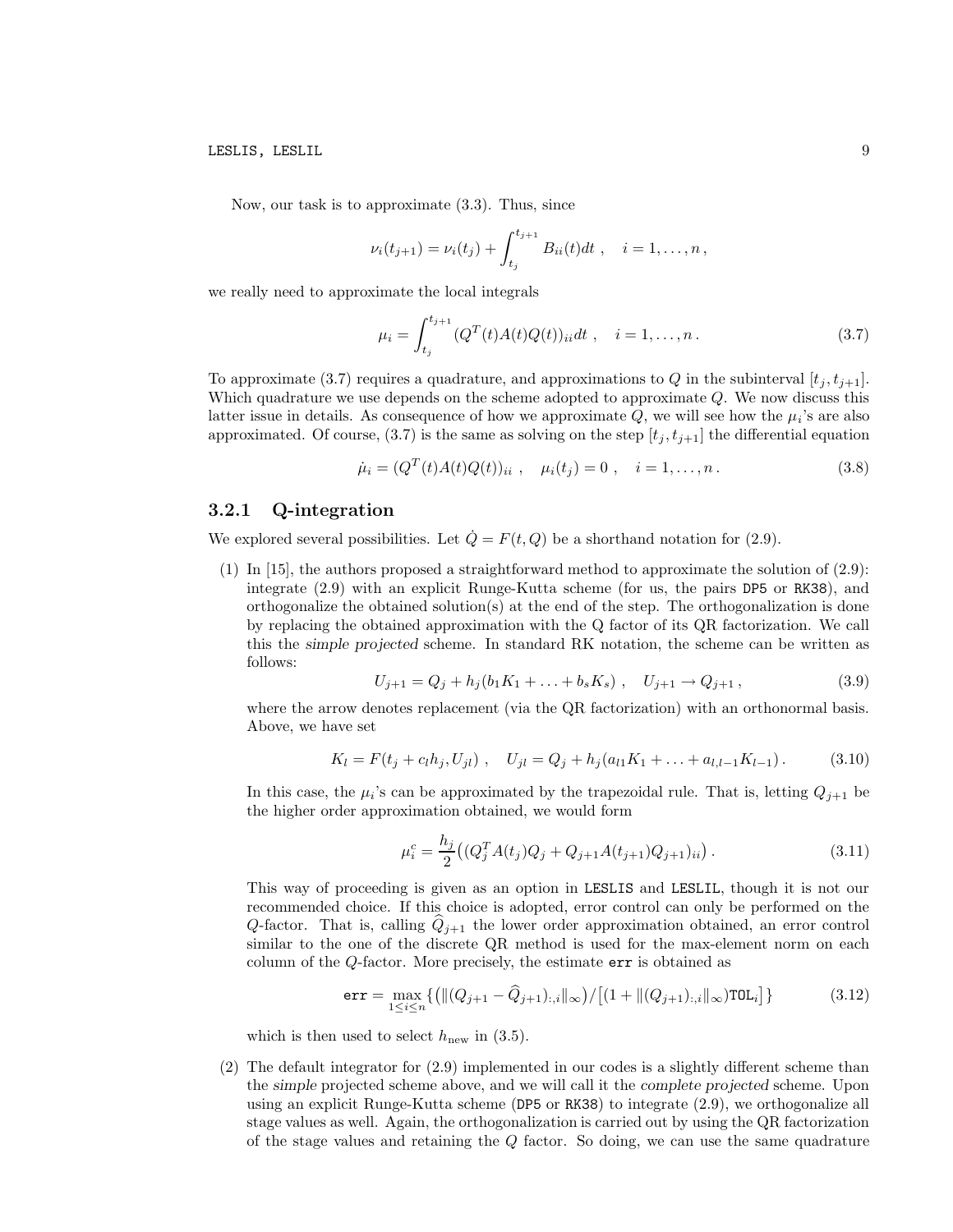as the basic scheme for approximating the  $\mu_i$ 's. In standard RK notation, the basic step we take is

$$
U_{j+1} = Q_j + h_j(b_1K_1 + \ldots + b_sK_s) , \quad U_{j+1} \to Q_{j+1} , \tag{3.13}
$$

but now (cfr. with (3.9-3.10))

$$
K_l = F(t_j + c_l h_j, Q_{jl}), \quad U_{jl} \to Q_{jl}, \qquad (3.14)
$$

and the  $\mu_i$ 's are approximated (see  $(3.8)$ ) as

$$
\mu_i^c = h_j \left( b_1 f_1 + \dots b_s f_s \right), \quad f_l = \left( Q_{jl}^T A (t_j + c_l h_j) Q_{jl} \right)_{ii}.
$$
 (3.15)

Now we will have obtained two approximations to the Q factor,  $Q_{j+1}$  and  $\hat{Q}_{j+1}$ , and two approximations to the  $\mu_i$ 's, call them  $\mu_i^c$  and  $\hat{\mu}_i^c$ . We can control the error on the Q-factor as in (3.12), or can use  $\mu_i^c$  and  $\hat{\mu}_i^c$  to perform error control directly. That is, we can now estimate err as

$$
\mathbf{err} = \max_{1 \le i \le n} \{ \left( |\mu_i^c - \widehat{\mu}_i^c| \right) / \left[ (1 + |\mu_i^c|) \text{TOL}_i \right] \} \tag{3.16}
$$

and again use (3.5) to select the new stepsize.

(3) Finally, there is one more integration scheme in LESLIS-LESLIL for solving (2.9). We will call it the hybrid scheme. Apparently, this is a new scheme<sup>1</sup>. The idea is very simple: We find approximation to the solution of (2.9) by projecting (via the QR factorization) the computed approximation to (2.3). In other words, on the step  $[t_j, t_{j+1}]$ , we integrate with DP5 or RK38 the differential equation

$$
\dot{Y} = A(t)Y \ , \quad Y(t_j) = Q_j \ ,
$$

and only retain the Q-factor of the obtained approximations. Again, this can be done for all stage values and then the quadrature rule given by the integrators is used to obtain  $\mu_i^c$ and  $\hat{\mu}_i^c$ , otherwise if we only orthogonalize at the end of the step then  $(3.11)$  is used. In the first case we have a complete hybrid projected scheme and error control can be performed on the  $\mu_i$ 's and/or on  $Q$ , in the latter case we have a simple hybrid projected scheme and error control can only be performed on Q. To exemplify, the simple hybrid projected method looks like

$$
Y_{j+1} = Q_j + h_j(b_1K_1 + \dots + b_sK_s), \quad Y_{j+1} \to Q_{j+1},
$$
  
\n
$$
K_l = A(t_j + c_lh_j)Y_{jl}, \quad Y_{jl} = Q_j + h_j(a_{l1}K_1 + \dots + a_{l,l-1}K_{l-1}),
$$
\n(3.17)

and  $\mu_i^c$  from (3.11). The complete hybrid projected method, instead, has as only difference that in  $(3.17)$ , after forming  $Y_{jl}$ , we do

$$
Y_{jl} \to Q_{jl} \,, \tag{3.18}
$$

and the  $\mu_i$ 's are then approximated from (3.15). Notice that the projection step (3.18) is carried out only to provide the needed values for using  $(3.15)$ , but the values  $Y_{il}$  are not modified in (3.17).

Remark 3.2.1 In spite of solving the same differential equations, the hybrid scheme and the discrete QR method are distinctly different. The key difference is that only the Q-factor in the QR factorization of the transition matrices is retained in the hybrid scheme and the R-factor is never used, unlike in the discrete QR method. The hybrid scheme is also distinctly different from the projected schemes, since the hybrid scheme advances the solution by projecting the solution of

 $1$ We had used this technique in the past, but neglected it for many years since our unrefined implementations at the time misled us.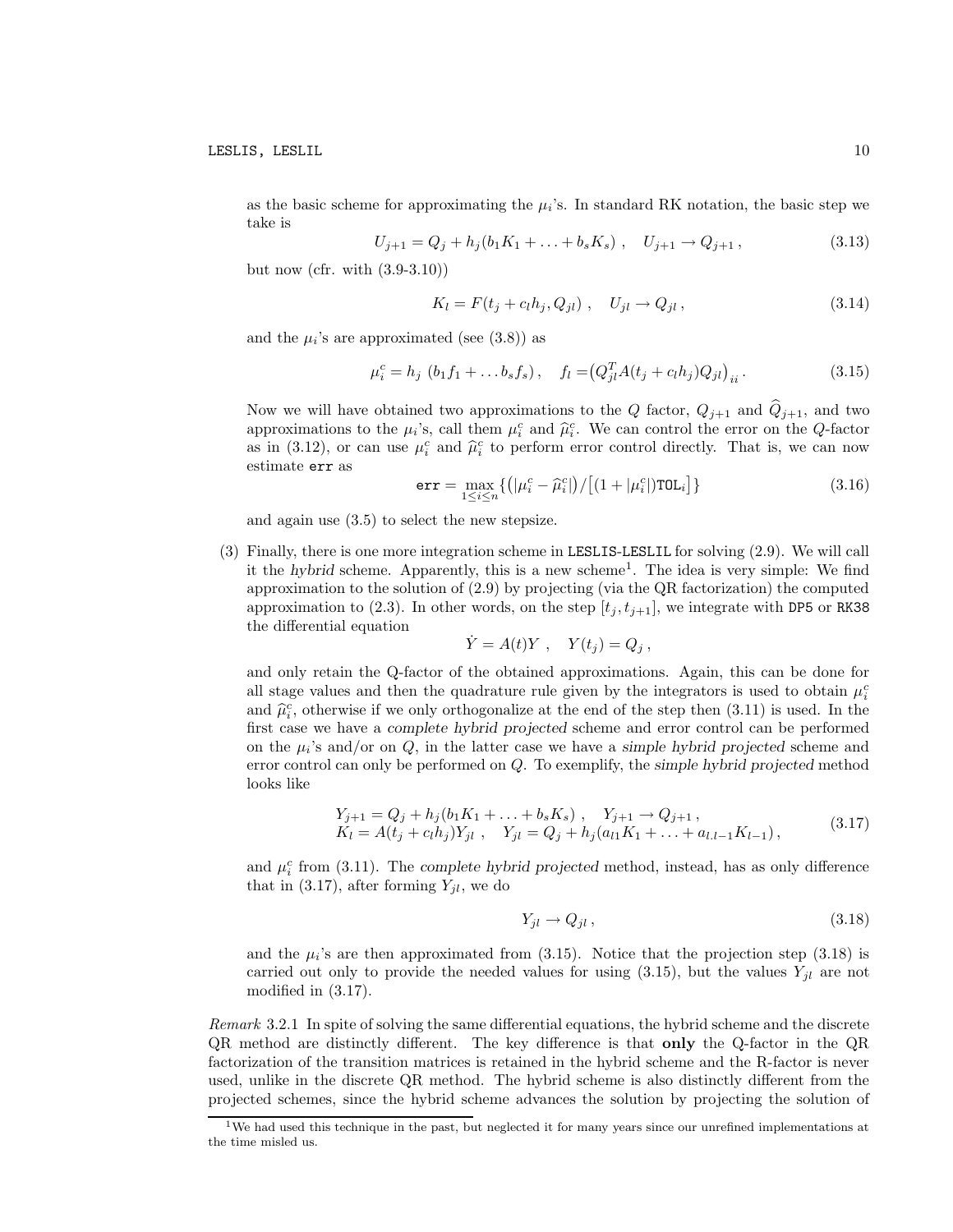the linear system  $\dot{Y} = A(t)Y$ , not by projecting the solution of (2.9). On a given step, solving the linear system is less expensive than integrating (2.9). This fact becomes apparent in case we use (3.11), less so if we also project the stage values approximations and perform the full RK approximation for the  $\mu_i$ 's: Indeed, in this case, the key expense is in forming the integrand and this is obtained as a bonus with the complete projected schemes.

Remark 3.2.2 In case we can control either the error on  $Q$  or on the  $\mu_i$ 's directly, according to either (3.12) or (3.16), one must appreciate in which way these two error controls differ. In case we use  $(3.16)$ , or  $(3.4)$ , then we are effectively performing a local error-per-step control on the values  $\mu_i$ 's in (3.7). In case we use (3.12), then we are effectively trying to control the error in the integrand of (3.7). Though this resembles a local error-per-unit-step control on the values  $\mu_i$ 's in (3.7), and it often acts that way, it may occasionally be misleading. For example, think of the case of A being triangular and  $Q$  the identity! In our experience, enforcing  $(3.16)$  without also enforcing (3.12) is potentially inaccurate.

Important. Many of the above possibilities implemented in leslis and leslis are not foolproof. They have been maintained in the codes to provide the user with a variety of testing options, and because each has potentially distinct advantages. Nevertheless, it is our experience that the best general strategy consists of using the complete projected scheme with associated full RK approximations of the integrals and error control performed via both (3.12) and (3.16).

### 3.3 Order results

It might not be immediately clear that all schemes we implemented for discrete and continuous QR methods maintain the order of the underlying RK scheme. However, it is not hard to convince oneself that this is the case. The reasoning relatively to the complete projection and hybrid schemes has not been reported elsewhere, so we now review it.

For the complete projection schemes, the basic fact is that the projection of the stage values is not changing the order of approximation of the stage values themselves. As a consequence, the order of the scheme is not changing either.

For the hybrid schemes, the basic fact is that the unique Q-factors in the QR factorizations of the Y-values in  $(3.17)-(3.18)$  are of the same order of accuracy of the Y-values themselves.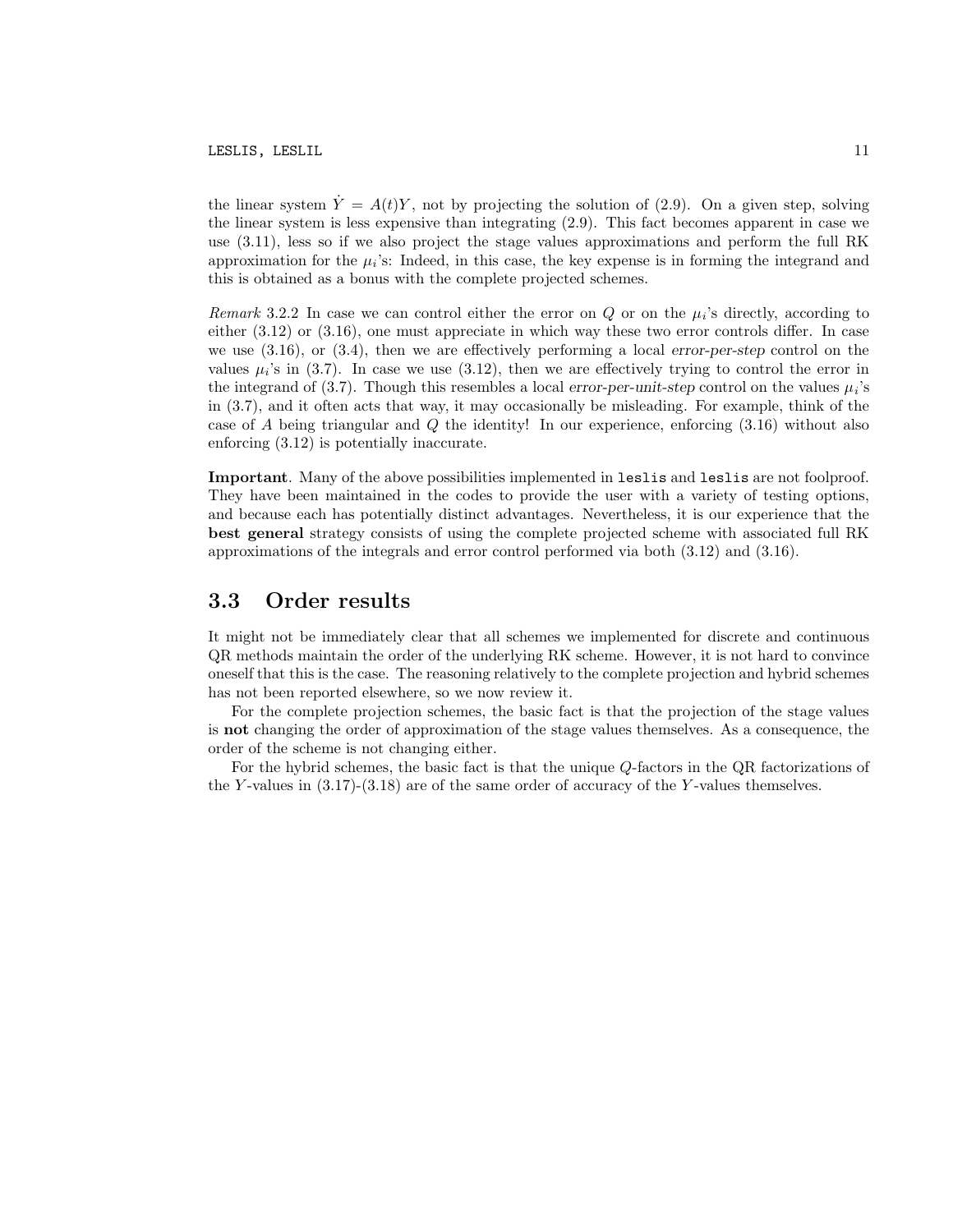## LESLIS and LESLIL: The Codes

The basic mindframe of LESLIS and LESLIL is that the user gives a time  $T$ , and the codes return approximations to

$$
\lambda_i(T) = \frac{1}{T} \log R_{ii}(T), \ i = 1, \dots, n, \tag{4.1}
$$

when one chooses a discrete QR method, or to

$$
\lambda_i(T) = \frac{1}{T} \int_0^T B_{ii}(s) ds, \ i = 1, \dots, n,
$$
\n(4.2)

when one uses a continuous QR method. If the user decides to continue for some larger values of T, then must simply call the codes again.

The information in (4.1-4.2) is immediately conducive to approximation of the Lyapunov exponents and can also be used to approximate other spectral intervals, as we will elucidate in Chapter 5.

### 4.1 LESLIS and LESLIL: Differences

Before calling either LESLIS or LESLIL, the user must call the subroutine INIT: this will be called only once, regardless of integration options. The user must call INIT after having set the input data specified in IPAR as well as the initial and final times, and error tolerances (see below, and see the Appendix for sample calls). A call to INIT will have the form

#### CALL INIT(M,N,IPAR,T0,TE,DT,TOLQ,TOLL,FWORK,IFLAG)

In INIT, the code sets up the workspace, check error tolerances, initial and final times, and sets dafault quantities. After having called INIT, the user can call LESLIS or LESLIL.

The major difference between LESLIS and LESLIL is the way the coefficient function  $A$  is defined by the user.

In LESLIS, the user must provide a subroutine where  $A(t)$  is given, at any t. In LESLIL, the user must provide a subroutine where the action  $A(t)v$ , at any t, is given (here, v is a generic vector). This is the only difference the user will see between LESLIS and LESLIL.

(a) A call to LESLIS will be done as follows:

CALL LESLIS(GETA, M, N, APPLES, TO, TE, DT, YO, TOLQ, TOLL, IPAR, FWORK, IFLAG, INARR, REARR)

where GETA, declared EXTERNAL, is the subroutine where the user defines  $A(t)$  and must obey the syntax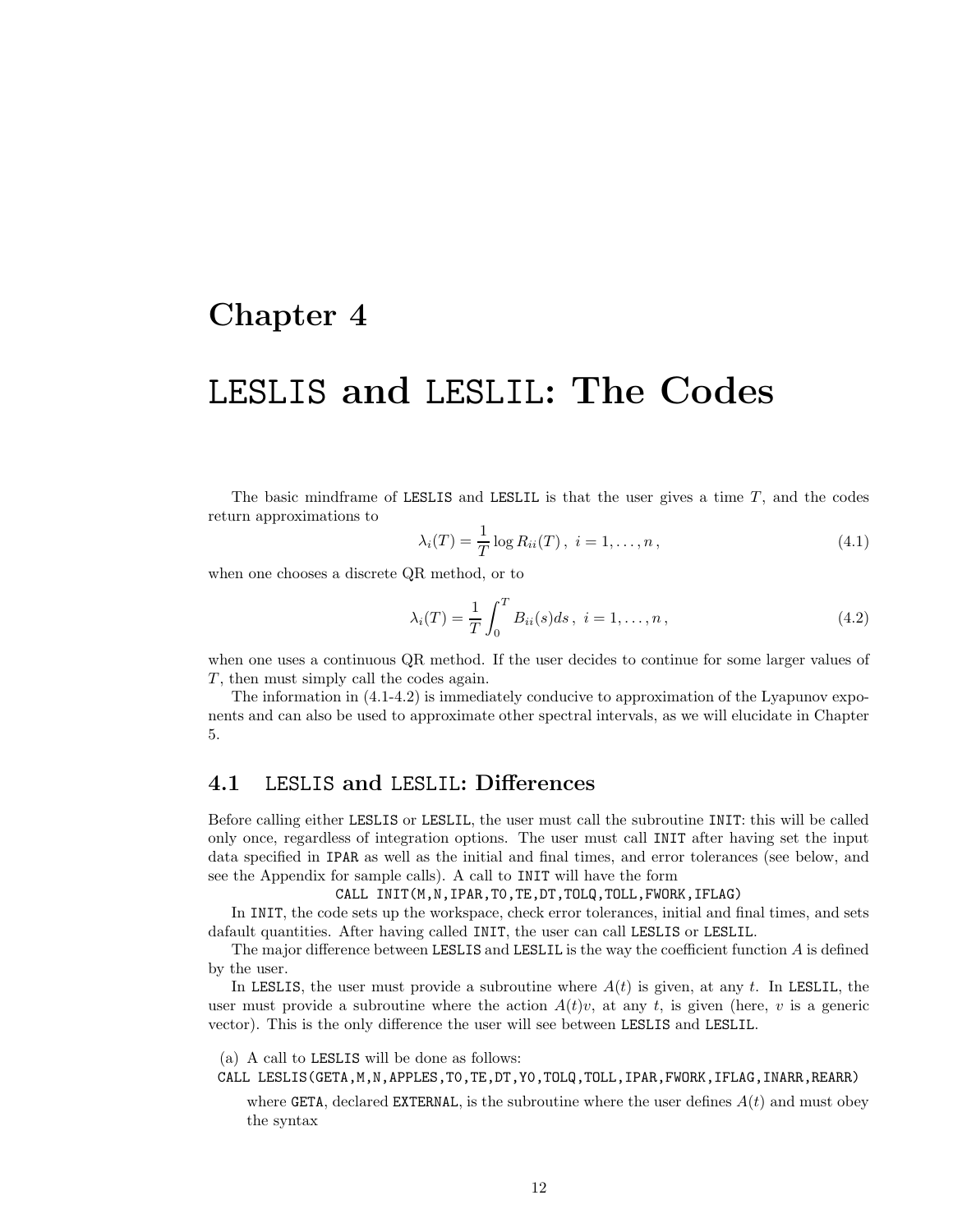```
SUBROUTINE GETA(M,T,A,INARR,REARR)
INTEGER M, INARR(*)
DOUBLE PRECISION T, A(M,M), REARR(*)
```
(b) Instead, a call to LESLIL will be done as:

```
CALL LESLIL(GETAV, M, N, APPLES, TO, TE, DT, YO, TOLQ, TOLL, IPAR, FWORK, IFLAG, INARR, REARR)
```
where GETAV, declared EXTERNAL, is the subroutine where the user defines  $\dot{v} = A(t)v$  and must obey the syntax

SUBROUTINE GETAV(M, T, V, VDOT, INARR, REARR) INTEGER M, INARR(\*) DOUBLE PRECISION T, V(M), VDOT(M), REARR(\*)

In the above, INARR, REARR are integer and double precision arrays the user can use for communication between the driver and the subroutines.

In the Appendix, we attach sample drivers to illustrate how the codes are called. Next, we briefly review the meaning of the INPUT/OUTPUT to the codes. More extensive documentation can be found in the interface to the codes themselves.

## 4.2 LESLIS and LESLIL: Input and Options

Typically, the user will write a driver where integration options are specified. In a nutshell, and subject to compatibilities between his/her requests, the user must specify: (1) whether to use a discrete or continuous QR method and which formulas, (2) how to approximate the  $\nu$ 's in (3.2-3.3), (3) if to proceed with fixed or variable stepsizes, and how to perform error control. This communication between the user and the codes is handled through the array IPAR, and by monitoring IFLAG the user knows if the required tasks have been accomplished. The following is an explanation of the INPUT/OUTPUT to LESLIS-LESLIL.

- M: INPUT, the dimension of the problem, must be  $\geq 1$ .
- N: INPUT, the number of the approximate quantities in (4.1-4.2) desired, must have  $1 \leq N \leq M$
- APPLES: OUTPUT only, the approximations to (3.1).
- T0: Initial time on INPUT, final time reached on OUTPUT.
- TE: Final time where approximations to  $(3.1)$  are desired. Can have TE  $<$  TO or TE  $>$  TO.
- DT: INPUT/OUTPUT, the stepsize in fixed stepsize mode, stores the last chosen stepsize in variable stepsize mode.
- YO: An  $(m, n)$  matrix which on INPUT contains the ICs to the fundamental matrix (see IPAR(4)). On OUTPUT, it contains the Q-factor at the point we reached.
- TOLQ: INPUT, scalar. This is the local error tolerance on the sup-norm error for the columns of Q.
- TOLL: INPUT, N-dimensional array. These are local error tolerances on the approximation to the Lyapunov exponents.
- IPAR: communication array. Most options can be defaulted, and the most relevant options are the following.
	- IPAR(1): specifies fixed or variable stepsize.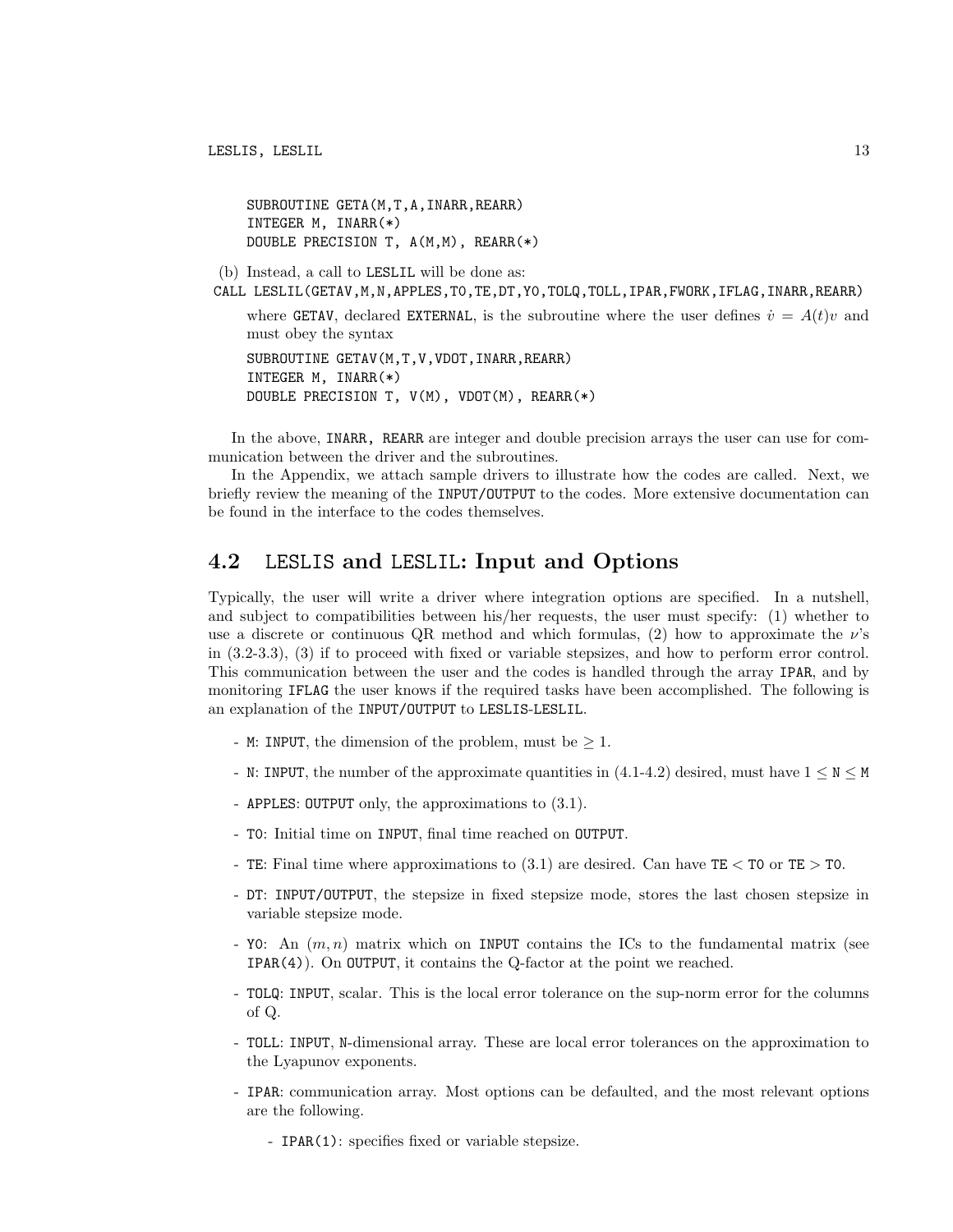- IPAR(2): specifies if want code to return control to the driver after every successful step, or only at TE.
- IPAR(4): specifies (seeting IPAR(4).NE.0) if user provided ICs on the fundamental matrix  $Y_0$ . If not, the code sets the default:  $\begin{pmatrix} I_n \\ 0 \end{pmatrix}$ 0  $\overline{ }$ .
- IPAR(8): specifies which method and RK formula to use:
	- IPAR(8)=0 (default) is Continuous projected QR method with DP5
	- IPAR(8)=1 is Continuous hybrid QR method with DP5
	- IPAR(8)=2 is Continuous projected QR method with RK38
	- IPAR(8)=3 is Continuous hybrid QR method with RK38
	- IPAR(8)=4 is Discrete QR method with DP5
	- IPAR(8)=5 is Discrete QR method with RK38
- IPAR(9): specifies if the quantities in (3.3) are found by the RK integration on the  $\nu$ -variables (IPAR(9)=0) or by the composite trapezoidal rule (IPAR(9)=1). Naturally, IPAR(9)=1 can only be required when  $IPAR(8)=0,1,2,3$ .
- IPAR(10): subject to compatibility with the chosen method, IPAR(10) specifies on which variables to perform error control. [See Remark 3.2.2]. In the most general form, one may be able to control the local errors on the approximation to the factor Q and/or to the Lyapunov exponents, with error tolerances specified by TOLQ and TOLL. To be precise,  $IPAR(10)=0$  means error control on the Lyapunov exponents only,  $IPAR(10)=1$ means error control on  $Q$  only, and **IPAR(10)=10** means error control on both the Lyapunov exponents and  $Q$ . Naturally, IPAR(10)=1,10 can only be required when  $IPAR(8)=0,1,2,3.$
- FWORK: this array contains all work space.
- IFLAG: communicates to the user if the integration was successfully completed or not (various diagnostics are then produced).
- INARR, REARR: user-defined arrays to communicate parameters between the code and the subroutines GETA or GETAV.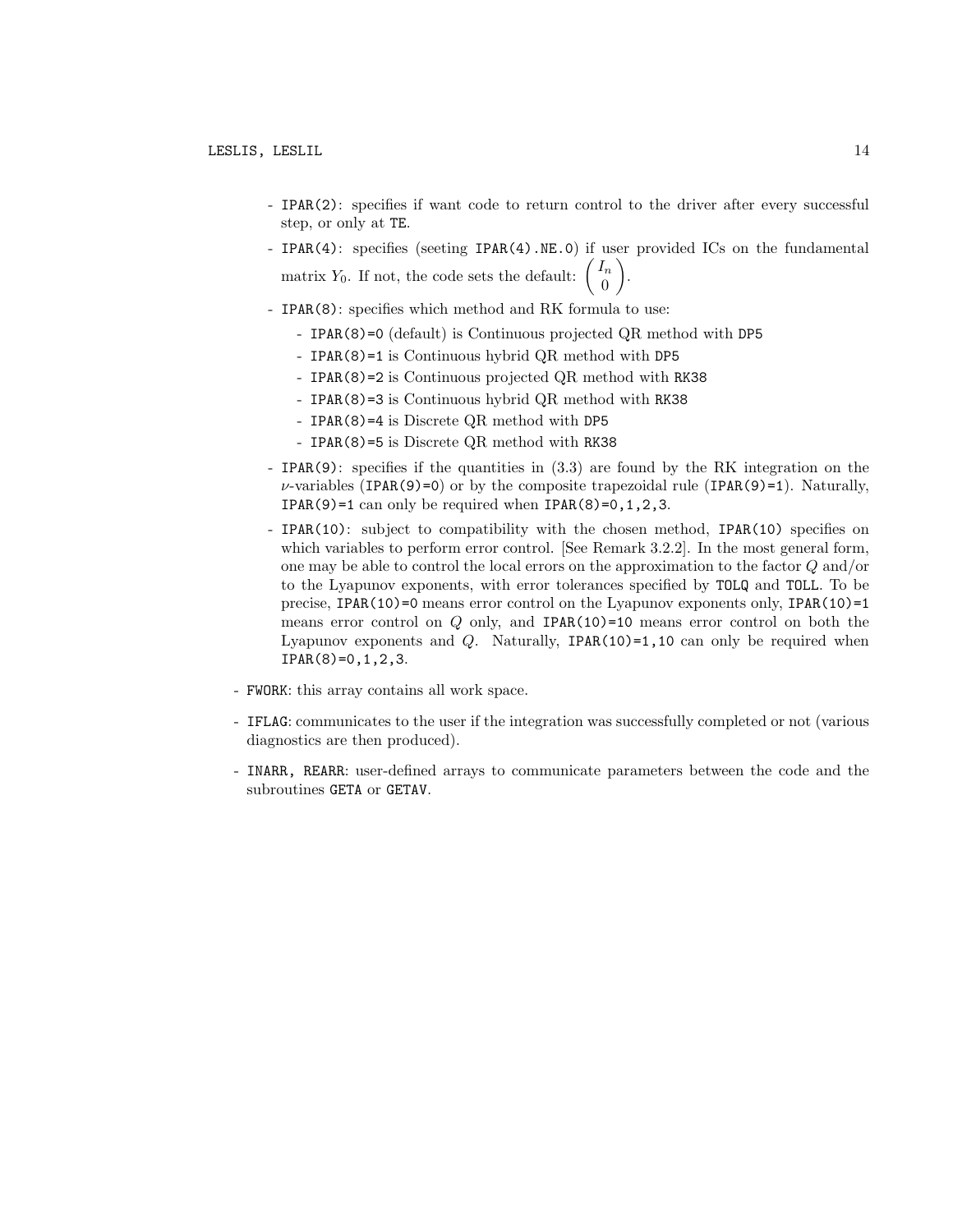# Getting the spectra

In this Chapter, we explain how one can post-process the information produced by LESLIS or LESLIL in order to approximate Lyapunov exponents, and Lyapunov spectrum, as well as the Exponential Dichotomy spectrum  $\Sigma_{ED}$ . We also discuss how we can use the information produced by the codes to test for the stability of Lyapunov exponents. Of course, there may be other ways to proceed for these tasks, but our goal is to explain how one can accomplish them using only the averages of the diagonal elements over the current time step, which is information obtained from LESLIS and LESLIL. To reiterate, the codes return (4.2) or equivalently (4.1). Below, we will often refer just to  $\int_0^T B_{ii}(s)ds$ , but of course this is the same as  $\log(R_{ii}(T))$ .

We are interested in the approximation of the Lyapunov and the Exponential Dichotomy spectra,  $\Sigma_{ED}$ . Recall that  $\Sigma_{ED}$  is defined as the set of real values  $\lambda$  for which the shifted system

$$
\dot{y}_\lambda ~=~ \left[ A(t)-\lambda I\right] y
$$

does not have Exponential Dichotomy. Recall also that  $\Sigma_{ED}$  is given by the union of at most m non overlapping intervals. In general, we will be interested in approximating the  $n$  most dominant intervals. The reason why the approximation of this spectrum is possible is explained in [17, 18]. Presently, it suffices to recall that  $\Sigma_{ED}$  can be obtained from the diagonal of the transformed upper triangular system (2.7): That is, using information which we have been able to compute (either B in  $(2.7)$  or the diagonal of R).

Here below, we discuss how in a post-processing step, one can obtain:

- Approximation of Lyapunov spectrum,
- Steklov averages of diagonal elements to approximate  $\Sigma_{ED}$  and assess variability of Lyapunov exponents,
- Steklov differences to infer stability of Lyapunov exponents.

## 5.1 Post-Processing for the LEs

Approximate Lyapunov exponents are basically returned by the codes leslis and leslil in the variable APPLES. In fact, in APPLES the codes return the values  $(4.1)-(4.2)$ . So, a standard use of the codes is to monitor these values to see if convergence is taking place. If these values are converging, we may conclude that the system is regular and that we have approximated its Lyapunov exponents. On the other hand, if convergence is not taking place, one may want to monitor the variation in the values of APPLES on a sufficiently large interval to approximate the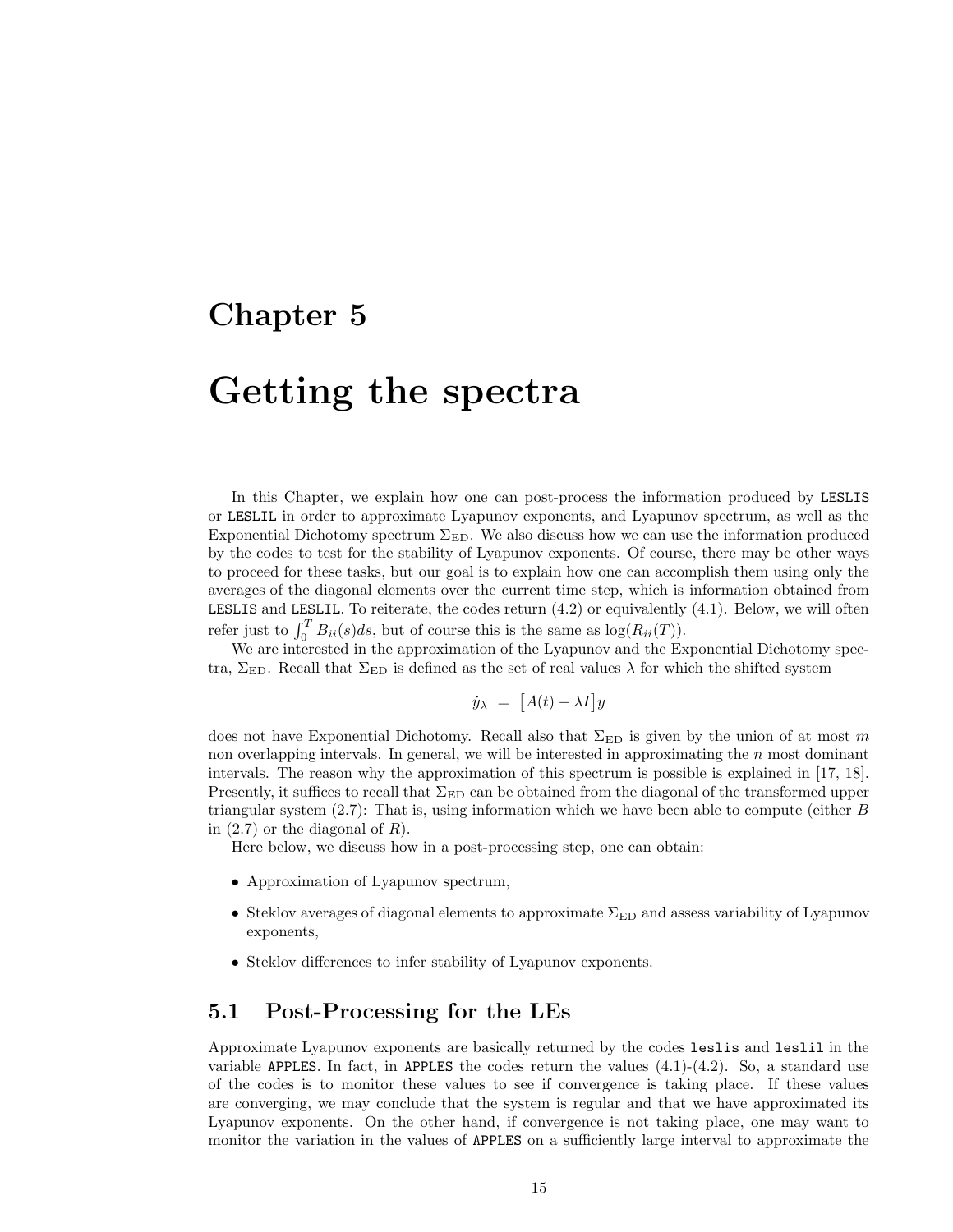Lyapunov spectral intervals; this is essentially the approach we used in [17] to approximate the spectral intervals.

### 5.2 Other spectra

To approximate  $\Sigma_{ED}$ , one may compute Steklov averages. We adopted this approach in [17], and it has met with some success.

First, recall that, for a continuous bounded function  $f$ , the Steklov function or Steklov average of f with step  $H > 0$  is defined as (see [1, Definition 5.4.1] and [6])

$$
f^{H}(t) = \frac{1}{H} \int_{t}^{t+H} f(\tau) d\tau.
$$
\n(5.1)

Now, given any  $H > 0$ , for  $i = 1, \ldots, n$ , consider

$$
\alpha_i^H = \inf_t \frac{1}{H} \int_t^{t+H} B_{ii}(s)ds \text{ and } \beta_i^H = \sup_t \frac{1}{H} \int_t^{t+H} B_{ii}(s)ds .
$$
 (5.2)

We showed in [17, Theorem 8.4] that  $\left[\alpha_i^H, \beta_i^H\right]$  can be used to approximate the *i*-the spectral interval of  $\Sigma_{ED}$ ,  $i = 1, ..., n$ . So, here below we explain how one can use the output of our codes to approximate the intervals  $[\alpha_i^H, \beta_i^H]$ .

Remark 5.2.1 To facilitate approximation of the Sacker-Sell or Exponential Dichotomy spectrum and infer integral separation between consecutive diagonal elements of the upper triangular coefficient matrix function, B, the values returned in APPLES at consecutive time levels are employed. In particular, in one step mode we form

$$
\int_{t_k}^{t_{k+1}} B_{ii}(s) ds = t_{k+1} \left[ \frac{1}{t_{k+1}} \int_0^{t_{k+1}} B_{ii}(s) ds \right] - t_k \left[ \frac{1}{t_k} \int_0^{t_k} B_{ii}(s) ds \right]
$$

for all consecutive step levels  $t_k, t_{k+1}$ . Postprocessing may then be performed given the value of the current time step  $h_k := t_{k+1} - t_k$  and approximations to the values  $\int_{t_k}^{t_{k+1}} B_{ii}(s) ds$  for  $i = 1, ..., n$ . The first step is to use an interpolant so that the integrals of the  $B_{ii}$  are approximated over a fixed stepsize. Then appropriate Steklov averages are computed to approximate  $\Sigma_{ED}$  and integral separation between consecutive  $B_{ii}$ .

We assume now that we have approximations to the integrals of the desired  $B_{ii}$  with respect to some fixed step size h. Then choose a Steklov window length H such that  $H = N \cdot h$  for some positive integer  $N$ . For each i we store and sum the first  $N$  consecutive approximations to the integrals of the  $B_{ii}$ . When each subsequent integral is read in it the first integral in the sum is subtracted from the sum, the new integral s added to the sum, the old integral is overwritten with the new integral, and (5.2) is easily approximated.

### 5.3 Integral separation

One more use of the output from LESLIS/LESLIL is to assess the degree of integral separation of the transformed coefficients' function  $B$  in  $(2.7)$ , and therefore assess the stability of the Lyapunov exponents. Recall that distinct Lyapunov exponents  $\lambda_1 > \lambda_2 > \ldots > \lambda_n$  are stable if and only if the functions  $B_{ii}, B_{i+1,i+1}, i = 1, \ldots, n-1$ , are integrally separated.

Recall also that for two bounded functions  $f_1$  and  $f_2$  (say, two consecutive diagonal elements of the upper triangular function  $B$  in  $(2.7)$  to be integrally separated means that

$$
\int_{s}^{t} (f_1(\tau) - f_2(\tau))d\tau \ge a(t - s) - d, \ a > 0, \ d \in \mathbb{R}, \ t \ge s \ .
$$
 (5.3)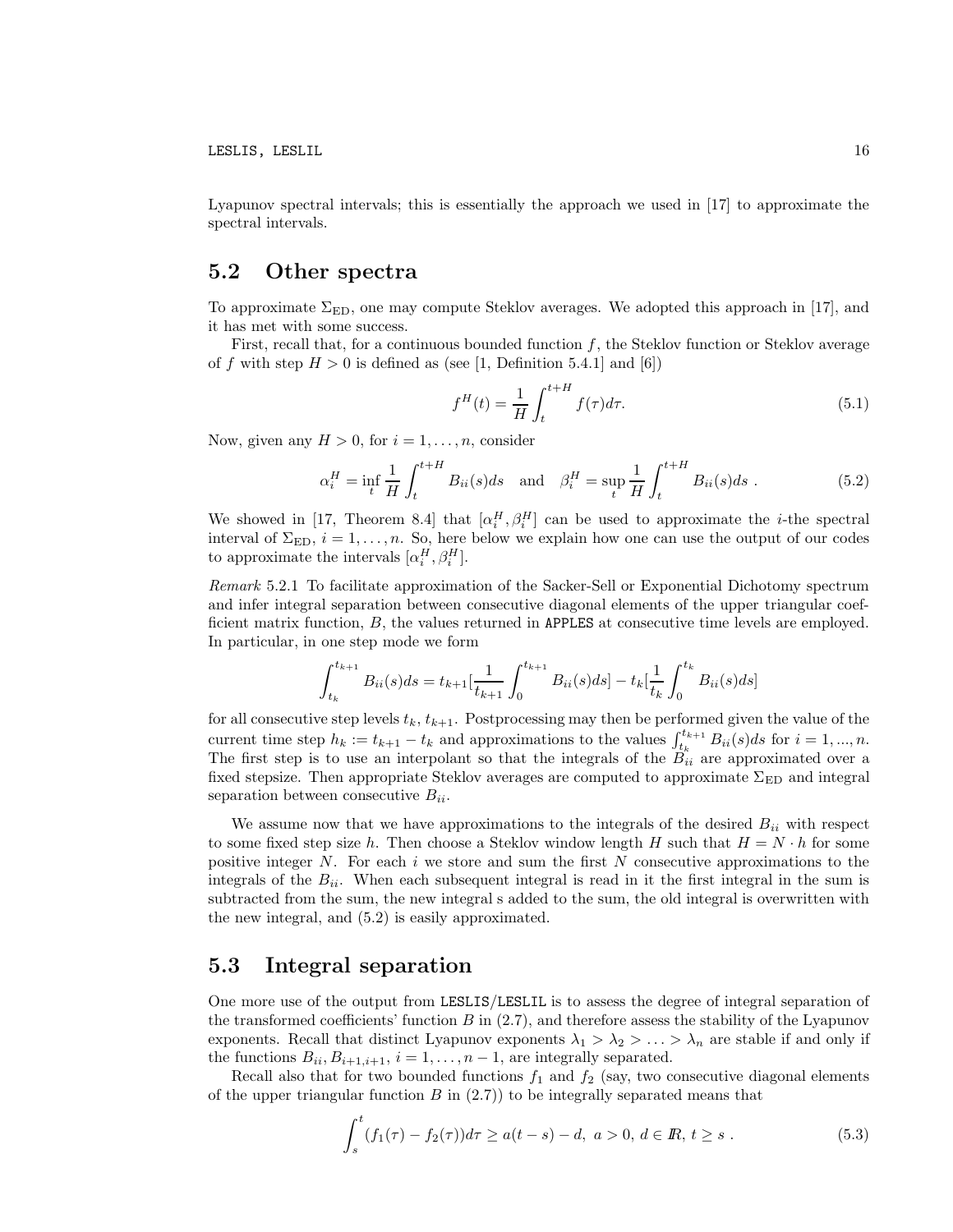The importance of Steklov functions resides in the fact that (5.3) can be inferred from the Steklov average of the difference  $f_1 - f_2$ . This is the content of [1, Lemma 5.4.1]. In other words,  $f_1$  and  $f_2$ are integrally separated if and only if for sufficiently large  $H$  their Steklov functions are separated:

$$
f_1^H(t) - f_2^H(t) = \frac{1}{H} \int_t^{t+H} (f_1(\tau) - f_2(\tau)) d\tau \ge a > 0, \ t \ge 0.
$$
 (5.4)

We can use the output of our codes to infer whether or not (5.4) holds in a very similar way to how we approximated  $\Sigma_{ED}$ : The only difference is that the integrals of the  $B_{ii}$  are replaced with the difference in the integrals of  $B_{ii}$  and  $B_{i+1,i+1}$  for  $i = 1, ..., n-1$ .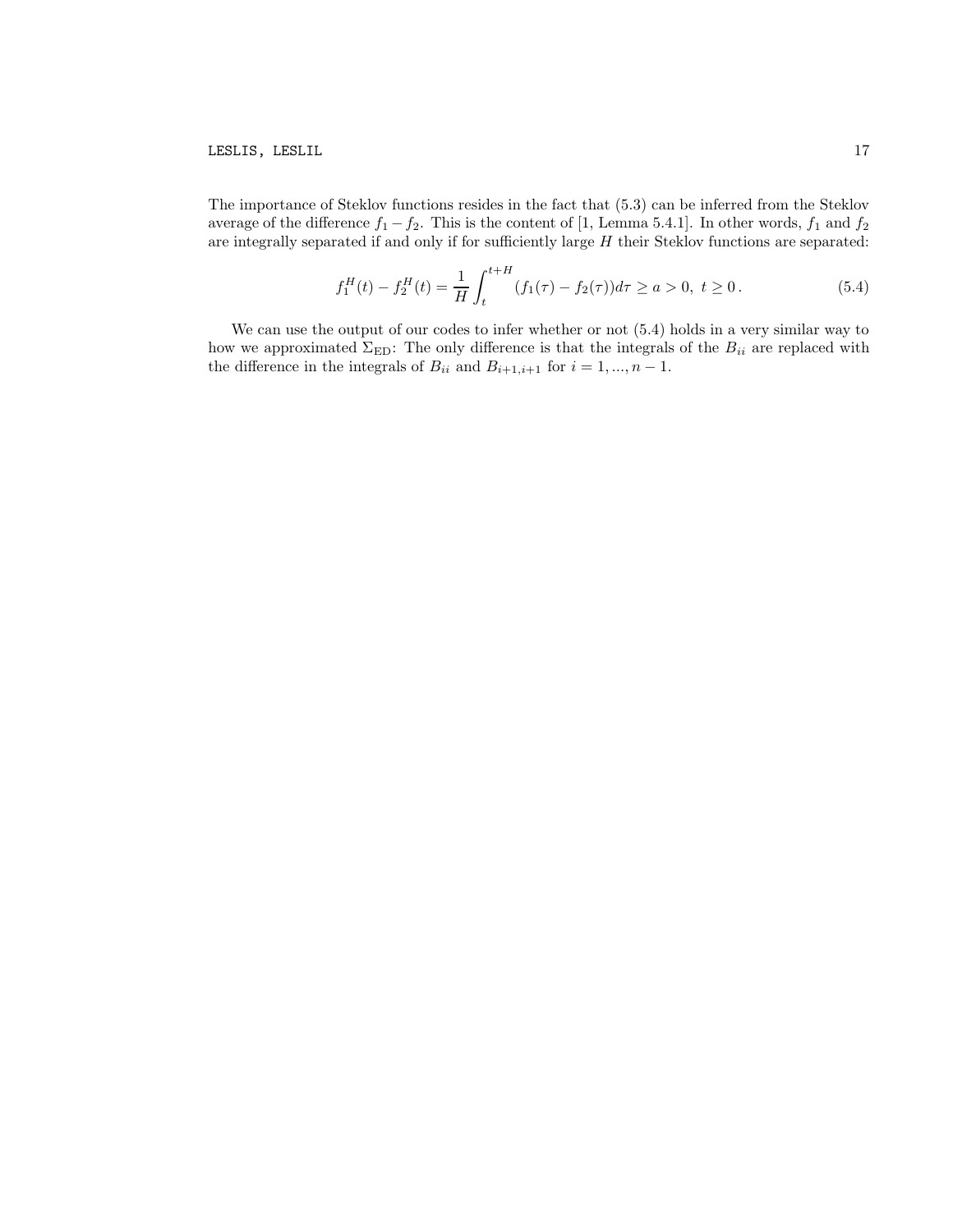# Examples

We present some examples to highlight performance of the codes. Many more examples have been used to test the codes, and are part of the collection of problems in the routine user.f which comes with our codes.

CPU times. All results in this Section refer to computations made on one of the two different computational platforms below.

- (1) A Dell Dimension, with a Pentium 4, 2.5 GHz processor, using g77 GNU compiler with -O optimization option. The CPU times in Tables 6.1, 6.2, 6.6, and 6.7, refer to computations done on this environment.
- (2) A Dell Inspiron 8200, with a Pentium 4, 1.8 GHz processor, using Watcom Fortrtan 77 compiler with no optimization. The results in Table 6.8, as well as all Figures 6.2–6.13 were generated on this environment.

## 6.1 Small systems

These are problems of small size, and are used to illustrate comparative performance of the different options.

Example 6.1.1 Consider a linear periodic coefficient problem due to Markus and Yamabe. The linear system

$$
\dot{y} = \begin{pmatrix} -1 + \frac{3}{2}\cos^2(t) & 1 - \frac{3}{2}\cos(t)\sin(t) \\ -1 - \frac{3}{2}\sin(t)\cos(t) & -1 + \frac{3}{2}\sin^2(t) \end{pmatrix} y \equiv A(t)y
$$

is regular, with Lyapunov exponents  $\lambda_1 = \frac{1}{2}$  and  $\lambda_2 = -1$ , which also form the point spectrum of the system. The eigenvalues of  $A(t)$  are constant,  $\left(-1 \pm i \sqrt{7}\right)/4$  and suggest that the zero solution is asymptotically stable, which of course is not true. If we make the orthogonal change of variables  $Q(t)w = y$  with

$$
Q(t) = \begin{pmatrix} \cos(t) & \sin(t) \\ -\sin(t) & \cos(t) \end{pmatrix}
$$

we obtain the system

$$
\dot{w} = \begin{pmatrix} 1/2 & 0 \\ 0 & -1 \end{pmatrix} w.
$$

We tabulate results in Table 6.1 and illustrate the dependence on **IPAR(8)**, the method employed, IPAR(10), the error control, and the number of steps taken STEPS, the number of rejections REJS,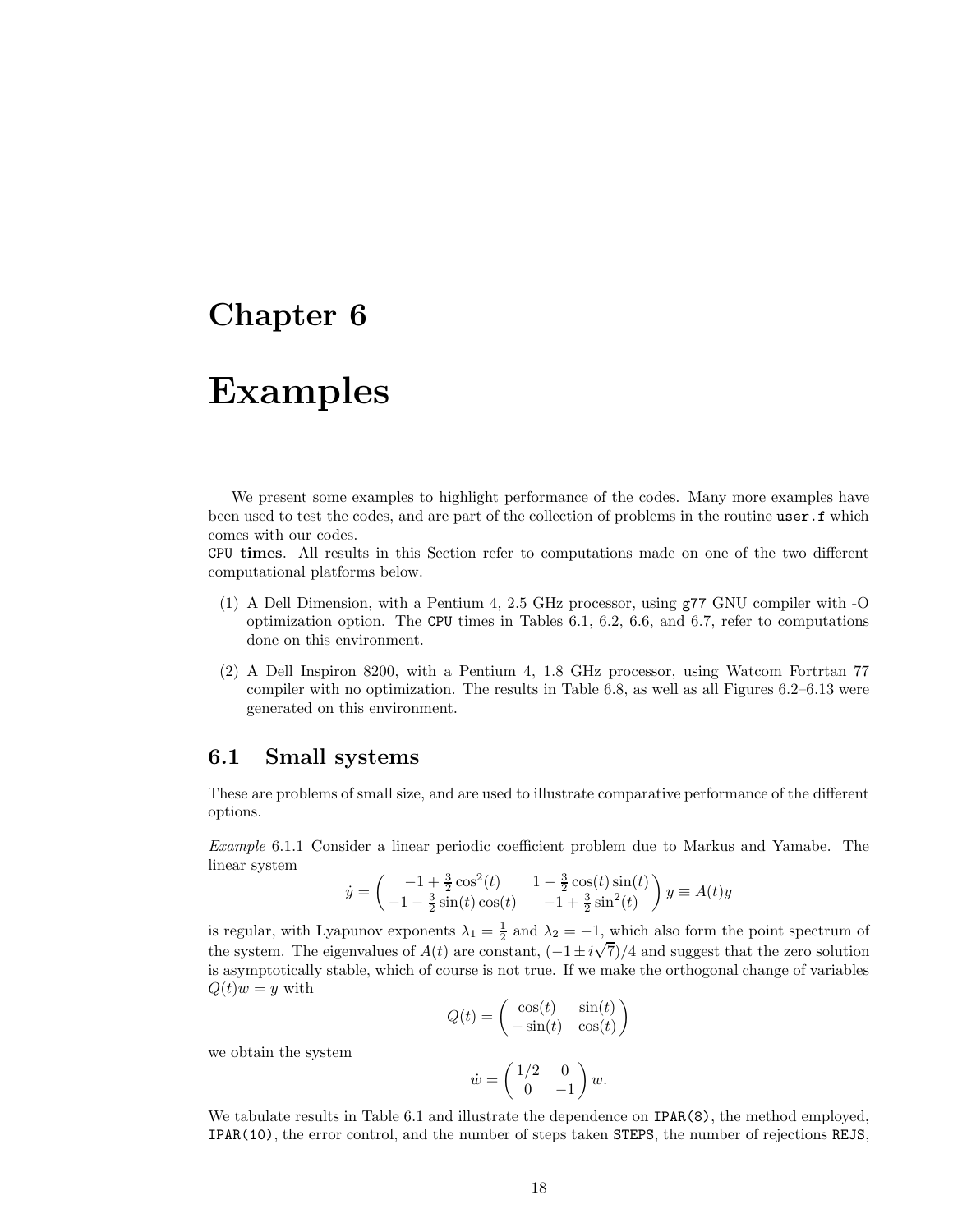| IPAR(8)        | IPAR(10)       | TOL     | $Err\mu_1$ | $Err\mu_2$ | <b>STEPS</b>      | REJS     | <b>CPU</b> |
|----------------|----------------|---------|------------|------------|-------------------|----------|------------|
| $\Omega$       | 0              | $1.E-4$ | $4.E-4$    | $4.E-4$    | 1957              | 977      | .054       |
| 1              | 0              | $1.E-4$ | $4.E-4$    | $4.E-4$    | 1608              | $\theta$ | .030       |
| $\overline{2}$ | $\overline{0}$ | $1.E-4$ | $2.F-4$    | $2.E-4$    | 2105              | $\theta$ | .027       |
| 3              | 0              | $1.E-4$ | $3.E-4$    | $3.E-4$    | 3099              | 1        | .036       |
| 4              | $\theta$       | $1.E-4$ | $2.E-6$    | $2.E-6$    | 2418              | $\theta$ | .032       |
| 5              | 0              | $1.E-4$ | $2.E-5$    | $2.E-5$    | 5501              | $\theta$ | .054       |
| $\theta$       | 1              | $1.E-4$ | $2.E-5$    | $2.E-5$    | $\overline{13}23$ | 48       | .014       |
| 1              | 1              | $1.E-4$ | $1.E-4$    | $1.E-4$    | <b>2109</b>       | $\theta$ | .033       |
| $\overline{2}$ |                | $1.E-4$ | $2.E-6$    | $2.E-6$    | 4234              | $\theta$ | .055       |
| 3              | 1              | $1.E-4$ | $3.E-4$    | $3.E-4$    | 3099              | $\theta$ | .026       |
| $\theta$       | 10             | $1.E-4$ | $2.E-5$    | $2.E-5$    | 1323              | 48       | .023       |
| $\theta$       | 0              | $1.E-8$ | $1.E-7$    | $1.E-7$    | 2706              | 3        | .050       |
| 0              | 1              | $1.E-8$ | $1.E-9$    | $1.E-9$    | 5005              | $\theta$ | .110       |
| 0              | 10             | $1.E-8$ | $1.E-9$    | $1.E-9$    | 5005              | 0        | .103       |

Markus and Yamabe Problem.  $T = 10^3$ .

Table 6.1: Comparison of error, steps, rejections, and CPU times for different methods, error control, and tolerances.

and the CPU usage CPU. In the table, the value TOL refer to the common value used for all error tolerances. In this table, as well as in all other tables, we use "exponential notation"; e.g., 1.E-2 means  $10^{-2}$ . It is especially noteworthy to observe the large number of rejections that occur for IPAR(8) = 0 with IPAR(10) = 0 and TOL=  $10^{-4}$ . This highlights the need to control the error on Q as well as the error on the exponents, at least for this value of the tolerance.

Example 6.1.2 We have

where

$$
D(t) = \text{diag}(\lambda_1, \cos(t), -\frac{1}{2\sqrt{t+1}}, \lambda_4),
$$

 $A(t) = Q(t)D(t)Q^{T}(t) + \dot{Q}(t)Q^{T}(t),$ 

 $\lambda_1 > 0, \lambda_4 < 0$ , and

$$
Q(t) = diag(1, Q_{\beta}(t), 1) \cdot diag(Q_{\alpha}(t), Q_{\alpha}(t)).
$$

We set

$$
Q_{\gamma}(t) = \begin{pmatrix} \cos(\gamma t) & \sin(\gamma t) \\ -\sin(\gamma t) & \cos(\gamma t) \end{pmatrix}, \ \alpha = 1, \ \beta = \sqrt{2}.
$$

We fix  $\lambda_1 = 1$ ,  $\lambda_4 = -10$ . This is a regular system, and the Lyapunov exponents are 1,0,0, -10. In Table 6.2 we vary the method and the tolerance. The need to control the error on Q as well as the exponents is again highlighted by the large number of rejections that occur with tolerance of 10−<sup>4</sup> with the projected DP5 and projected RK38 methods.

We highlight the behavior of the codes on this problem with several figures. In Figure 6.1 we plot the computed Lyapunov exponents as a function of time in a semilog scale. In Figures 6.2–6.11, the values on the x-axis are the negative logarithms (in base 10) of the required error tolerance; all these results were obtained with TOLL=TOLQ and values between  $10^{-2}$  and  $10^{-13}$ . In all figures the legend refers to the combination of IPAR(8)/IPAR(10) we adopted. For example, the heading 2/1 means that the projected method of order 4 was used with error control on Q. For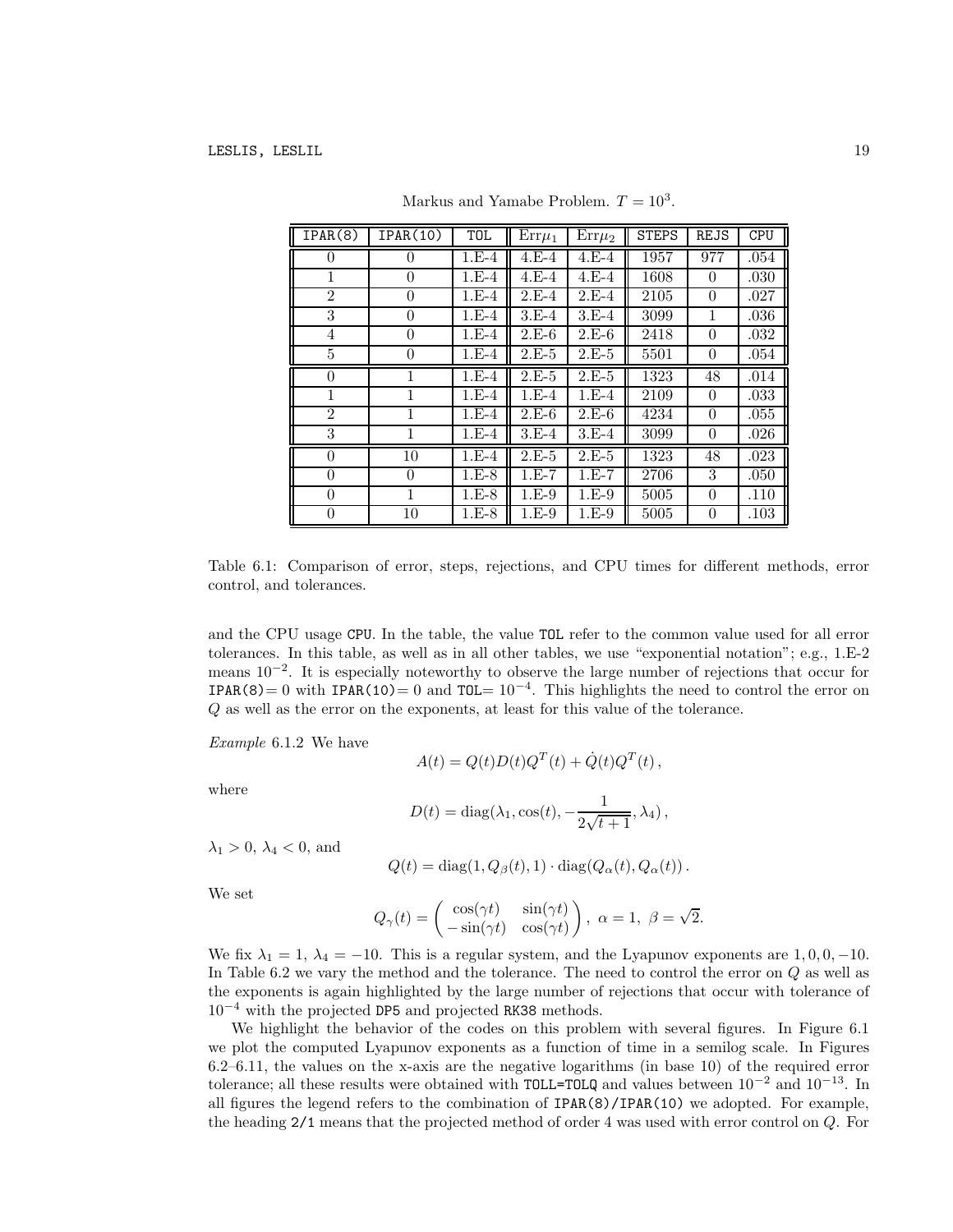| IPAR(8)        | IPAR(10)       | TOL                 | <b>STEPS</b> | <b>REJS</b> | <b>CPU</b> |
|----------------|----------------|---------------------|--------------|-------------|------------|
| $\theta$       | 0              | $1.E-4$             | 7913         | 3910        | 1.306      |
| 1              | $\overline{0}$ | $1.E-4$             | 7177         | 3585        | 1.015      |
| $\overline{2}$ | $\theta$       | $1.E-4$             | 7544         | 680         | .573       |
| 3              | 0              | $1.E-4$             | 7634         | 525         | .449       |
| 4              | $\theta$       | $1.E-4$             | 19470        | 0           | 1.405      |
| 5              | 0              | $1.E-4$             | 42992        | $\theta$    | 2.055      |
| $\theta$       | $\theta$       | $1.E-8$             | 16771        | 159         | 1.859      |
| 1              | $\overline{0}$ | $1.E-8$             | 17674        | 188         | 1.616      |
| $\overline{2}$ | 0              | $1.E-8$             | 35791        | $\theta$    | 2.504      |
| 3              | $\theta$       | $1.E-8$             | 38808        | $\theta$    | 2.104      |
| $\overline{4}$ | $\theta$       | $\overline{1}$ .E-8 | 117341       | $\theta$    | 8.511      |
| 5              | 0              | $1.E-8$             | 418392       | 0           | 20.080     |
| $\Omega$       | 10             | $1.E-4$             | 8953         | 119         | .899       |
| 0              | 10             | $1.E-8$             | 52416        | $\theta$    | 5.418      |

Quasi Periodic Problem.  $T = 10^3$ .

Table 6.2: Comparison of error, steps, rejections, and CPU times for different methods, error control, and tolerances.

these particular problem, all results with IPAR(10)=10 were identical to those with IPAR(10)=1. Finally, all results refer to computation from 0 to time  $T = 100$ .

In Figures 6.2 and 6.3, we give the error (for the 5th and 4th order methods, respectively) in the truncated exponents  $\frac{1}{T} \int_0^T B_{ii}(s)ds$ ,  $i = 1, ..., n$ , see (4.2). The y-axis is the negative logarithm in base 10 of the error (actually, the absolute error for quantities of magnitude less than 1 and the relative error otherwise). In general, for the continuous QR methods, it is necessary to require error control on Q to obtain approximation of order of accuracy the same as the error tolerance. For tight tolerances, the only methods capable to achieve the desired accuracy are the continuous QR methods implemented with projected schemes and error tolerance on Q.

In Figures 6.4 and 6.5, we give the error in Q. It is interesting to observe that the discrete QR methods achieve a good error control on  $Q$  although this is not explicitly enforced. For all but the tighter tolerances, the continuous QR methods give error on Q of size of the error tolerance.

Figures 6.6 and 6.7 give the number of successful steps in function of the error tolerances, and for the different error control options, for methods of order 4 and 5. Figures 6.8 and 6.9, instead, give the percentage of rejections. We remark that there were no rejections for the discrete QR methods, both at order 4 and 5, and for all different error tolerances. By looking at Figures 6.6 and 6.7, we can see that the discrete QR methods take more steps than the continuous ones, and that the continuous methods implemented either as projected or hybrid take about the same number of steps. It is revealing to observe that the number of steps grows as the theory would demand for methods of order 5, respectively 4: In fact, for the runs with the dsicrete QR method, or the continuous ones with error control on Q, the slopes of the graphs in Figures 6.6 and 6.7 are almost exactly  $1/5$  and  $1/4$ .

Looking at Figures 6.8 and 6.9, it is apparent that the continuous methods, without requiring error control on Q are not efficient for large/intermediate values of the error tolerances. Indeed, in these cases, the large number of rejections leads to inefficient computations as reflected in Figures 6.10 and 6.11 which show the total CPU time. To be precise, on the y-axis is the  $log_{10}$  of the CPU times, normalized by the minimum CPU time observed (it is 0.07" for these figures). Thus, for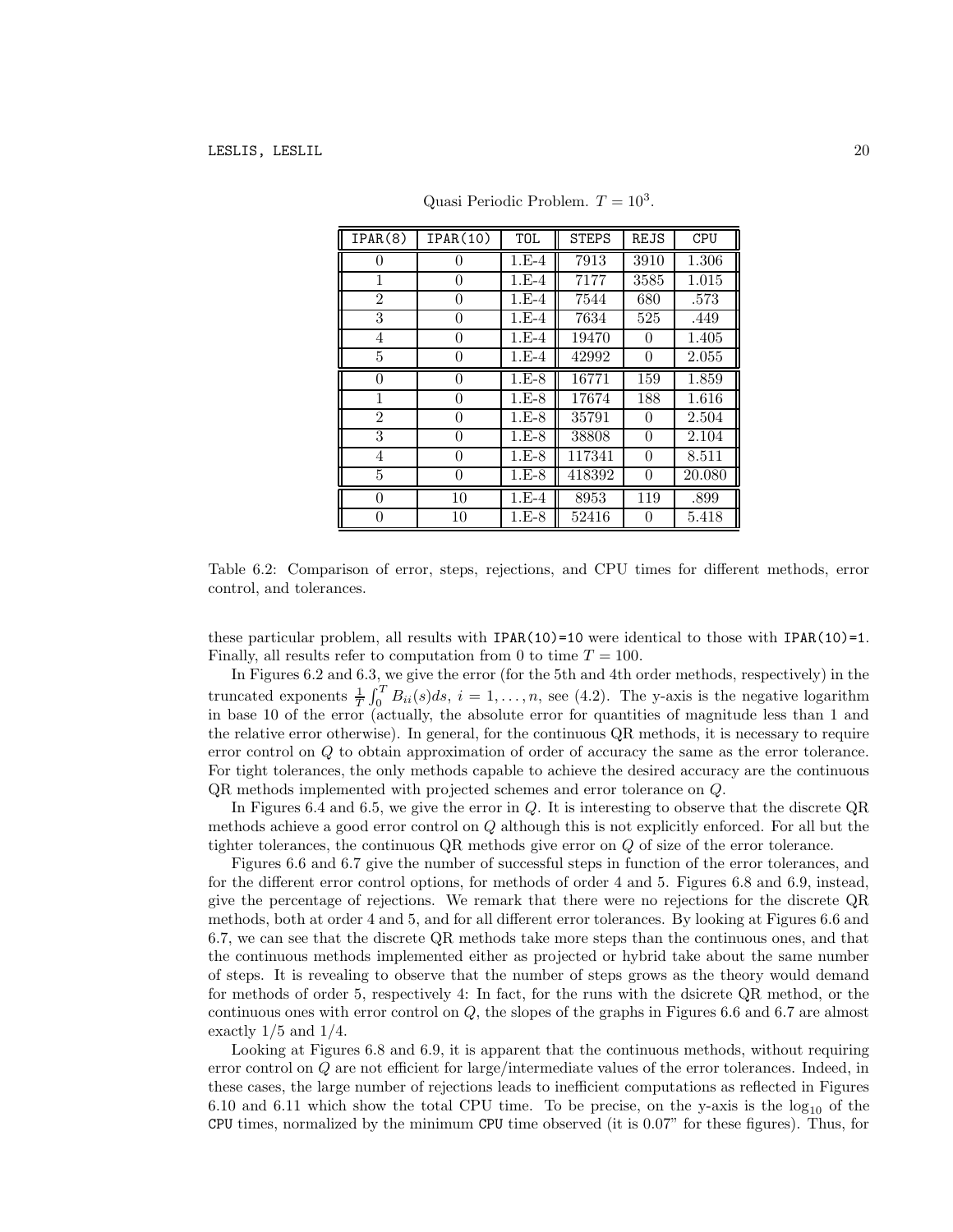

example, the most expensive run (in Figure 6.11, the discrete QR method with  $TOL=1.E-13$ ) takes about 76.7 true seconds:  $0.07 \times 10^{3.04}$ . Looking at these Figures, we observe that the expense (as measured by the CPU times) grows exponentially as the tolerances decrease, for all methods and options.

Finally, for comparison purposes, we report on results for the 5th order schemes with the continuous QR methods using the trapezoidal rule option to approximate the integrals in (3.3). In Figures 6.12 and 6,13, these results are compared with those in which the integrals are approximated also at 5th order by the same RK scheme used to approximate Q. Using the trapezoidal rule only gives the accuracy of a second order method. Naturally, using the trapezoidal rule is less expensive, but the savings are somewhat marginal: It appears that the cost of using the trapezoidal rule is about the same as that of not using it, but with tolerances values 10 times as large!

Although different problems produce different shadings in the outcomes, the overall picture on many problems is similar to that we presented in this example. Thus, we recommend that:

• With adaptive error control, the continuous QR methods must be used enforcing error control on  $Q$  (we recommend IPAR(10)=10).

• For tight error tolerances, the best option is IPAR(8)=0 while for low error tolerances IPAR(8)=2 is appropriate.

• The trapezoidal rule option is of interest only for truly large time  $T$ , in which case the convergence to the exponents is anyhow dominated by the factor  $\frac{1}{T}$ .

Example 6.1.3 This is an example where there are continuous spectra  $\Sigma_{\rm L}$  and  $\Sigma_{\rm ED}$ . We replace  $D(t)$  in Example 6.1.2 with

$$
D(t) = diag(f(\tau(t)) + 4, f(\tau(t)), f(\tau(t)) - 1, f(\tau(t)) - 4)
$$

where  $f(x) = \cos(x) + \sin(x)$ , and  $\tau(t) = \ln(t+1)$ . Then we have  $\Sigma_{\text{L}} = \bigcup_{i=1}^{4} [a_i, b_i] = [3, 5] \cup [-1, 1] \cup [-2, 0] \cup [-5, -3],$  $\Sigma_{\rm ED} = \bigcup_{i=1}^4 [\alpha_i, \beta_i] = [4 + \sqrt{2}, 4 - \sqrt{2}] \cup [-\sqrt{2}, \sqrt{2}] \cup [-1 - \sqrt{2}, -1 + \sqrt{2}] \cup [-4 - \sqrt{2}, -4 + \sqrt{2}].$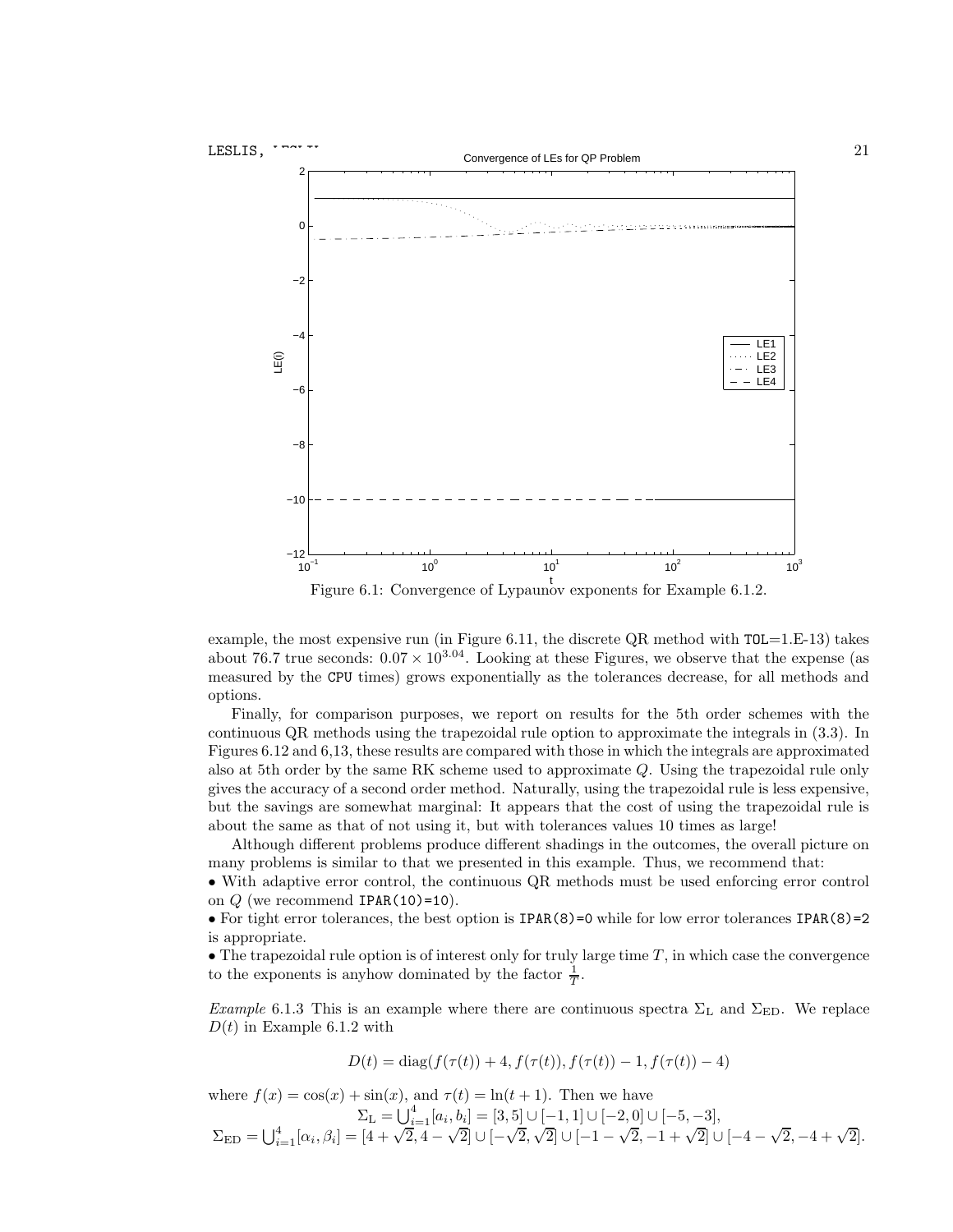

Figure 6.2: Error on truncated exponents for Example 6.1.2: 5th order methods.

In this problem we compare the exact and computed values of the spectral intervals. To approximate  $\Sigma_L$  we compute for  $0 < \tau_0 < T$ ,

$$
\inf_{T \ge t \ge \tau_0} \frac{1}{t} \int_0^t B_{ii}(s) ds \quad \text{and} \quad \sup_{T \ge t \ge \tau_0} \frac{1}{t} \int_0^t B_{ii}(s) ds
$$

and to approximate  $\Sigma_{ED}$  we compute for  $0 < H < T$ ,

$$
\inf_{T-H \ge t \ge 0} \frac{1}{H} \int_{t}^{t+H} B_{ii}(s)ds \quad \text{and} \quad \sup_{T-H \ge t \ge 0} \frac{1}{H} \int_{t}^{t+H} B_{ii}(s)ds
$$

Tables 6.3, 6.4, and 6.5 record our approximations to  $\Sigma_{\rm L}$ ,  $\Sigma_{\rm ED}$ , and the integral separation of consecutive diagonal elements of B, respectively. We vary  $\tau_0$  for  $\Sigma_{\rm L}$ , and H for  $\Sigma_{\rm ED}$  and integral separation of the diagonal elements. From Table 6.4, we observe that a time interval of length  $T = 10<sup>6</sup>$  is required to get a good approximation of the exponential dichotomy spectrum with Steklov window length of  $H = 10^3$ ; smaller values of T and/or H lead to inaccurate results. This highlights the general difficulty of selecting the time interval and the Steklov window: We are not aware of any systematic, foolproof, way to select these values.

### 6.2 Large systems

These are large problems for which we are interested in assessing the relative merits of LESLIL versus LESLIS.

Example 6.2.1 We consider linearization about a traveling wave solution of the parabolic Nagumo equation

$$
u_t = \epsilon^2 u_{xx} - f(u), \ x \in \mathbb{R}, t \ge 0, \ f(u) = u(u-1)(u-a), \ a \in (0,1). \tag{6.1}
$$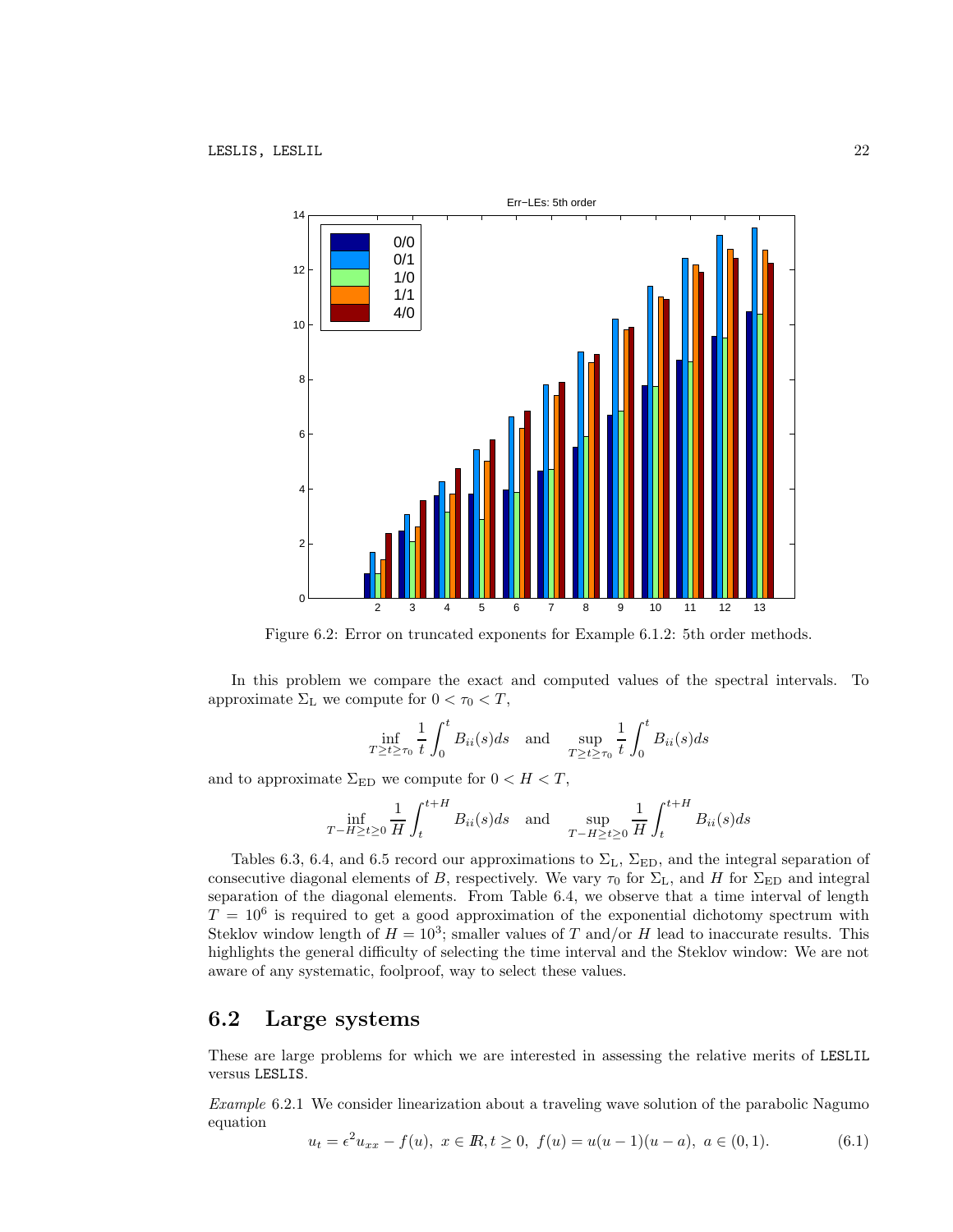| $\tau_0$ |                             | $ a_i, b_i $                    |
|----------|-----------------------------|---------------------------------|
| $10^{1}$ |                             | [2.99105481, 5.00054981]        |
| $10^{1}$ | $\mathcal{D}_{\mathcal{L}}$ | $[-1.0090923, 1.00040134]$      |
| $10^{1}$ | 3                           | $[-2.00916475, 0.000329240246]$ |
| $10^{1}$ |                             | $[-5.00922297, -2.99972667]$    |
| $10^{3}$ | 1                           | [3.00014447, 5.00054981]        |
| $10^{3}$ | $\mathfrak{D}$              | $[-1.00000376, 1.00040134]$     |
| $10^{3}$ | 3                           | $[-2.00007593, 0.000329240246]$ |
| $10^{3}$ |                             | $-5.00013189, -2.99972667$      |

 $\Sigma_{\rm L}$ .  $T=10^5$ . IPAR(8)=0. IPAR(10)=10. TOL=10<sup>-4</sup>

Table 6.3: Computed approximations to Lyapunov spectrum for Example 6.1.3.

| T/H                    | $\imath$       | $[\alpha_i,\beta_i]$                     |
|------------------------|----------------|------------------------------------------|
| $10^{5}/10^{1}$        | 1              | [2.58592912, 5.41437546]                 |
| $10^5/10^1$            | $\mathfrak{D}$ | $[-1.41420998, 1.41423018]$              |
| $10^5/10^1$            | 3              | $[-2.41428279, 0.414156513]$             |
| $10^5/10^1$            | 4              | $[-5.4143401, -2.58589528]$              |
| $10^5/10^3$            | 1              | [2.58602723, 5.37346259]                 |
| $10^5/10^3$            | $\overline{2}$ | $[-1.41412084, 1.37331392]$              |
| $10^5/10^3$            | 3              | $[-2.41419304, 0.373241827]$             |
| $10^5/10^3$            | 4              | $[-5.41424902, -2.62681384]$             |
| $10^6/10^3$            | 1              | [2.58602723, 5.41437509]                 |
| $10^6/10^3$            | $\overline{2}$ | $[-1.41412084, 1.41422661]$              |
| $\overline{10^6}/10^3$ | 3              | $[-2.41419304, 0.414154302]$             |
| $10^6/10^3$            | 4              | $\overline{-5.41424902}$ , $-2.58590173$ |

 $\Sigma_{\rm ED}$ . IPAR(8)=0. IPAR(10)=10. TOL=10<sup>-4</sup>

Table 6.4: Computed approximations to exponential dichotomy spectrum for Example 6.1.3.

Integral Separation. IPAR(8)=0. IPAR(10)=10. TOL= $10^{-4}$ 

| Н                            | $a_1$      | $a_2$      | $a_3$      |
|------------------------------|------------|------------|------------|
| $10^{1}$<br>10 <sup>5.</sup> | 4.00011782 | 1.00006544 | 3.00003553 |
| '10 <sup>3</sup><br>10þ      | 4.00014751 | 1.00007192 | 3.00005541 |
| ำ∩3⊹<br>106                  | 4.00014751 | 1 00007186 | 3.00005531 |

Table 6.5: Computed approximations to integral separation for Example 6.1.3.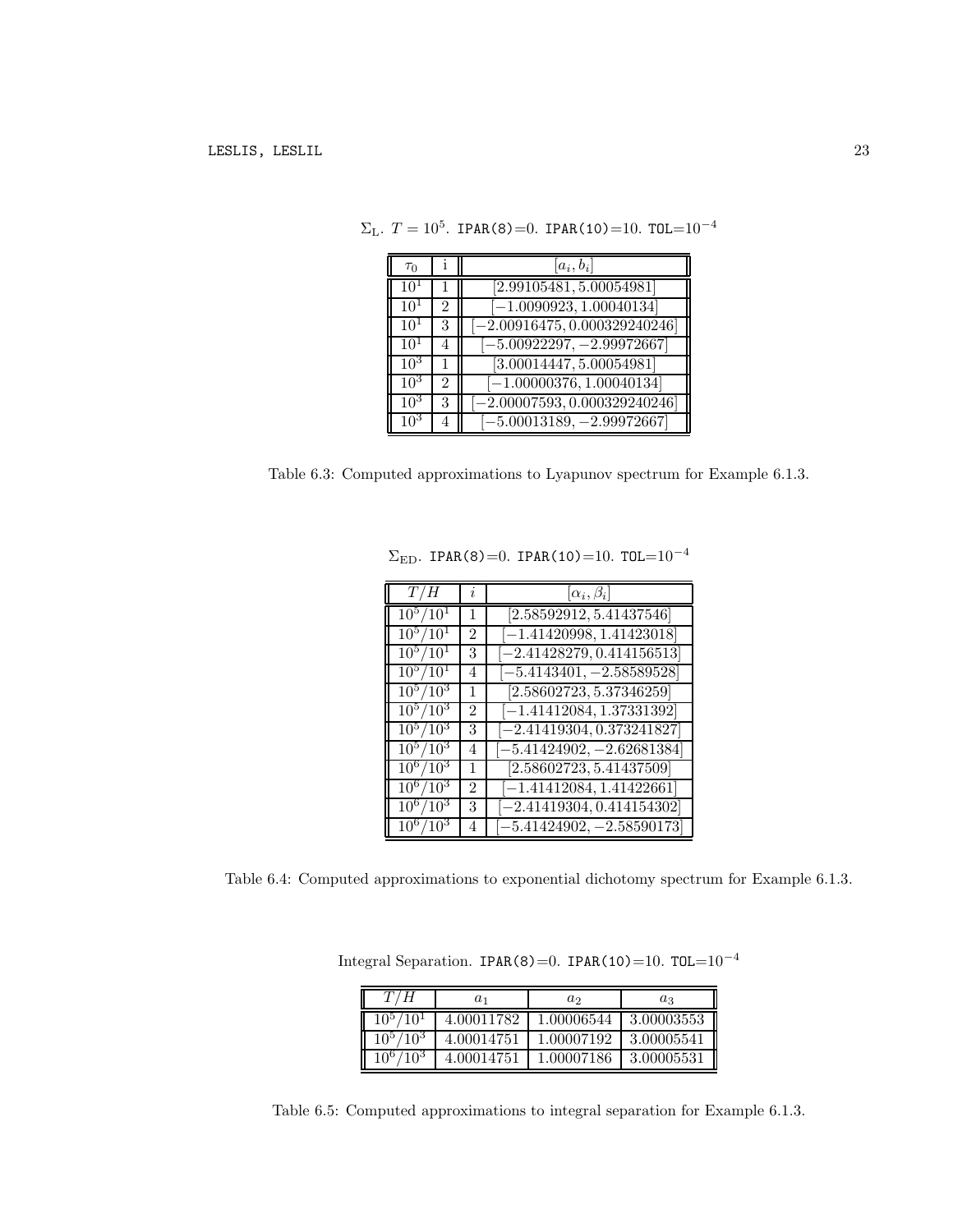

Figure 6.3: Error on truncated exponents for Example 6.1.2: 4th order methods.

The traveling wave ansatz  $u_{TW}(x,t) = \phi(x-ct)$  gives a 2nd order boundary value problem with exact solution (unique up to translation)

$$
\begin{cases}\n\phi(\xi) = \frac{1}{2}[1 \mp \tanh(\sqrt{\frac{1}{8\epsilon^2}} \cdot \xi)] \\
c = \pm (1 - 2a)\sqrt{\frac{\epsilon^2}{2}}.\n\end{cases}
$$
\n(6.2)

If we linearize  $(6.1)$  about  $(6.2)$  we obtain the linear partial differential equation

$$
\eta_t = \epsilon^2 \eta_{xx} - f'(u_{TW}(x,t))\eta. \tag{6.3}
$$

To obtain a linear system of ordinary differential equations from this PDE, we take  $x$  in the truncated interval  $[-1, +1]$ , impose periodic boundary conditions and consider two discretizations: (i) standard finite (centered) differences (large, sparse, matrices), and (ii) spectral (large, but dense, matrices). Thus, for the grid points  $x_j = -1 + 2(j - 1)/m$ ,  $j = 1, ..., m$ , we seek an approximate solution  $z(t)$  by requiring that (6.3) is satisfied at the grid points:

$$
[z_t = \epsilon^2 \partial_{xx} z - f'(u_{TW}(x,t))z]_{x=x_j}, \ j = 1, \ldots, m.
$$

For spectral discretizations, we replace  $\partial_{xx}$  with the spectral approximation  $A = F^{-1}DF$  where F and  $F^{-1}$  are the forward and backward Fourier transforms, respectively, and D is the appropriate diagonal matrix containing the eigenvalues of  $\partial_{xx}$ , and we end up with the following system for  $Z = (z(x_1, t), \ldots, z(x_m, t))^T$ :

$$
\frac{dZ}{dt} = A_D(t)Z \ , \ A_D(t) = \epsilon^2 A - \text{diag}(f'(u_{TW}(x_j, t)), \ j = 1, \dots, m) \,. \tag{6.4}
$$

For our experiments we set the wave speed  $c = 10^{-1}$ , the detuning parameter  $a = 9/16$ , and the diffusion coefficient  $\epsilon^2 = 1.28$ .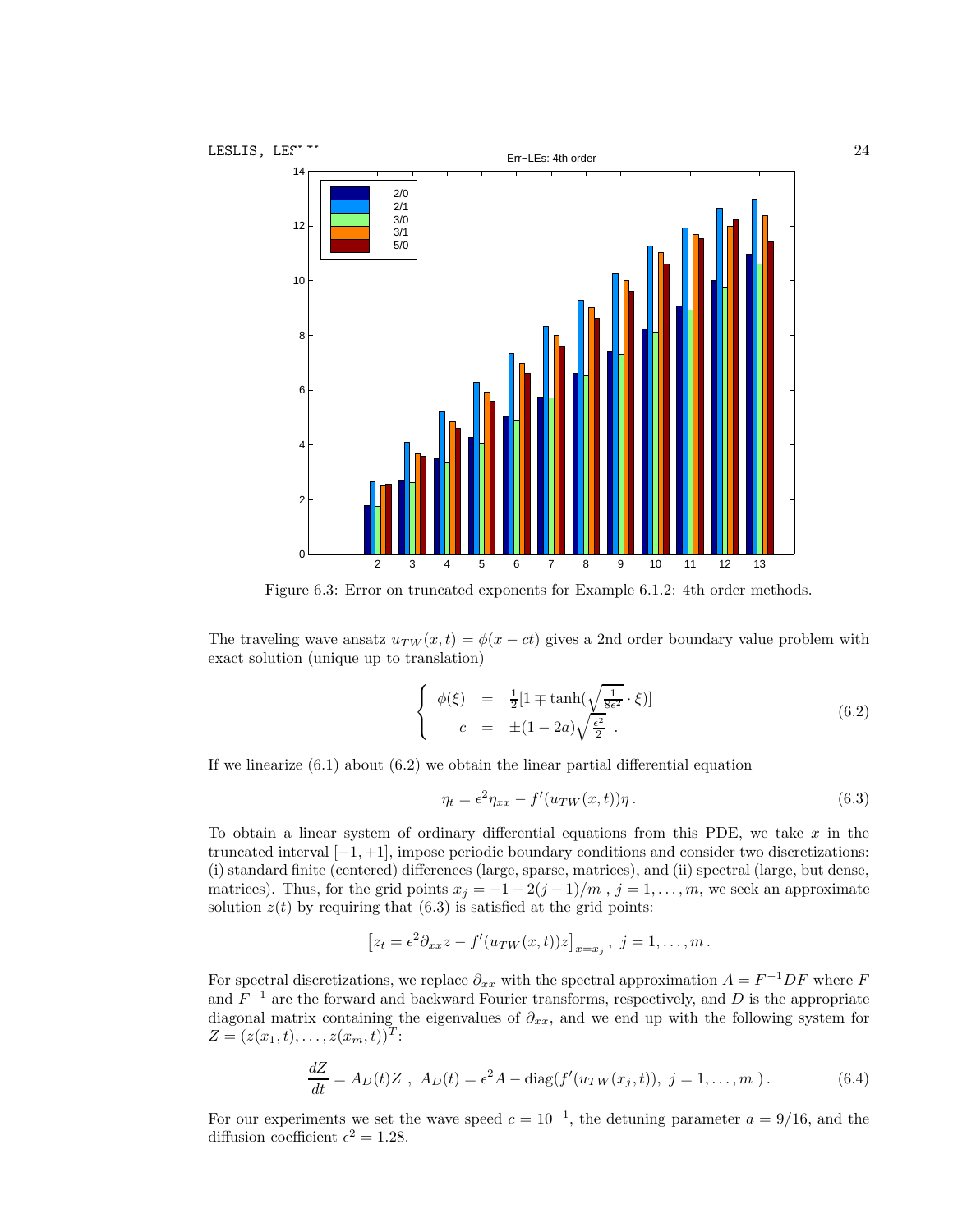

Figure 6.4: Error in Q for Example 6.1.2: 5th order methods.

Results are tabulated in Table 6.6 The savings due to using LESLIL, the code for large systems, are clear. Finally, in Figure 6.14, we show the convergence behavior of the two largest Lyapunov exponents of the spectral, respectively finite differences, discretization in fucntion of time. Notice that all these Lyapunov exponents converge nicely in time, but the second Lyapunov exponent of the finite difference discretization is far (for the given value of  $m = 32$ ) from the exact value since the finite difference approximation to the eigenvalues of the second derivative are far from exact.

Example 6.2.2 Consider

$$
\dot{u} = a(t)Au + b(t)u, \ t \ge t_0 \equiv 1, \ u(\cdot) \in \mathbb{R}^m
$$
\n(6.5)

where A is orthogonally diagonalizable and  $a(\cdot), b(\cdot)$  are bounded and continuous. Then we can write  $A = QDQ^T$ ,  $D = \text{diag}(\lambda_j, j = 1, ..., m)$  and after change of variables, consider the scalar problems

$$
\dot{x}_j = [a(t)\lambda_j + b(t)]x_j \, , \, j = 1, \dots, m \, . \tag{6.6}
$$

As a specific example, we take  $\lambda_i$ 's to be the different eigenvalues of the spectral, respectively finite difference, discretization of Example 6.2.1. That is, we take

- Spectral:  $\lambda_j = -(j\pi)^2, j = 0, 1, ..., m 1.$
- Finite Difference:  $\lambda_j = \frac{m^2}{2} (\cos(2j\pi/m) 1), j = 0, ..., m 1.$

Moreover, we take  $a(t) = \kappa + f(\theta_1(t))$  and  $b(t) = f(\theta_2(t))$  where

$$
f(t) = \cos(t) + \sin(t), \ \ \theta_1(t) = \ln(t), \ \ \theta_2(t) = \ln(\omega t), \ \ \omega > 0 \tag{6.7}
$$

so that  $\theta_2(t) = \theta_1(t) + \ln(\omega)$ . Here  $\kappa > \sqrt{2}$  implies  $a(t) > 0$ .

We set  $\kappa = 2$  and  $\omega = e^{\pi}$ .

 $\Sigma_L$ :

$$
\overline{\mu}_j - \kappa \lambda_j = \kappa \lambda_j - \underline{\mu}_j = \sqrt{\alpha^2 + \beta^2} = (\lambda_j^2 + 2\lambda_j \cos(\ln(\omega)) + 1)^{1/2}.
$$
 (6.8)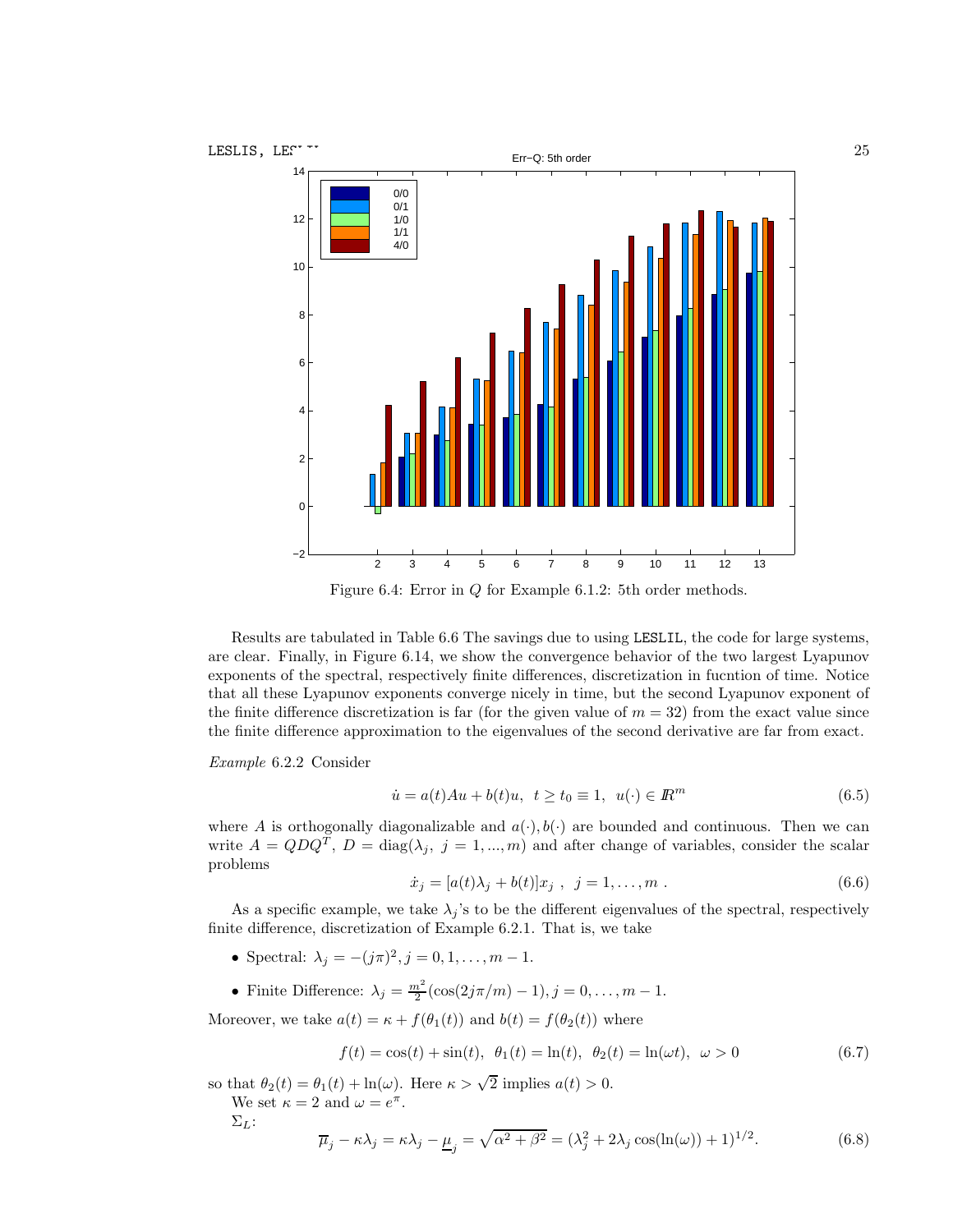

Figure 6.5: Error in Q for Example 6.1.2: 4th order methods.

 $\Sigma_{ED}$ :

$$
\overline{\gamma}_j - \kappa \lambda_j = \kappa \lambda_j - \underline{\gamma}_j = \sqrt{2} \sqrt{\alpha^2 + \beta^2} = \sqrt{2} (\lambda_j^2 + 2\lambda_j \cos(\ln(\omega)) + 1)^{1/2}.
$$
 (6.9)

Table 6.7 illustrates the savings of using the large option. In Figure 6.15 we show the convergence in time of the four largest upper Lyapunov exponents,  $b_i = \sup_{t \ge \tau_0} \int_0^t B_{ii}(s) ds$  for  $i = 1, ..., 4$ with  $\tau_0 = 10$ , for the finite difference discretization.

## 6.3 Systems with Symmetries

At times, one has to find Lyapunov exponents of systems that have special symmetries, e.g. Hamiltonian systems. A typical byproduct of these symmetries is that the Lyapunov exponents enjoy themelseves special symmetries. For example, Hamiltonian systems have Lyapunov spectra which are symmetric with respect to the origin. Of course, in these cases, one should take full advantage of the symmetries and approximate fewer Lyapunov exponents, while recovering the entire set of exponents exploiting the underlying symmetries.

Example 6.3.1 This is an example from [12]. We have the coefficients' matrix

$$
A(t) = \begin{pmatrix} 0 & 2 & -1 & \frac{1}{1+t} & 1 & 2 \\ -2 & 0 & \frac{1}{1+t} & 5 & \cos(t) & 4 \\ 1 & -\frac{1}{1+t} & 0 & 2 & -2 & 1 \\ -\frac{1}{1+t} & -5 & -2 & 0 & -4 & \cos(t) \\ 1 & \cos(t) & -2 & -4 & 0 & \sin(t) \\ 2 & 4 & 1 & \cos(t) & -\sin(t) & 0 \end{pmatrix}, \qquad t \ge 0.
$$

Observe that we have

$$
A^T(t)C + CA(t) = 0
$$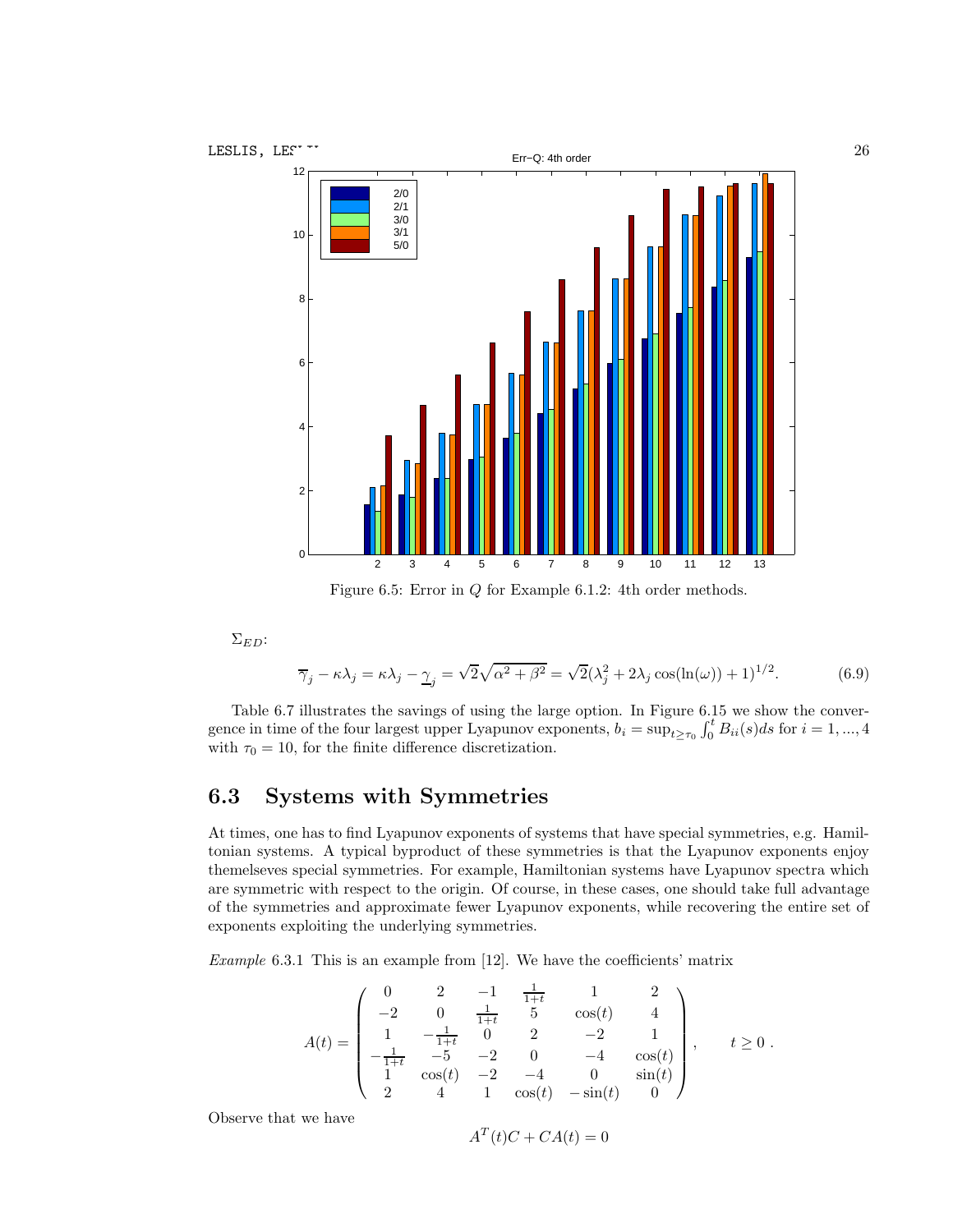| DISC.       | L/S | $\overline{M}$ | $\overline{N}$ | CPU   |
|-------------|-----|----------------|----------------|-------|
| <b>SPEC</b> | L   | 128            | 4              | 5.65  |
| FD          | L   | 128            | 4              | 1.15  |
| SPEC        | S   | 128            | 4              | 58.30 |
| FD          | S   | 128            | 4              | 3.80  |
| SPEC        | L   | 64             | 4              | 0.70  |
| FD          | L   | 64             | 4              | 0.15  |
| SPEC        | S   | 64             | 4              | 4.05  |
| FD          | S   | 64             | 4              | 0.28  |
| <b>SPEC</b> | L   | 64             | 16             | 3.70  |
| FD          | L   | 64             | 16             | 0.87  |
| SPEC        | S   | 64             | 16             | 6.15  |
| FD          | S   | 64             | 16             | 1.03  |

Traveling Wave Problem.  $T = 10^1$ . IPAR(8)=0. IPAR(10)=10. TOL=10<sup>-4</sup>.

Table 6.6: Comparison of CPU times for different discretizations, large/small option, and number of exponents.

| DISC.   | L/S | $\overline{N}$ | <b>TOL</b> | CPU    |
|---------|-----|----------------|------------|--------|
| SPEC    | L   | 4              | $1.E-4$    | 35.39  |
| FD      | L   | 4              | $1.E-4$    | 7.32   |
| SPEC    | S   | 4              | $1.E-4$    | 111.76 |
| FD      | S   | 4              | $1.E-4$    | 11.88  |
| SPEC    | L   | 4              | $1.E-8$    | 35.38  |
| FD      | L   | 4              | $1.E-8$    | 7.32   |
| SPEC    | S   | 4              | $1.E-8$    | 111.71 |
| FD      | S   | 4              | $1.E-8$    | 11.87  |
| FD      | T.  | 8              | $1.E-8$    | 21.49  |
| FD      | L   | 16             | $1.E-8$    | 48.34  |
| FD      | S   | 8              | $1.E-8$    | 193.58 |
| FD      | S   | 16             | $1.E-8$    | 225.29 |
| FD/TRAP | T.  | 8              | $1.E-8$    | 16.19  |
| FD/TRAP | T.  | 16             | $1.E-8$    | 33.09  |

Linear Parabolic Problem.  $T = 10^2$ .  $M = 32$ . IPAR(8)=0. IPAR(10)=10.

Table 6.7: Comparison of CPU times for different discretizations, large/small option, number of exponents, and tolerance.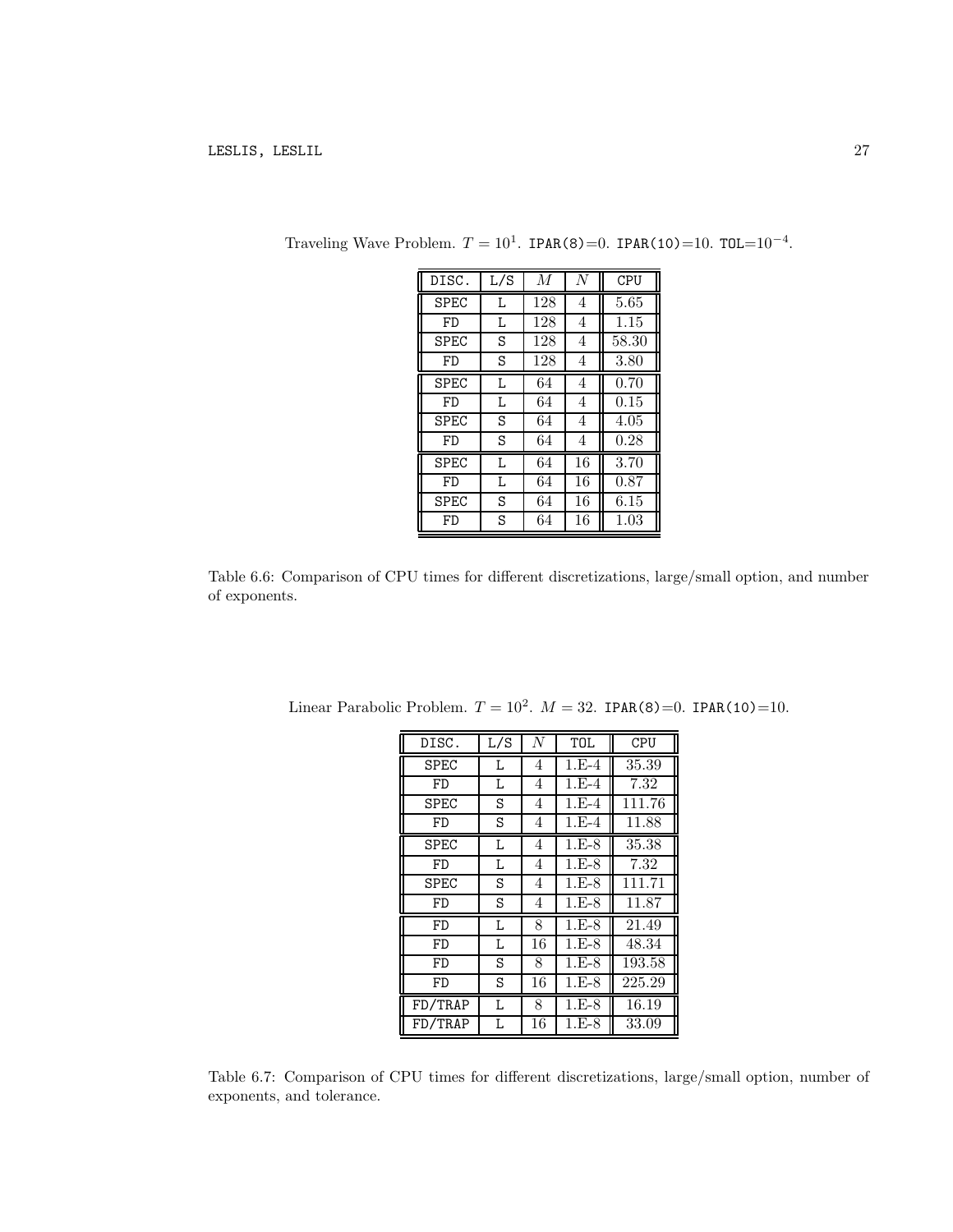

Figure 6.6: Successful steps for Example 6.1.2: 5th order methods.

with

$$
C = \begin{pmatrix} Q \otimes I_2 & 0 \\ 0 & -Q \end{pmatrix}
$$

where  $Q =$  $\int \cos(\phi) \sin(\phi)$  $-\sin(\phi)$   $\cos(\phi)$  $\overline{ }$ ,  $0 < \phi < \frac{\pi}{2}$ .

The system is regular, and there are two zero and two possibly nonzero Lyapunov exponents, symmetric with respect to the origin, each of multiplicity 2. That is, only one Lyapunov exponent really needs to be computed. At four digits, the two nonzero Lyapunov exponents are  $\{\pm 3.027\}$ . Results of selected runs are summarized in Table 6.8. All these results have been obtained with error tolerances all equal to  $10^{-8}$ . It is worthwhile noticing that the time required to compute one Lyapunov exponents is almost exactly 1/6-th of the time required to approximate all six exponents.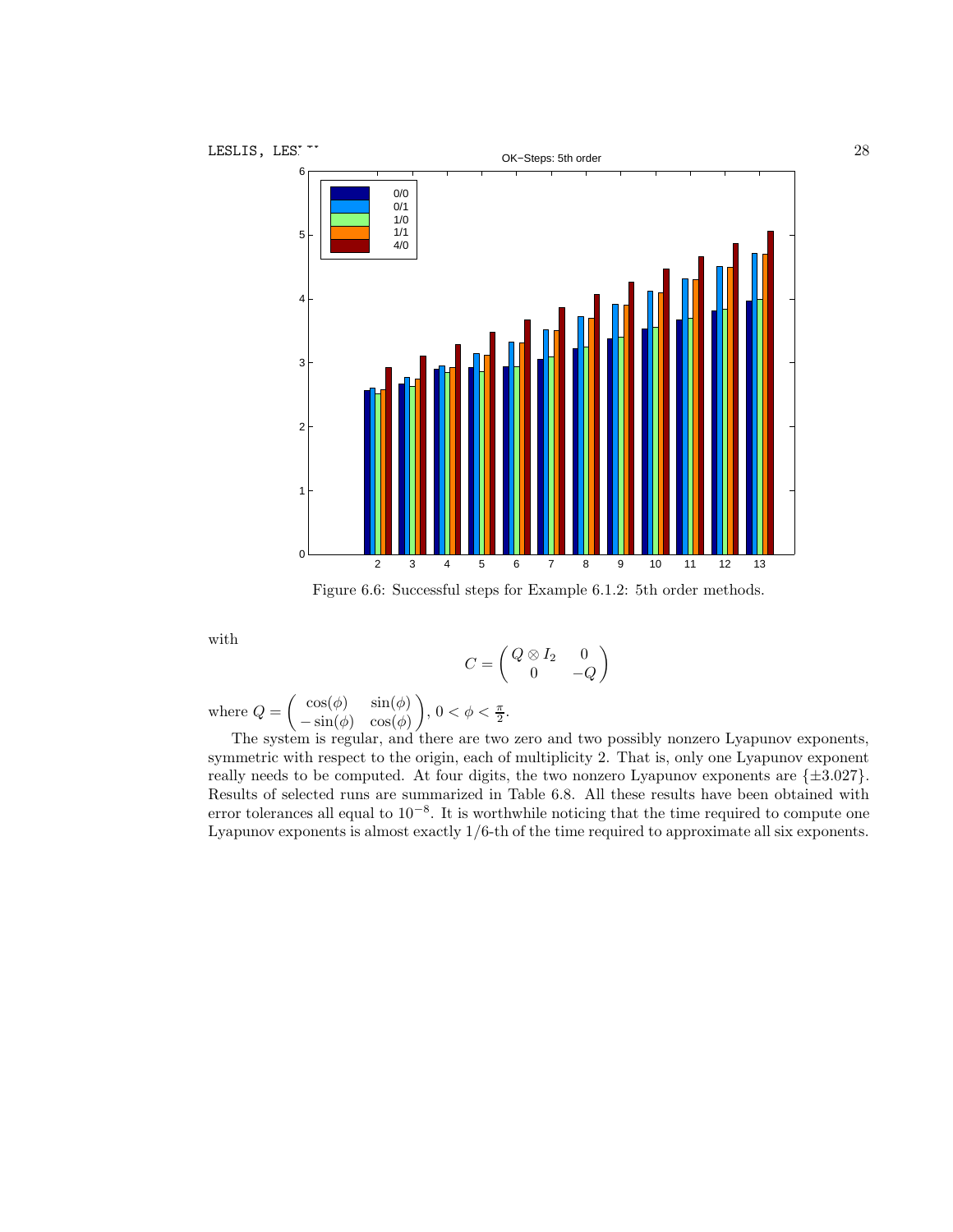

Figure 6.7: Successful steps for Example 6.1.2: 4th order methods.



Figure 6.8: Percentage of rejections for Example 6.1.2: 5th order methods.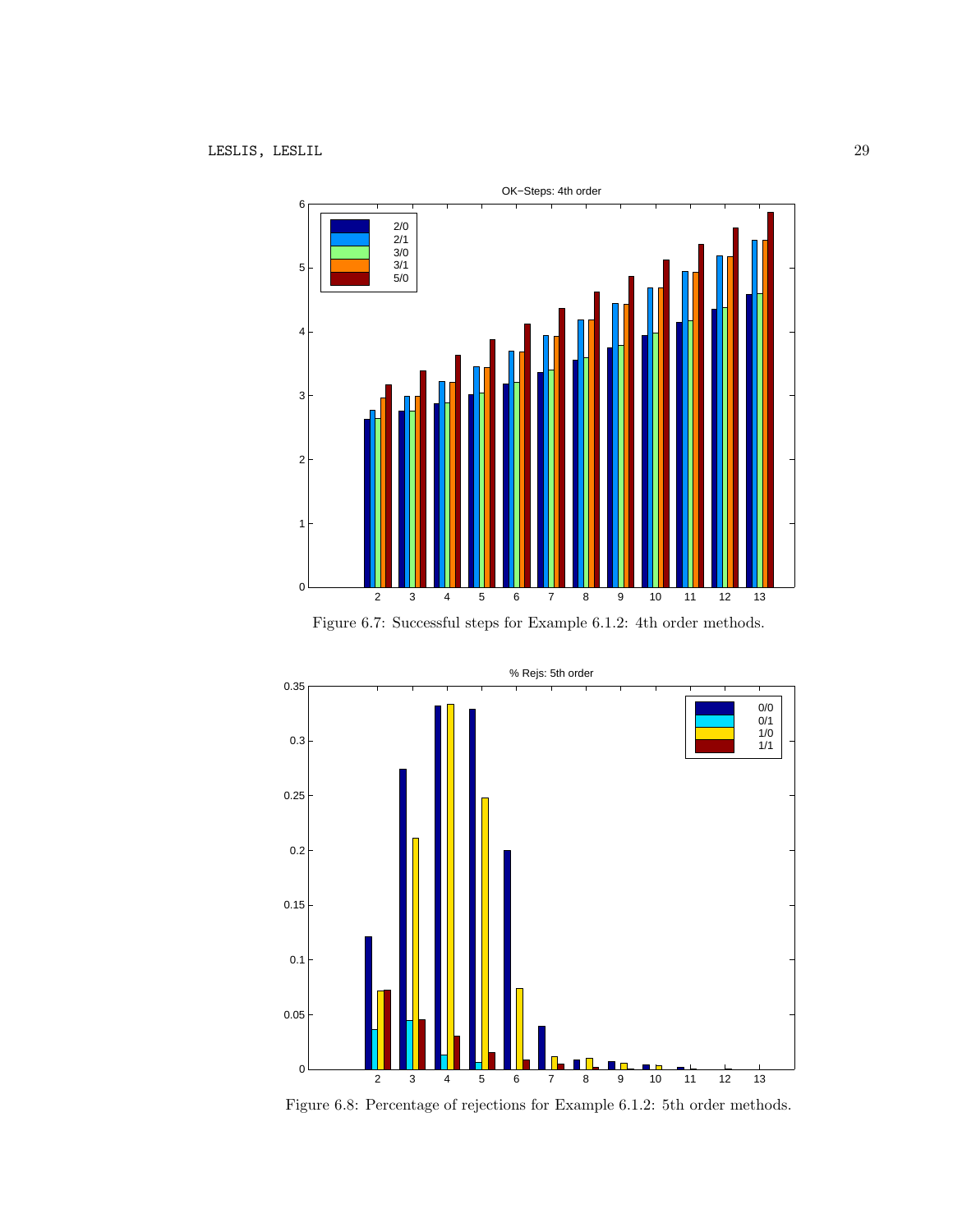

Figure 6.9: Percentage of rejections for Example 6.1.2: 4th order methods.



Figure 6.10: CPU usage for Example 6.1.2: 5th order methods.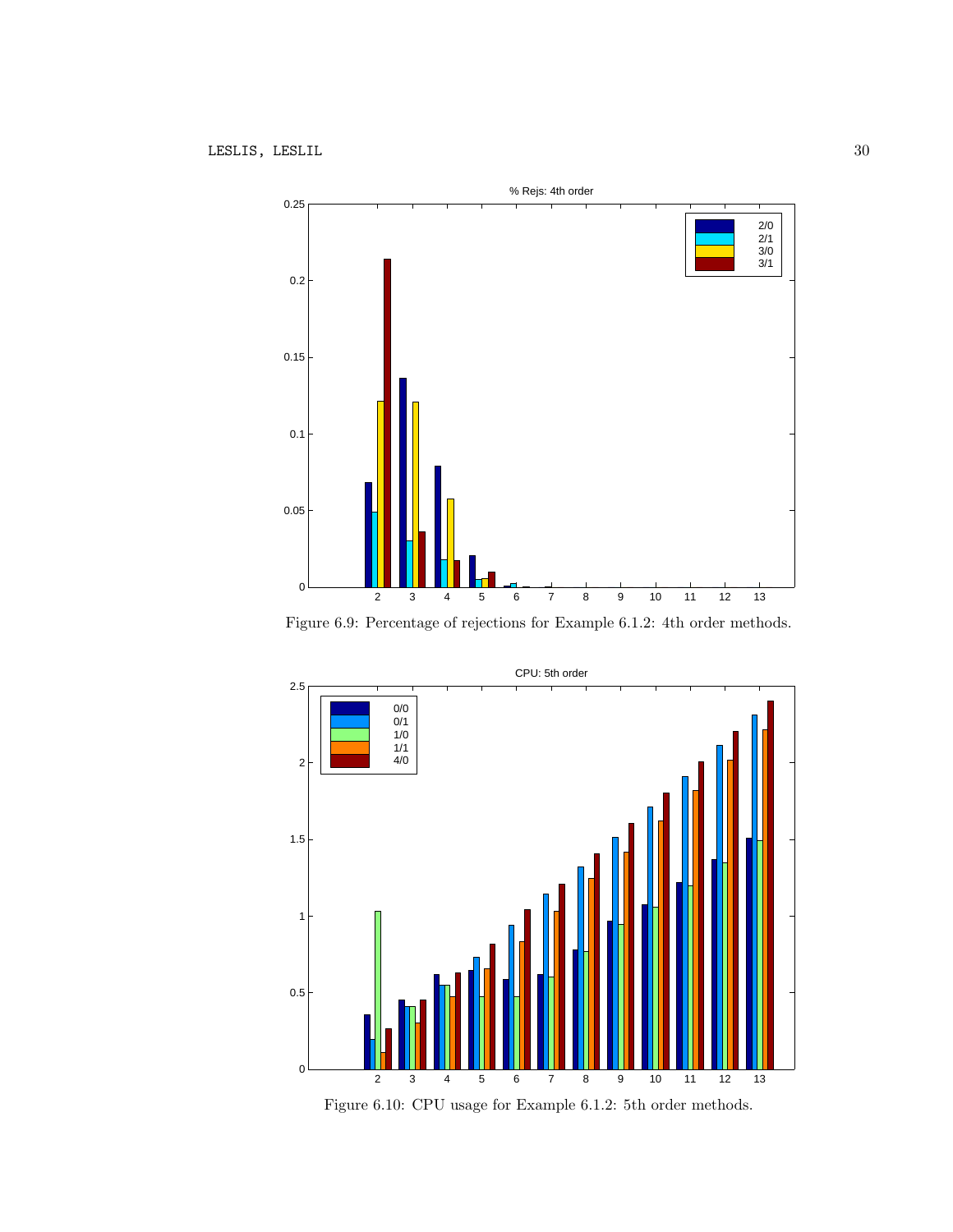

Figure 6.11: CPU usage for Example 6.1.2: 4th order methods.



Figure 6.12: Error comparison when using the trapezoidal rule. Example 6.1.2, 5th order methods.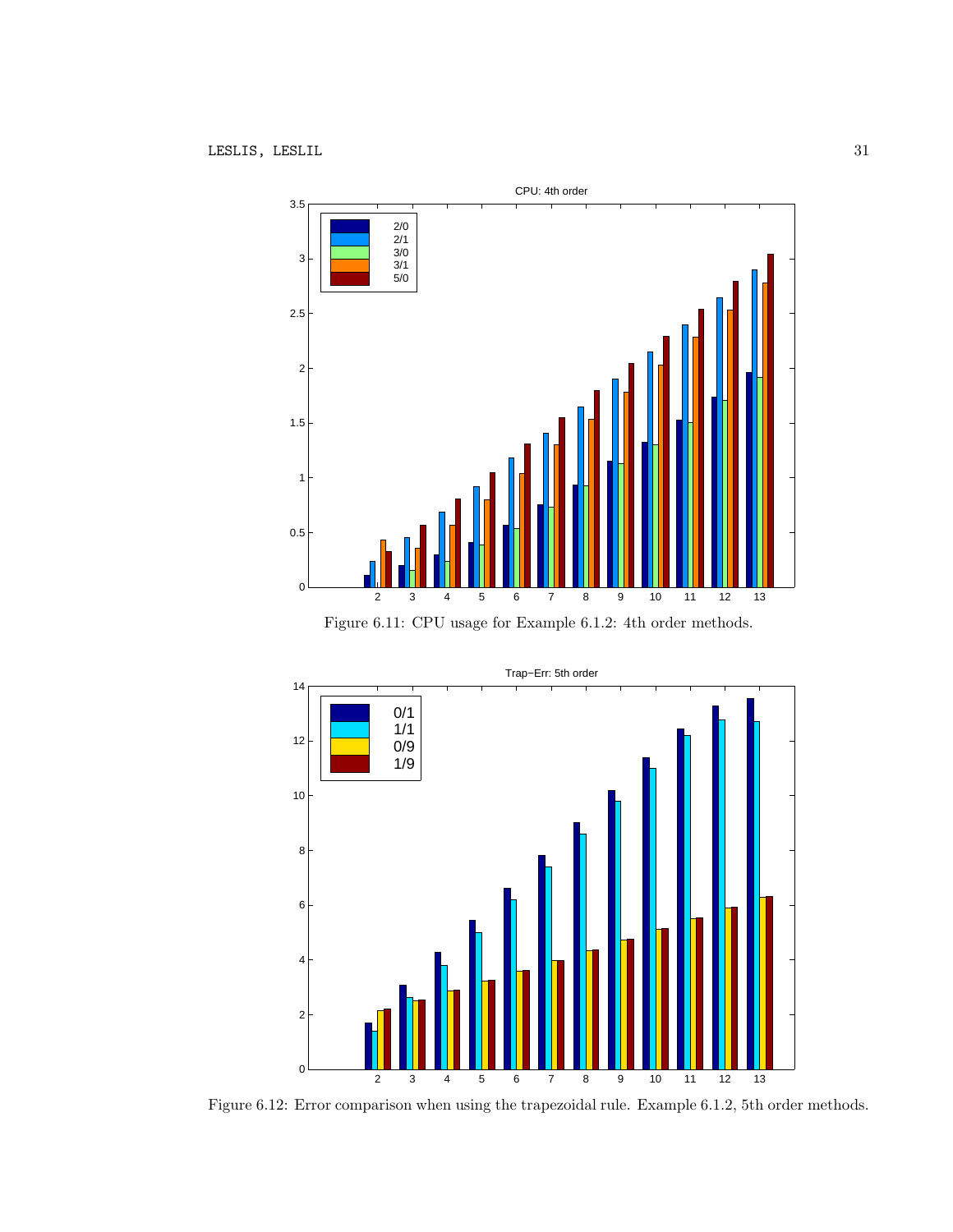

Figure 6.13: CPU comparison when using the trapezoidal rule. Example 6.1.2, 5th order methods.



Figure 6.14: Convergence of the first two dominant Lyapunov exponents for the spectral and finite difference discretizations: Example 6.2.1.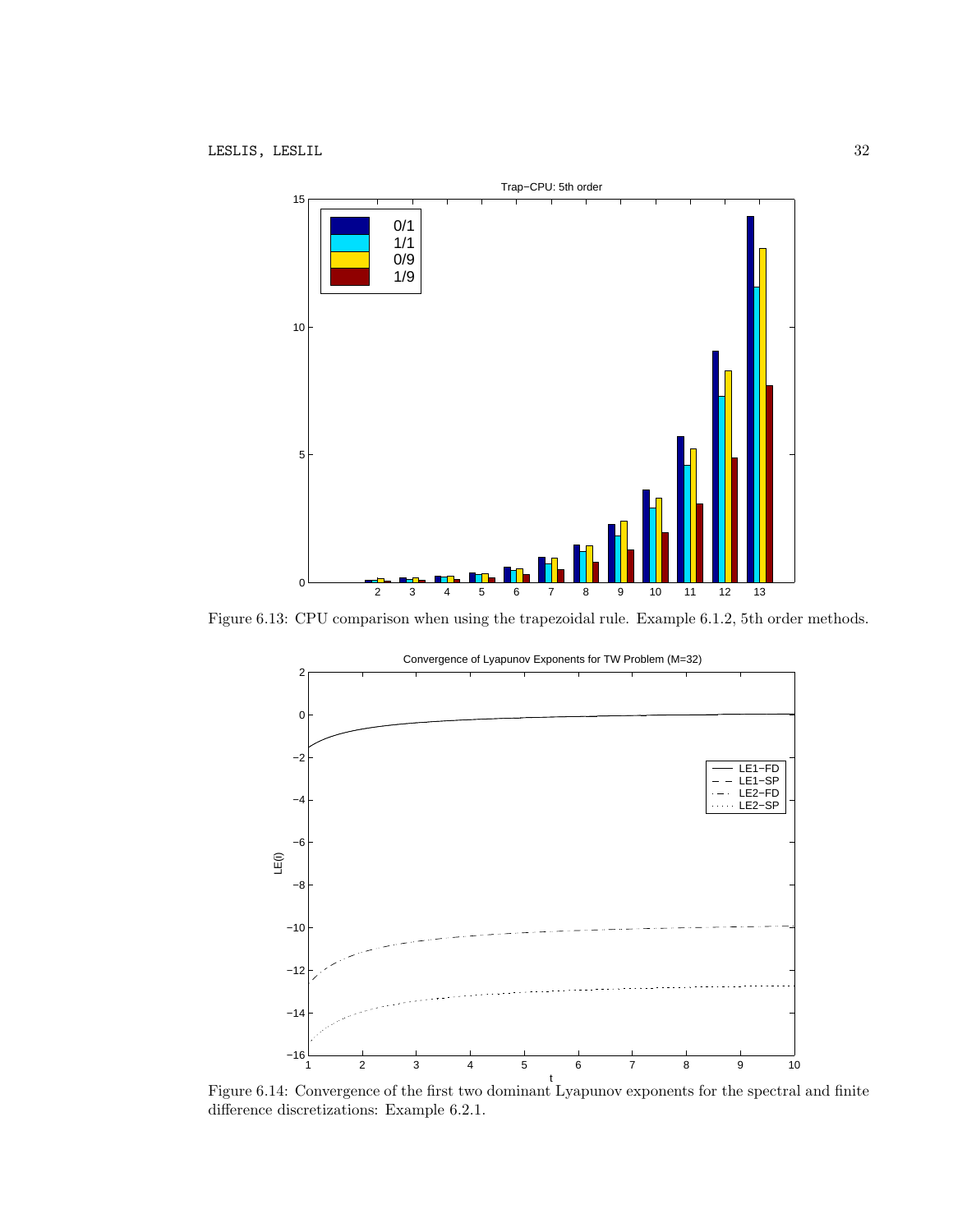

t Figure 6.15: Convergence of the first four upper Lyapunov exponents for the finite difference discretization: Example 6.2.2.

| IPAR(8) | Τ    | N | $\lambda_1$ | CPU    |
|---------|------|---|-------------|--------|
| 0       | 1.E2 | 4 | 3.0044611   | 1.6    |
| 0       | 1.E3 | 4 | 3.0260058   | 15.5   |
| 0       | 1.E4 | 4 | 3.0276900   | 150.3  |
| 0       | 1.E5 | 4 | 3.0276502   | 1490.9 |
| 0       | 1.E2 | 1 | 3.0044611   | 0.35   |
| 0       | 1.E3 | 1 | 3.0260058   | 2.7    |
| 0       | 1.E4 | 1 | 3.0276900   | 26.4   |
| 0       | 1.E5 | 1 | 3.0276502   | 250.1  |
| 4       | 1.E3 | 4 | 3.0260058   | 9.7    |
| 4       | 1.E5 | 4 | 3.0276502   | 958.7  |
| 4       | 1.E3 | 1 | 3.0260058   | 2.4    |
|         | 1.E5 | 1 | 3.0276502   | 233.54 |

Problem with Symmetries. IPAR(10)=10 when IPAR(8)=0.

Table 6.8: Comparison of  $\lambda_1$  and CPU times varying the method used, the final time, and the number of exponents.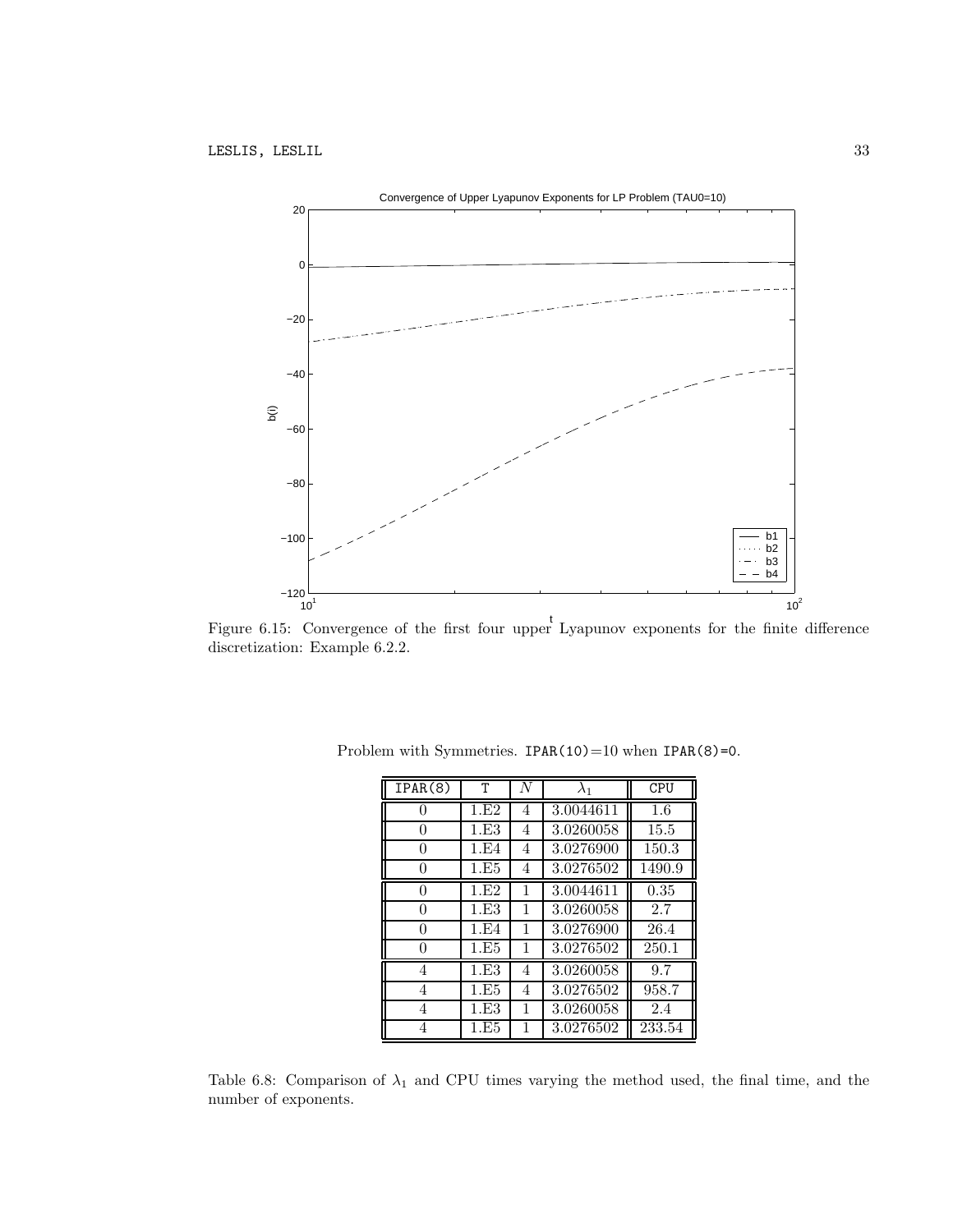# Appendix

## 7.1 RK coefficients

These are the embedded RK pairs we used. The lower order scheme is the one relative to the weights  $\hat{b}$ .

| $\boldsymbol{0}$<br>$\frac{1}{3}$ $\frac{3}{3}$ $\frac{1}{1}$ | 0<br>$\frac{1}{3}$<br>$\frac{1}{3}$ | $\overline{0}$<br>0 | 0<br>0<br>0 | $\overline{0}$<br>0<br>0 | n<br>D |
|---------------------------------------------------------------|-------------------------------------|---------------------|-------------|--------------------------|--------|
|                                                               |                                     |                     |             | 0                        |        |
|                                                               |                                     | 3<br>8              | 3<br>Ş      |                          |        |
|                                                               |                                     | ą                   |             |                          |        |
| b                                                             | $\frac{1}{12}$                      | 1<br>$\frac{1}{2}$  | 4           |                          | 6      |

3/8-th Runge-Kutta 4-3 pair: RK38.

| $\frac{10}{4}$ |               | $^{40}_{56}$                | 32            |            |                 |             |    |
|----------------|---------------|-----------------------------|---------------|------------|-----------------|-------------|----|
| $rac{5}{9}$    | ر<br>9372     | 25360<br>$\frac{2187}{355}$ | 64448<br>656  | 212<br>729 |                 |             |    |
|                | 3168          | 33                          | 5247          | 76         | 5103<br>18656   |             |    |
|                | 35<br>384     |                             | 500<br>113    | 25<br>92   | 218′<br>6784    | 84          |    |
|                | 35<br>384     |                             | 500<br>113    | 125<br>92  | 218′<br>6784    | 84          |    |
|                | 5179<br>57600 |                             | 7571<br>16695 | 393<br>640 | 92097<br>339200 | 187<br>2100 | 40 |

Dormand–Prince 5-4 pair: DP5.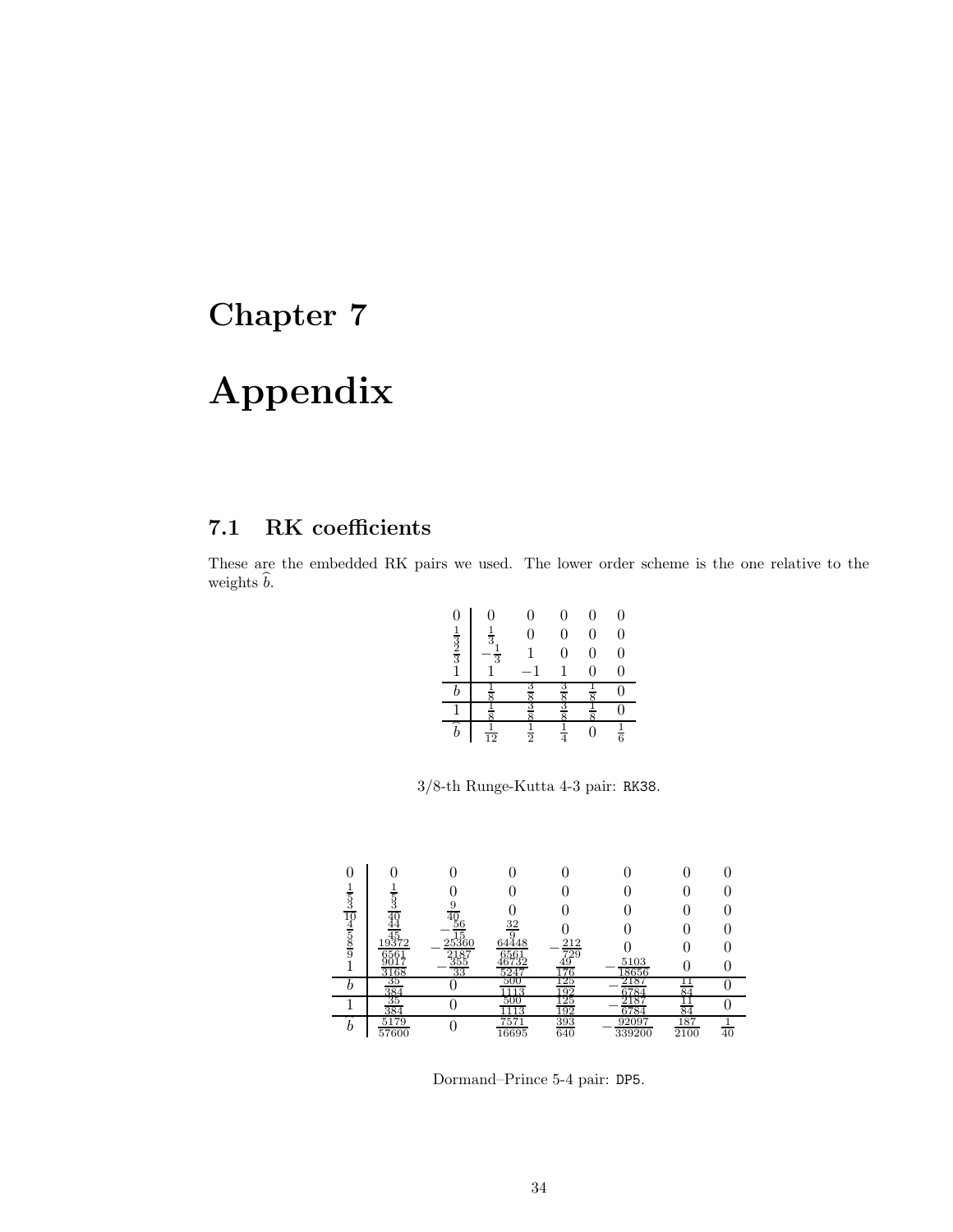## 7.2 Drivers

Here we give sample drivers for calling the codes. The drivers refer to the Marcus–Yamabe problem, Example 6.1.1.

### 7.2.1 Driver for LESLIS

```
C ... SAMPLE DRIVER FOR LESLIS ...
     PROGRAM DRIV
C DECLARE VARIABLES NEEDED BY LESLIS
      EXTERNAL GETA
     INTEGER M, N
     PARAMETER (M=2,N=2)
     DOUBLE PRECISION T0, TE, DT, TOLL(N), APPLES(N), Y0(M,N)
     INTEGER IPAR(13), IFLAG, IFDIM, INARR
     PARAMETER(IFDIM=M*M+11*M*N+8*N+63)
     DOUBLE PRECISION FWORK(IFDIM), REARR, TOLQ
     INTEGER I
     DOUBLE PRECISION ACC
CCCCCCC INPUT: ARRAY IPAR, USE DEFAULT VALUES
C FOR IPAR(1,2,4,8,9)=0. THAT IS:
C VARIABLE STEP SIZE, FROM T0 TO TE, DEFAULT ICS ON Y0,
C METHOD IS PROJECTION/DP5, AND
C APPROXIMATE EXPONENTS BY NU-INTEGRATION
     TO = 0.0D0TE = 1.0D+1
CCCCCCC IT IS VERY FIRST CALL
     IPAR(3) = 1CCCCCCC FWORK DIMENSION
      IPAR(5)=IFDIM
C USE ERROR CONTROL ON LEs AND ON Q
      IPAR(10)=10
C ERROR TOLERANCES
     DO 2 I=1,N
        TOLL(I) = 1.D-82 CONTINUE
     TOLQ=1.D-8
C INITIALIZE CODE THE VERY FIRST TIME
     CALL INIT(M,N,IPAR,T0,TE,DT,TOLQ,TOLL,FWORK,IFLAG)
      IF (IFLAG.NE.0) THEN
        PRINT *, 'IFLAG = ', IFLAG
        STOP
     END IF
C INTEGRATE FROM T0 TO TE RETURNING OUTPUT EVERY 10 UNITS
20 CONTINUE
C CALL MAIN ROUTINE
     CALL LESLIS(GETA,M,N,APPLES,T0,TE,DT,
                  * Y0,TOLQ,TOLL,IPAR,FWORK,IFLAG,INARR,REARR)
     IF (IFLAG.NE.0) THEN
        PRINT *, 'IFLAG = ', IFLAG
```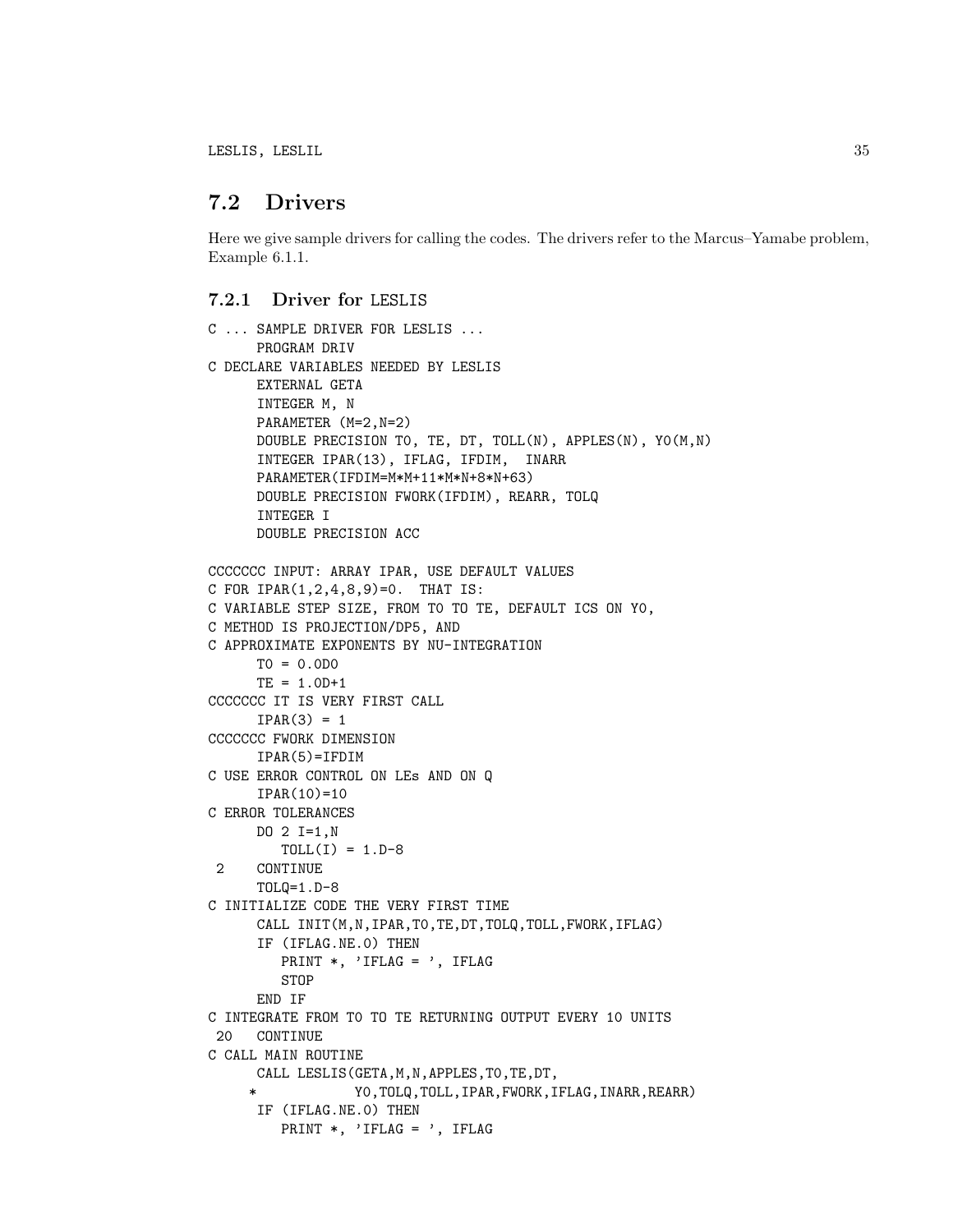```
PRINT*, ' CURRENT T = ', TO, ' LYAP-EXPS ARE '
         WRITE(*, 25) (APPLES(I), I=1, N)
         STOP
      ENDIF
     PRINT *, 'AT T= ', TO,' LYAP-EXPS ARE '
     WRITE(*, 25) (APPLES(I), I=1,N)
 25 FORMAT (2X,4(E16.8,2X))
     PRINT *
     IF (T0.LT.100.0D0) THEN
         TE=TE+10.D0
         GOTO 20
     ENDIF
     ACC=0.0D0
     DO 26 I=1,N
 26 ACC=ACC+APPLES(I)
     PRINT*, ' SUM OF THE LES IS ',ACC
     PRINT *
C PRINT SOME STATISTICS
     PRINT *, 'STEPS REJECTED = ', IPAR(12)
     PRINT *, 'NUMBER OF STEPS = ', IPAR(13)
     STOP
     END
C ... and this is the sample GETA ....
      SUBROUTINE GETA(M, T, AMAT, INARR, REARR)
      INTEGER M, INARR(*)
      DOUBLE PRECISION T, REARR(*), AMAT(M,M)
CCCCCCC PROBLEM MARCUS-YAMABE (N=2)
      AMAT(1,1) = -1. DO+1.5D0*DCOS(T)*DCOS(T)
      AMAT(2,2) = -1. DO+1.5D0*DSIN(T)*DSIN(T)
      AMAT(1,2) = 1. DO-1.5D0*DSIN(T)*DCOS(T)
      AMAT(2,1) = -1.DD-1.5DD*DSIN(T)*DCOS(T)RETURN
     END
```
### 7.2.2 Driver for LESLIL

The driver for LESLIL is essentially identical to the one above with the call to LESLIL replacing that to LESLIS and the following routine GETAV replacing GETA.

```
C ... and this is the sample GETAV ....
     SUBROUTINE GETAV(M, T, V, VDOT, INARR, REARR)
     INTEGER M, INARR(*)
     DOUBLE PRECISION T, V(M), VDOT(M), REARR(*)
CCCCCCC PROBLEM MARCUS-YAMABE (N=2)
     VDOT(1) = (-1. D0+1.5D0*DCOS(T)*DCOS(T))*V(1)+1 (1.D0-1.5D0*DSIN(T)*DCOS(T))*V(2)
```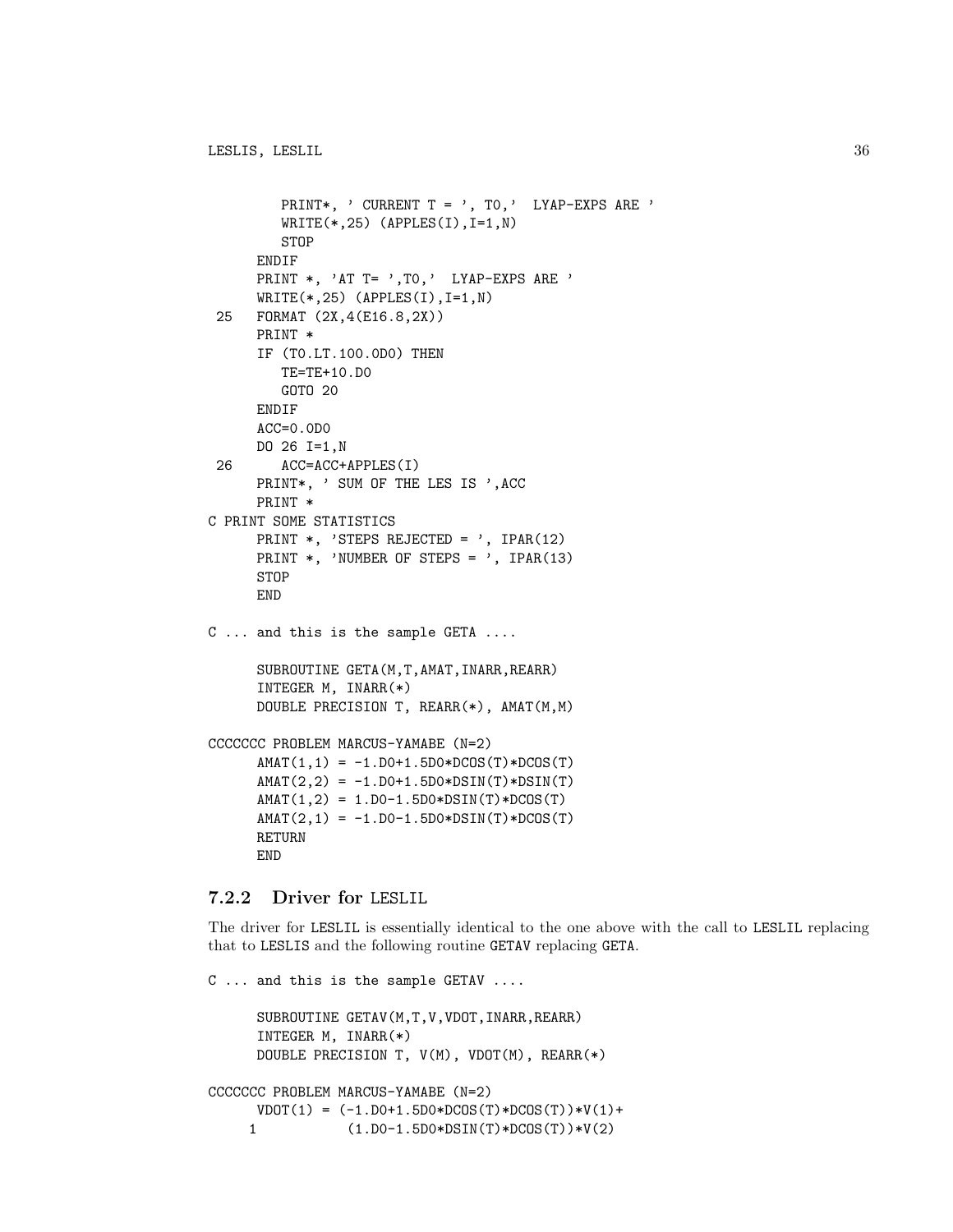```
VDOT(2) = (-1.DD-1.5DO*DSIN(T)*DCOS(T))*V(1)+1 (-1.D0+1.5D0*DSIN(T)*DSIN(T))*V(2)
RETURN
END
```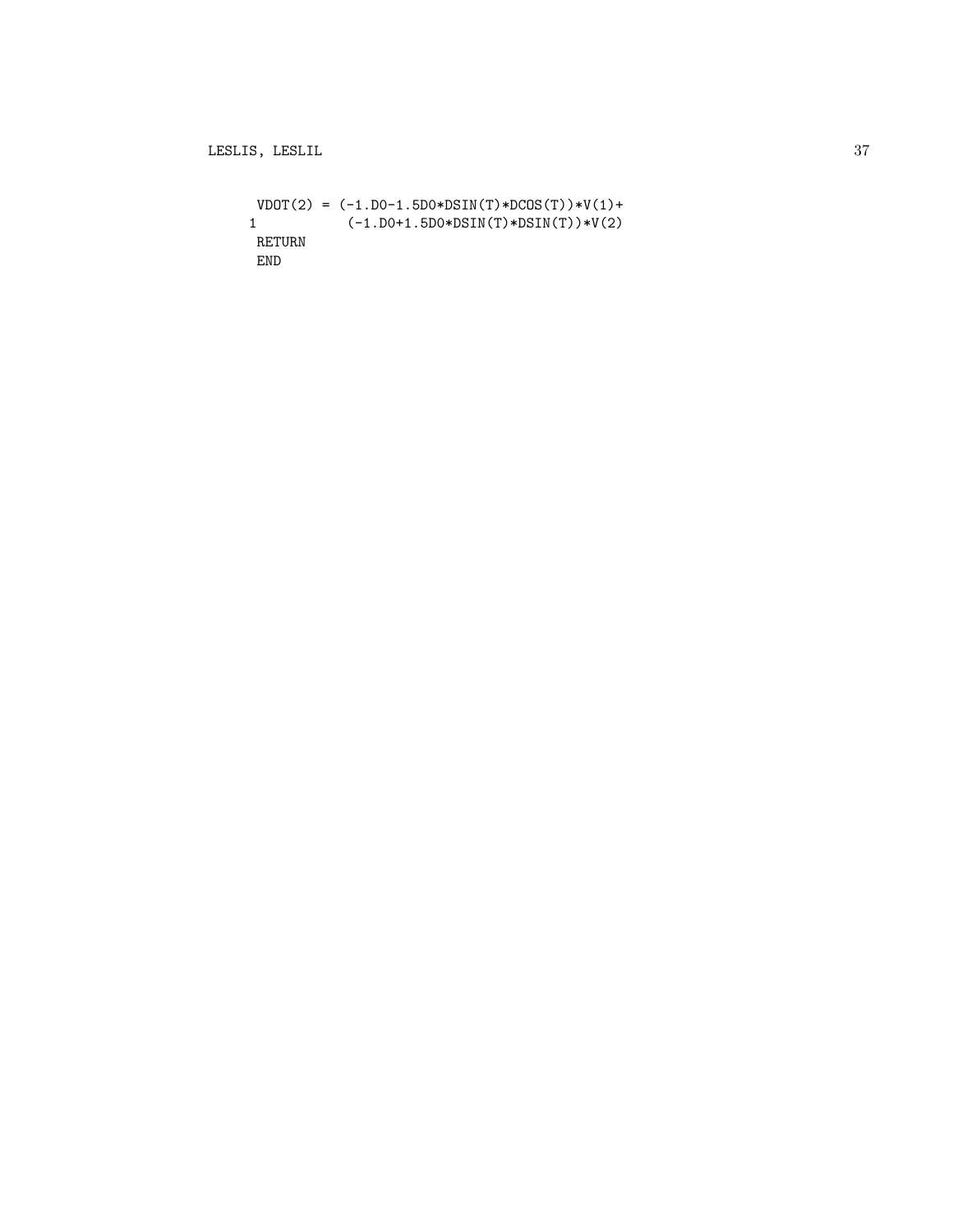# Bibliography

- [1] L. Ya. Adrianova. Introduction to Linear Systems of Differential Equations, volume Translations of Mathematical Monographs 146. AMS, Providence R.I., 1995.
- [2] E. Anderson. LAPACK User's Guide. SIAM, Philadelphia, 1992.
- [3] G. Benettin, L. Galgani, A. Giorgilli and J.-M. Strelcyn, "Lyapunov Exponents for Smooth Dynamical Systems and for Hamiltonian Systems; A Method for Computing All of Them. Part 1: Theory ", and " . . . Part 2: Numerical Applications ", Meccanica 15 (1980), pp. 9-20, 21-30.
- [4] T. Bridges and S. Reich. Computing Lyapunov exponents on a Stiefel manifold. Physica D, 156:219–238, 2001.
- [5] B.F. Bylov and N.A. Izobov. Necessary and sufficient conditions for stability of characteristic exponents of a linear system. Differentsial'nye Uravneniya, 5:1794–1903, 1969.
- [6] B.F. Bylov, R.E. Vinograd, D.M. Grobman, and V.V. Nemyckii. The theory of Lyapunov exponents and its applications to problems of stability. Nauka Pub., Moscow, 1966.
- [7] M. P. Calvo, A. Iserles, and A. Zanna. Numerical solution of isospectral flows. Math. Comp., 66:1461–1486, 1997.
- [8] E. Celledoni, and B. Owren. A class of intrinsic schemes for orthogonal integration. SIAM J. Numer. Anal., 40:2069–2084, 2002.
- [9] F. Christiansen and H. H. Rugh. Computing Lyapunov spectra with continuous Gram-Schmidt orthonormalization. Nonlinearity, 10:1063–1072, 1997.
- [10] W. A. Coppel. Stability and Asymptotic Behavior of Differential Equations, volume Heath Mathematical Monographs. Heath & Co., Boston, 1965.
- [11] W. A. Coppel. Dichotomies in Stability Theory, volume Lecture Notes in Mathematics Vol. 629. Springer-Verlag, 1978.
- [12] L. Dieci and L. Lopez. Lyapunov exponents of systems evolving on quadratic groups. SIAM J. Mat. Anal. Applic., 24:1175–1185, 2003.
- [13] L. Dieci, M. Jolly, and E. S. Van Vleck. LESNLS and LESNLL: Codes for approximating Lyapunov exponents of nonlinear systems. See: http://www.math.gatech.edu/∼dieci.
- [14] L. Dieci, R. D. Russell, and E. S. Van Vleck. On the computation of Lyapunov exponents for continuous dynamical systems. SIAM J. Numer. Anal., 34:402–423, 1997.
- [15] L. Dieci, R. D. Russell, and E. S. Van Vleck. Unitary integrators and applications to continuous orthonormalization techniques. SIAM J. Numer. Anal., 31:261–281, 1994.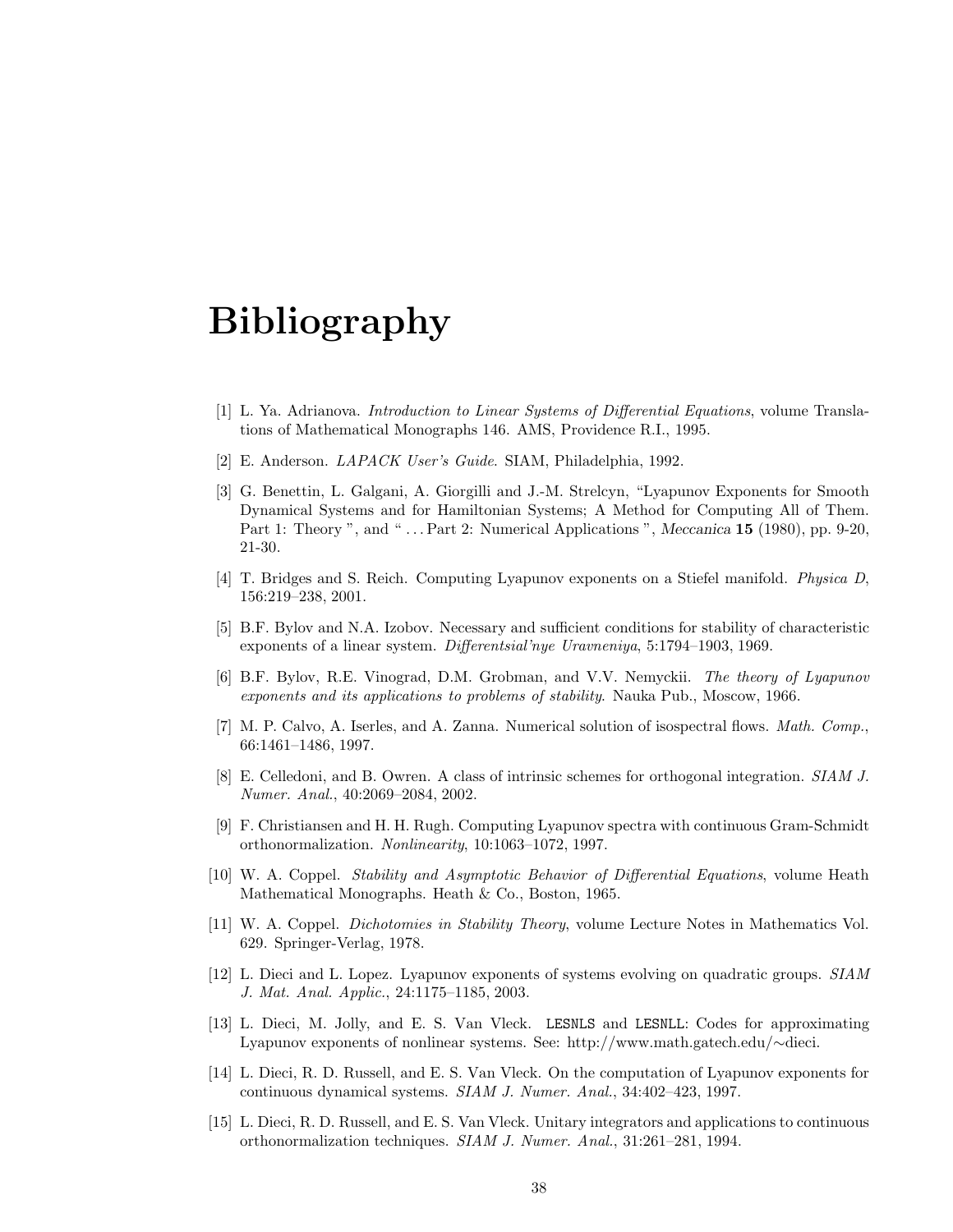- [16] L. Dieci and E. Van Vleck. Computation of orthonormal factors for fundamental solution matrices. Numerische Mathematik, 83:599–620, 1999.
- [17] L. Dieci and E. Van Vleck. Lyapunov spectral intervals: theory and computation. SIAM J. Numer. Anal., 40:516–542, 2002.
- [18] L. Dieci and E. Van Vleck. Lyapunov and Sacker-Sell spectral intervals, (2003) submitted.
- [19] L. Dieci and E. Van Vleck. Orthonormal integrators based on Householder and Givens transformations. Future Generation Computer Systems, 19:363–373, 2003.
- [20] L. Dieci and E. Van Vleck. QRINT: a collection of FORTRAN routines for orthonormal integration, 2001. Public Domain: http://www.math.gatech.edu/∼dieci.
- [21] L. Dieci and E. Van Vleck. Lyapunov and other spectra: a survey. In D. Estep and S. Tavener, editors, Preservation of Stability under Discretization. SIAM, Philadelphia, 2002.
- [22] L. Dieci and E. S. Van Vleck. Computation of a few Lyapunov exponents for continuous and discrete dynamical systems. Applied Numerical Math., 17:275–291, 1995.
- [23] F. Diele, L. Lopez, and R. Peluso. The Cayley transform in the numerical solution of unitary differential systems. Advances in computational mathematics, 8:317–334, 1998.
- [24] S. P. Diliberto. On systems of ordinary differential equations. In Contributions to the Theory of Nonlinear Oscillations, volume Ann. of Math. Studies 20, pages 1–38, Princeton, 1950. Princeton Univ. Press.
- [25] J. P. Eckmann and D. Ruelle. Ergodic theory of chaos and strange attractors. Reviews of Modern Physics, 57:617–656, 1985.
- [26] K. Geist, U. Parlitz, and W. Lauterborn. Comparison of different methods for computing Lyapunov exponents. Prog. Theor. Phys., 83:875–893, 1990.
- [27] I. Goldhirsch, P. L. Sulem, and S. A. Orszag. Stability and Lyapunov stability of dynamical systems: a differential approach and a numerical method. Physica D, 27:311–337, 1987.
- [28] G. H. Golub and C. F. Van Loan. *Matrix Computations*. The Johns Hopkins University Press, 2nd edition, 1989.
- [29] J.M. Greene and J-S. Kim. The calculation of Lyapunov spectra. Physica D, 24:213–225, 1987.
- [30] D. Gupalo, A. S. Kaganovich, and E. G. D. Cohen. Symmetry of Lyapunov spectrum. J. Statistical Physics, 74:1145–1159, 1994.
- [31] E. Hairer, S. P. Nœrsett, and G. Wanner. Solving Ordinary Differential Equations I. Springer-Verlag, Berlin-Heidelberg, 1993. Second edition.
- [32] D. Higham. Time-stepping and preserving orthonormality. BIT, 37:24–36, 1997.
- [33] R. A. Johnson, K. J. Palmer, and G. Sell. Ergodic properties of linear dynamical systems. SIAM J. Mathem. Analysis, 18:1–33, 1987.
- [34] A. Lyapunov. Problém géneral de la stabilité du mouvement. Int. J. Control, 53:531–773, 1992.
- [35] V. M. Millionshchikov. Structurally stable properties of linear systems of differential equations. Differents. Uravneniya, 5:1775–1784, 1969.